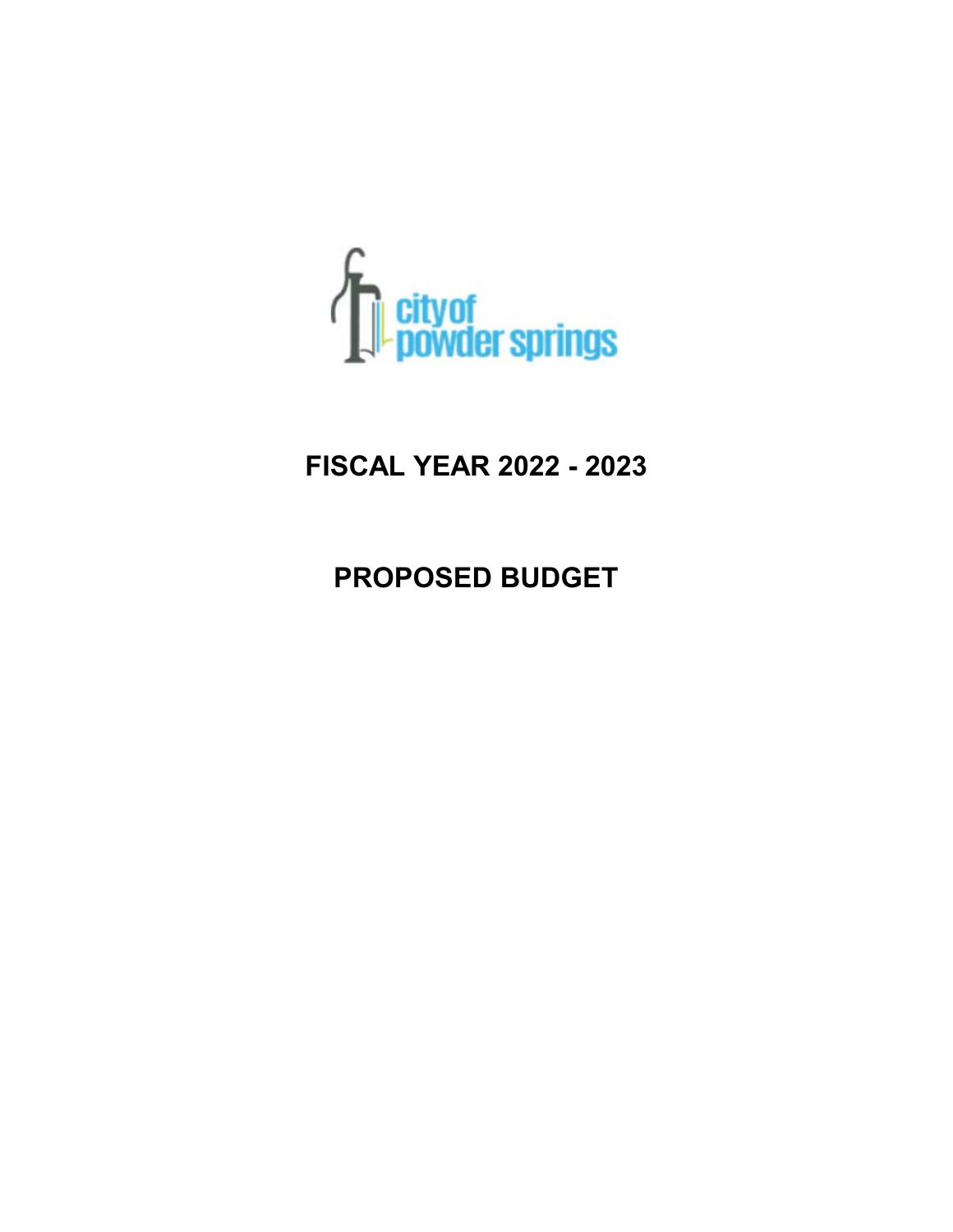

## **FY 2023 PROPOSED BUDGET GENERAL FUND 100 - SUMMARY**

| <b>MAILMAN ANIHINA</b>                 |             |             |                           |             |                          |             |
|----------------------------------------|-------------|-------------|---------------------------|-------------|--------------------------|-------------|
|                                        | 2020 Actual | 2021 Actual | Actual as of<br>3/31/2022 | 2022 Budget | 2023 Budget              | $\%$        |
| <b>REVENUES</b>                        |             |             |                           |             |                          |             |
| <b>Property Taxes</b>                  | 5,012,539   | 5,703,659   | 5,397,458                 | 5,481,483   | 5,855,754                | 6.83%       |
| <b>Franchise Taxes</b>                 | 799,245     | 758,374     | 762,233                   | 705,000     | 770,000                  | 9.22%       |
| <b>Business &amp; Occupational Tax</b> | 385,681     | 410,149     | 360,072                   | 405,000     | 405,000                  | 0.00%       |
| <b>Insurance Premium Taxes</b>         | 1,062,080   | 1,119,381   | 1,156,414                 | 1,130,000   | 1,190,798                | 5.38%       |
| <b>Licenses &amp; Permits</b>          | 235,637     | 344,353     | 280,696                   | 280,700     | 321,100                  | 14.39%      |
| Intergovernmental                      | 822,460     | 851,805     | 954,825                   | 835,000     | 845,883                  | 1.30%       |
| <b>Charges for Services</b>            | 933,682     | 810,819     | 435,467                   | 568,651     | 571,251                  | 0.46%       |
| <b>Municipal Court</b>                 | 14,793      | 555,115     | 241,869                   | 548,500     | 384,000                  | -29.99%     |
| <b>Interest</b>                        | 52,532      | 3,064       | 2,414                     | 5,000       | 5,000                    | 0.00%       |
| <b>Contributions &amp; Donations</b>   | 8,314       | 536         | 423                       | 2,000       | 2,000                    | 0.00%       |
| <b>Miscellaneous</b>                   | 62,700      | 39,463      | 26,970                    | 14,680      | 20,000                   | 36.24%      |
| <b>Other Financing Sources</b>         | 571,739     | 1,224,835   | 655,070                   | 432,000     | 463,103                  | 7.20%       |
| <b>Total Revenues</b>                  | 9,961,401   | 11,821,555  | 10,273,911                | 10,408,014  | 10,833,889               | 4.09%       |
| <b>OPERATING EXPENDITURES</b>          |             |             |                           |             |                          |             |
| <b>City Council</b>                    | 158,318     | 130,588     | 123,488                   | 175,556     | 247,567                  | 41.02%      |
| <b>City Manager</b>                    | 375,085     | 402,974     | 335,332                   | 639,680     | 695,605                  | 8.74%       |
| <b>City Clerk</b>                      | 203,919     | 285,638     | 223,631                   | 319,739     | 314,742                  | $-1.56%$    |
| <b>Elections</b>                       | 13,740      |             | 18,990                    | 19,000      | $\overline{\phantom{0}}$ | $-100.00\%$ |
| <b>Finance</b>                         | 491,144     | 418,024     | 370,211                   | 509,170     | 522,138                  | 2.55%       |
| <b>Information Services</b>            | 243,312     | 230,046     | 154,195                   | 249,000     | 298,509                  | 19.88%      |
| <b>Human Resources</b>                 | 112,879     | 108,110     | 102,487                   | 148,681     | 172,938                  | 16.32%      |
| <b>General Administration</b>          | 900,956     | 781,613     | 672,619                   | 1,016,707   | 1,015,438                | $-0.12%$    |
| <b>Municipal Court</b>                 |             | 312,748     | 207,512                   | 361,759     | 361,292                  | $-0.13%$    |
| <b>Police</b>                          | 2,560,286   | 2,226,494   | 1,608,643                 | 2,725,949   | 2,645,228                | $-2.96%$    |
| <b>Public Works</b>                    | 1,358,640   | 1,365,115   | 800,224                   | 1,446,637   | 1,442,426                | $-0.29%$    |
| <b>Parks &amp; Recreation</b>          | 319,923     | 436,224     | 322,497                   | 491,164     | 670,051                  | 36.42%      |
| <b>Code Enforcement</b>                |             | 181,683     | 116,002                   | 248,249     | 239,700                  | $-3.44%$    |
| <b>Community Development</b>           | 475,228     | 535,726     | 307,250                   | 474,145     | 599,494                  | 26.44%      |
| <b>Economic Development</b>            | 178,919     | 175,359     | 160,309                   | 209,607     | 264,269                  | 26.08%      |
| TOTAL OPERATING EXPENDITURES           | 7,392,349   | 7,590,342   | 5,523,390                 | 9,035,042   | 9,489,397                | 5.03%       |
| <b>NON- OPERATING EXPNDITURES</b>      |             |             |                           |             |                          |             |
| <b>Other Financing Uses</b>            | 2,326,660   | 2,229,907   | 1,499,216                 | 1,372,971   | 1,344,491                | $-2.07%$    |
| <b>TOTAL GENERAL FUND</b>              | 9,719,009   | 9,820,250   | 7,022,607                 | 10,408,014  | 10,833,888               | 4.09%       |
|                                        |             |             |                           |             |                          |             |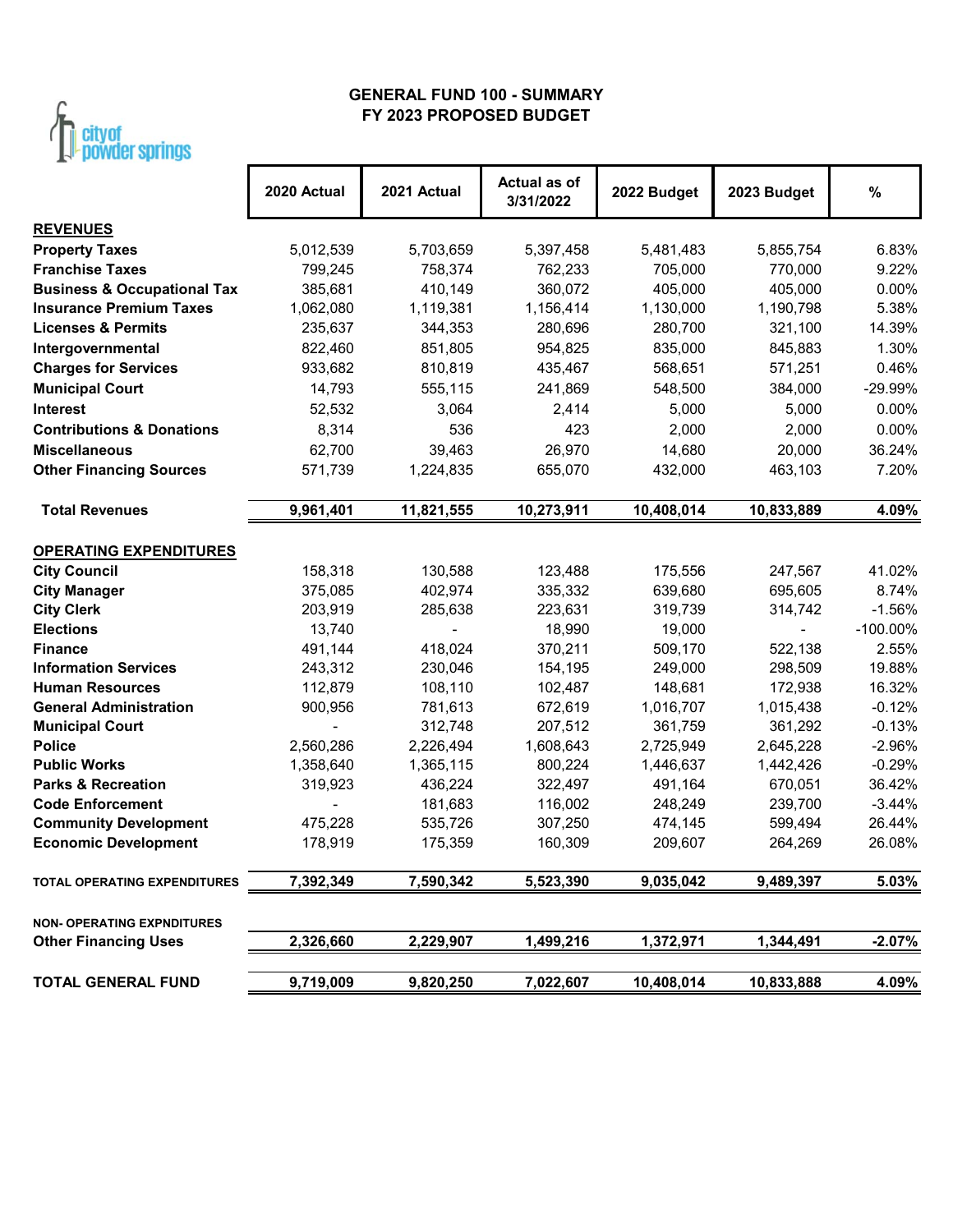

|                                                        | 2020 Actual | 2021 Actual | Actual as of<br>3/31/2022 | 2022<br><b>Budget</b> | 2023 Budget |       |
|--------------------------------------------------------|-------------|-------------|---------------------------|-----------------------|-------------|-------|
| 31-1100-000001 Current Year Property Taxes             | 3,650,071   | 4,086,619   | 4,286,805                 | 4,224,925             | 4,490,854   |       |
| 31-1100-000002 Prior Years Property Taxes              | 130,468     | 172,597     | 45,503                    | 51,108                | 20,000      |       |
| 31-1200-000001 Personal Property Taxes-Current Year    | 232,687     | 210,822     | 203,092                   | 230,000               | 200,000     |       |
| 31-1200-000002 Personal Property - Prior Year          | 17,233      | 6,007       | 6,703                     | 4,000                 | 4,000       |       |
| 31-1300-000001 Public Utility                          | 55,627      | 59,392      | 46,801                    | 60,000                | 61,500      |       |
| 31-1310-000001 Motor Vehicle                           | 37,374      | 34,236      | 20,967                    | 15,000                | 25,000      |       |
| 31-1315-000000 Motor Vehicle Tayt Fee                  | 430,466     | 572,841     | 428,671                   | 450,000               | 540,000     |       |
| 31-1315-000001 Motor Vehicle Aavt Fee                  | 4,054       | 4,208       | $\blacksquare$            | 1,500                 | 1,500       |       |
| 31-1320-000001 Mobile Home Taxes                       | 914         | 989         | 195                       | 500                   | 500         |       |
| 31-1320-000002 Heavy Duty Equipment                    | 371         | 473         | 767                       | 450                   | 400         |       |
| 31-1340-000001 Intangibles                             | 120,305     | 157,002     | 129,643                   | 120,000               | 170,000     |       |
| 31-1400-000001 Insurance Premium Tax                   | 1,062,080   | 1,119,381   | 1,156,414                 | 1,130,000             | 1,190,798   |       |
| 31-1500-000001 Alcohol Beverage Excise Tax-Beer & Wine | 193,064     | 202,569     | 126,480                   | 210,000               | 210,000     |       |
| 31-1500-000002 Alcohol Beverage Excise Tax - Liquor    | 47,181      | 52,712      | 33,902                    | 50,000                | 52,000      |       |
| 31-1500-000003 Liquor By The Drink (3% Excise Tax)     | 13,923      | 16,683      | 12,527                    | 12,000                | 18,000      |       |
| 31-1600-000001 Real Estate Transfer (Intangible)       | 30,590      | 40,316      | 37,455                    | 30,000                | 53,000      |       |
| 31-1710-000000 Electric Franchise Fee                  | 492,324     | 481,184     | 491,067                   | 460,000               | 490,000     |       |
| 31-1730-000000 Gas Franchise Fee                       | 98,801      | 95,136      | 107,883                   | 95,000                | 110,000     |       |
| 31-1750-000000 Cable Franchise Fee                     | 129,040     | 149,099     | 154,487                   | 135,000               | 160,000     |       |
| 31-1760-000000 Telephone Franchise Fee                 | 79,080      | 32,956      | 8,796                     | 15,000                | 10,000      |       |
| 31-9110-000000 Penalties & Interst - Property Taxes    | 46,952      | 86,056      | 17,509                    | 22,000                | 9,000       |       |
| 31-9500-000000 FIFA                                    | 991         | 136         | 437                       | $\mathbf{r}$          |             |       |
| <b>Total Taxes</b>                                     | 6,873,864   | 7,581,415   | 7,316,105                 | 7,316,483             | 7,816,552   | 6.83% |
| 32-1100-000001 Alcoholic Beverage License              | 63,476      | 66,675      | 65,350                    | 60,000                | 68,000      |       |
| 32-1200-000001 General Business License                | 845         | 10,505      | 6,410                     | 1,000                 | 2,500       |       |
| 32-2200-000000 Building Permits                        | 132,975     | 225,864     | 177,936                   | 185,000               | 216,000     |       |
| 32-2210-000001 Zoning & Land Use Application           | 12,635      | 15,720      | 19,810                    | 12,000                | 20,000      |       |
| 32-2900-000099 Other - Vendor Event Permits            | 295         |             | 55                        | $\blacksquare$        | L.          |       |
| 32-3000-000001 Construction Plan Review Fee            | 5,165       | 6,864       | 1,115                     | 6,000                 | 2,000       |       |
| 32-3000-000003 Inspection Permits                      | (1,929)     | 1,700       | 650                       | 2,200                 | 1,100       |       |
| 32-3000-000004 Soil Erosion Fees                       | 1,910       | 1,608       | 754                       | 2,000                 | 1,000       |       |
| 32-3000-000005 Land Disturbance Fees                   | 14,321      | 6,615       | 5,004                     | 8,000                 | 8,000       |       |
| 32-3000-000007 Streetlights-Comm Dev                   | 2,641       | 6,598       | 2,865                     | 4,000                 | 2,000       |       |
| 32-7000-000001 Occupational Taxes                      | 349,966     | 377,574     | 325,408                   | 375,000               | 375,000     |       |
| 32-7001-000001 Insurance Company Fees                  | 35,715      | 32,575      | 34,664                    | 30,000                | 30,000      |       |
| 32-9110-000001 Penalties/Interest Licenses & Permits   | 3,003       | 2,158       | 747                       | 500                   | 500         |       |
| 32-9300-000001 Bad Check Fees                          |             | 45          |                           |                       |             |       |
| <b>Total Licenses and Permits</b>                      | 621.317     | 754.502     | 640.768                   | 685.700               | 726.100     | 5.89% |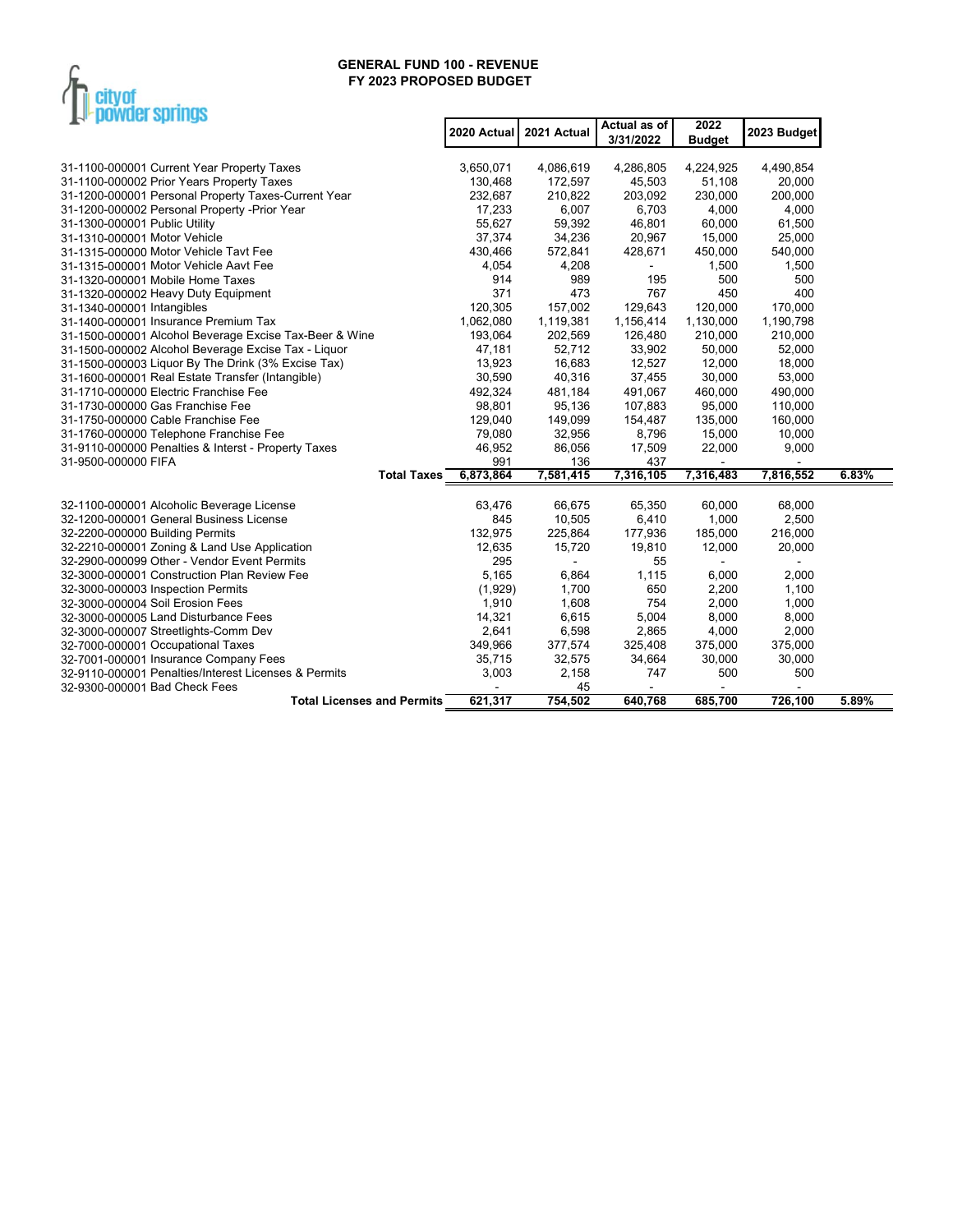

| <b>THE DOMANGE SHELLING</b>                                                                             |                |                     |                  |                       |             |           |
|---------------------------------------------------------------------------------------------------------|----------------|---------------------|------------------|-----------------------|-------------|-----------|
|                                                                                                         | 2020 Actual    | 2021 Actual         | Actual as of     | 2022                  | 2023 Budget |           |
|                                                                                                         |                |                     | 3/31/2022        | <b>Budget</b>         |             |           |
| 33-4000-000000 State Governnment Grants                                                                 |                | 13,541              | 4,500            |                       |             |           |
| 33-4000-000001 Police Grant                                                                             |                |                     | 20,454           |                       |             |           |
| 33-4250-000000 Grants-GMA                                                                               |                |                     | 325              |                       |             |           |
| 33-6000-000001 Cobb County HB 489                                                                       | 263,296        | 278,769             | 287,265          | 285,000               | 295,883     |           |
| 33-6000-000002 Ice Overtime Reimbursement                                                               | 8,698          | 1,764               | $\blacksquare$   |                       |             |           |
| 33-6000-000003 Cobb County Water System<br>33-6000-000005 Cobb County Housing Auth - Shared Fees        | 550,000<br>466 | 550,000             | 550,000<br>4,624 | 550,000<br>0          | 550,000     |           |
| 33-7500-000001 CDBG Grant Award - COVID 19                                                              |                | 7,730               | 87,658           |                       |             |           |
| <b>Total Intergovernmental</b>                                                                          | 822,460        | 851,805             | 954,825          | 835,000               | 845.883     | 1.30%     |
|                                                                                                         |                |                     |                  |                       |             |           |
| 34-1700-000000 Indirect Cost Allocations                                                                | 325,000        | 250,000             | 157,688          | 210,251               | 210,251     |           |
| 34-1910-000000 Election Qualifying Fees                                                                 | 296.091        | 321,122             | 1,440            |                       |             |           |
| 34-4200-000001 Streetlighting<br>34-4200-343100 Charges - Public Improvements                           | 307,000        | 232,571             | 268,435          | 356,400               | 359,000     |           |
| 34-9110-000001 Penalties/Interest Streetlighting                                                        | 5,591          | 5,785               | 5,929            | 2,000                 | 2,000       |           |
| 34-9300-000001 Bad Check Fees                                                                           |                | 1,340               | 315              |                       |             |           |
| 34-9300-000003 Administration Fees                                                                      |                |                     | 110              |                       |             |           |
| 34-9900-000000 Credit Card Convenience Fee                                                              |                |                     | 1,550            |                       |             |           |
| <b>Total Charges for Services</b>                                                                       | 933,682        | 810,819             | 435,467          | 568,651               | 571,251     | 0.46%     |
| 35-1100-000003 Municipal Court Fines                                                                    |                | 425,916             | 192,329          | 464,000               | 310,000     |           |
| 35-1200-000001 Quality Life Enforcement Revenue                                                         |                | 87,010              | 32,926           | 45,000                | 50,000      |           |
| 35-1200-000002 Code Enforcement Abatements                                                              | 14,793         | 3,878               | 722              | 3,500                 |             |           |
| 35-1200-000003 Technology Fees                                                                          |                | 36,311              | 15,891           | 36,000                | 24,000      |           |
| 35-1920-000000 Show Cause Hearing Fines                                                                 |                | 2,000               |                  |                       |             |           |
| <b>Total Fines and Forfeitures</b>                                                                      | 14,793         | 555,115             | 241,869          | 548,500               | 384,000     | $-29.99%$ |
| 36-1000-000001 Interest Income                                                                          | 52,532         | 3,064               | 2,414            | 5,000                 | 5,000       |           |
| <b>Total Investment Earnings</b>                                                                        | 52,532         | 3,064               | 2,414            | 5,000                 | 5,000       | 0.00%     |
|                                                                                                         |                |                     |                  |                       |             |           |
| 37-1000-000005 Police-Explorer Revenue                                                                  | 6,509          | 36                  |                  | 2,000                 | 2,000       |           |
| 37-1000-006100 Thurman Sprgs Park Donation                                                              |                | 500                 |                  |                       |             |           |
| 37-1000-000099 Other Donations<br><b>Total Contributions &amp; Donations</b>                            | 1,805<br>8,314 | 536                 | 423<br>423       | 0<br>2,000            | 0<br>2,000  | 0.00%     |
|                                                                                                         |                |                     |                  |                       |             |           |
| 38-1320-000000 Open Records Req Reimb/Fee                                                               | 48             | 57                  | 196              |                       |             |           |
| 38-6100-000001 Downtown Park Space Rental                                                               |                | 445                 | 457              |                       |             |           |
| 38-6100-000002 Park Revenue Naming Rights                                                               | 14,250         | 7,125               | Ξ.               |                       |             |           |
| 38-6100-000003 Pard Revenue - General                                                                   | 7,000          |                     |                  |                       |             |           |
| 38-6100-000005 Thurman Springs Park Rental Income                                                       |                | 410                 |                  |                       |             |           |
| 38-6172-000001 Old Museum Office Space Rental<br>38-6300-000001 Ford Center Rental Income               | 1,451<br>3,900 | 1,300<br>150        | 1,500<br>3,200   |                       |             |           |
| 38-9000-000099 Miscellaneous Revenue                                                                    | 18,413         | 18,066              | 11,674           | 5,000                 | 5,000       |           |
| 38-9000-003200 Miscellaneous Revenue (Police)                                                           | 17,078         | 11,780              | 9,475            | 9,680                 | 15,000      |           |
| 38-9000-005520 Miscellaneous Revenue (Senior Center)                                                    | 560            | 130                 | 468              |                       |             |           |
| <b>Miscellaneous Revenue</b>                                                                            | 62,700         | 39,463              | 26,970           | 14,680                | 20,000      | 36.24%    |
|                                                                                                         | 382            |                     | 607              |                       |             |           |
| 39-2100-000001 Sale Of Gen Fixed Assets<br>39-2100-000002 Auction Proceeds                              |                | 3,723               | 26,309           |                       |             |           |
| 39-2100-000003 Insurance Claims Proceeds                                                                |                | 104,579             | 15,030           |                       |             |           |
| 99-4220-000000 Budgeted Use Of Fund Bal.-Xfer To Capital Project                                        |                | 982,727             | 432,000          | 432,000               | 463,103     |           |
| 99-4220-000000 Budgeted Use Of Fund Bal.-Resurfacing                                                    |                | 54,547              | 90,562           |                       |             |           |
| 99-4220-000000 Budgeted Use Of Fund Bal.-Emergency Prepardness                                          |                | 54,547              | 90,562           |                       |             |           |
| 99-4220-000000 Budgeted Use Of Fund Bal.-Rebudget Park Prepaids<br><b>Total Other Financing Sources</b> | 571,739        | 24,713<br>1,224,835 | 655,070          | 432,000               | 463,103     | 7.20%     |
|                                                                                                         |                |                     |                  |                       |             |           |
| <b>TOTAL REVENUES</b>                                                                                   | 9,961,401      | 11,821,555          |                  | 10,273,911 10,408,014 | 10,833,889  | 4.09%     |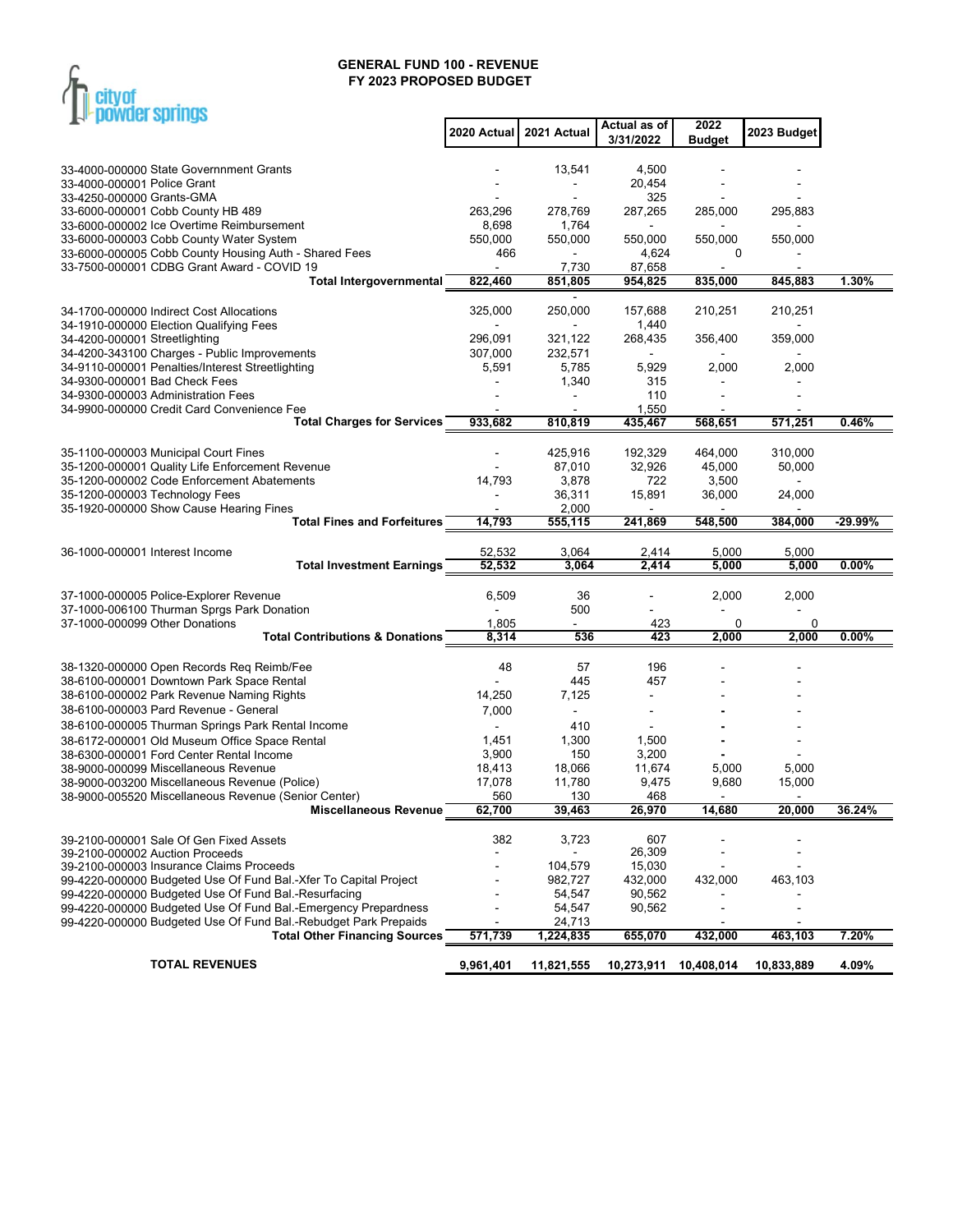# $\int_{\Gamma}$  city of

| powder springs                                        | 2020 Actual              | 2021 Actual              | Actual as of<br>3/31/2022 | 2022<br><b>Budget</b>    | 2023<br><b>Budget</b>    |        |
|-------------------------------------------------------|--------------------------|--------------------------|---------------------------|--------------------------|--------------------------|--------|
| <b>CITY COUNCIL</b>                                   |                          |                          |                           |                          |                          |        |
| 1110-511100 Council - Salaries & Wages                | 60,000                   | 61,530                   | 46,530                    | 60,000                   | 60,000                   |        |
| Council - Stipends<br>1110-511500                     |                          |                          |                           | 0                        | 2,400                    |        |
| Council - Health Insurance<br>1110-512100             | 8,824                    | 6,948                    | 8,631                     | 6,012                    | 20,770                   |        |
| 1110-512101 Council - Health Reimb Account            |                          | 414                      | 254                       | $\overline{\phantom{a}}$ | 1,225                    |        |
| 1110-512120 Council - Dental Insurance                | 960                      | 800                      | 655                       | 968                      | 1,344                    |        |
| 1110-512140 Council - Life Insurance                  | 286                      | 282                      | 225                       | 420                      | 420                      |        |
| 1110-512200 Council - FICA Expense                    | 3,629                    | 3,743                    | 2,735                     | 3,720                    | 3,720                    |        |
| 1110-512300 Council - Medicare                        | 849                      | 875                      | 640                       | 870                      | 870                      |        |
| 1110-512400 Council - Retirement Contributions        | 15,556                   | 3,965                    | 2,856                     | 4,236                    | 4,236                    |        |
| 1110-512700<br>Council - Worker's Compensation        |                          | ÷,                       | L,                        |                          | 0                        |        |
| 1110-523100 Council - Liability Insurance             | $\overline{\phantom{a}}$ | $\overline{\phantom{a}}$ | $\overline{\phantom{a}}$  |                          | ۰                        |        |
| <b>Total Salaries and Benefits</b>                    | 90,104                   | 78,557                   | 62,525                    | 76,226                   | 94,985                   |        |
| 1110-523400 Council - Communicat Print & Binding      | 4,571                    | 4,117                    | 865                       | 2,500                    | 2,500                    |        |
| Council - Travel<br>1110-523600                       | 20                       | $\overline{a}$           |                           | $\overline{\phantom{a}}$ | $\overline{\phantom{a}}$ |        |
| 1110-523601 Council - AL1 Expenses                    | 2,533                    |                          | 1,547                     | 3,000                    | 6,000                    |        |
| 1110-523602 Council - AL2 Expenses                    | 193                      |                          | 514                       | 3,000                    | 6,000                    |        |
| 1110-523603 Council - W1 Expenses                     | 252                      | $\overline{a}$           | 1,044                     | 3,000                    | 6,000                    |        |
| 1110-523604 Council - W2 Expenses                     | 193                      | $\overline{\phantom{a}}$ | 3,664                     | 3,000                    | 6,000                    |        |
| Council - W3 Expenses<br>1110-523605                  | $\blacksquare$           | $\overline{\phantom{a}}$ | 252                       | 3,000                    | 6,000                    |        |
| 1110-523606<br>Council - Annual Retreat               | $\overline{\phantom{a}}$ | 3,354                    | ٠                         | 6,000                    | 8,000                    |        |
| Council - Registrations & Training<br>1110-523610     | 4,131                    | $\blacksquare$           | $\overline{a}$            | $\blacksquare$           | $\blacksquare$           |        |
| 1110-523611<br>Council - Registrations & Training AL1 | 655                      | 50                       | 1,690                     | 2,500                    | 3,000                    |        |
| Council - Registrations & Training AL2<br>1110-523612 | 340                      | 50                       | 1,760                     | 2,500                    | 3,000                    |        |
| Council - Registrations & Training W 1<br>1110-523613 | 625                      | 50                       | 1,505                     | 2,500                    | 3,000                    |        |
| 1110-523614<br>Council - Registrations & Training W 2 | $\overline{\phantom{a}}$ | 50                       | 2,800                     | 2,500                    | 3,000                    |        |
| Council - Registrations & Training W 3<br>1110-523615 | $\overline{\phantom{a}}$ | 50                       | 645                       | 2,500                    | 3,000                    |        |
| Council - Other Expenses<br>1110-523900               | 545                      | 343                      | 863                       | 1,000                    | 8,200                    |        |
| Council - Gasoline<br>1110-531220                     |                          | ÷,                       |                           | 500                      | $\overline{\phantom{a}}$ |        |
| 1110-531300 Council - Food (Agenda)                   | 1,099                    | 21                       | 529                       | 1,500                    | 2,750                    |        |
| 1110-531310 Council - CMA Expenses                    | 3,020                    | 1,396                    | 2,555                     | 2,500                    | 3,500                    |        |
| <b>Total Operations and Capital</b>                   | 18,177                   | 9,481                    | 20,232                    | 41,500                   | 69,950                   |        |
| <b>Total Budget</b>                                   | 108,281                  | 88,038                   | 82,757                    | 117,726                  | 164,935                  | 40.10% |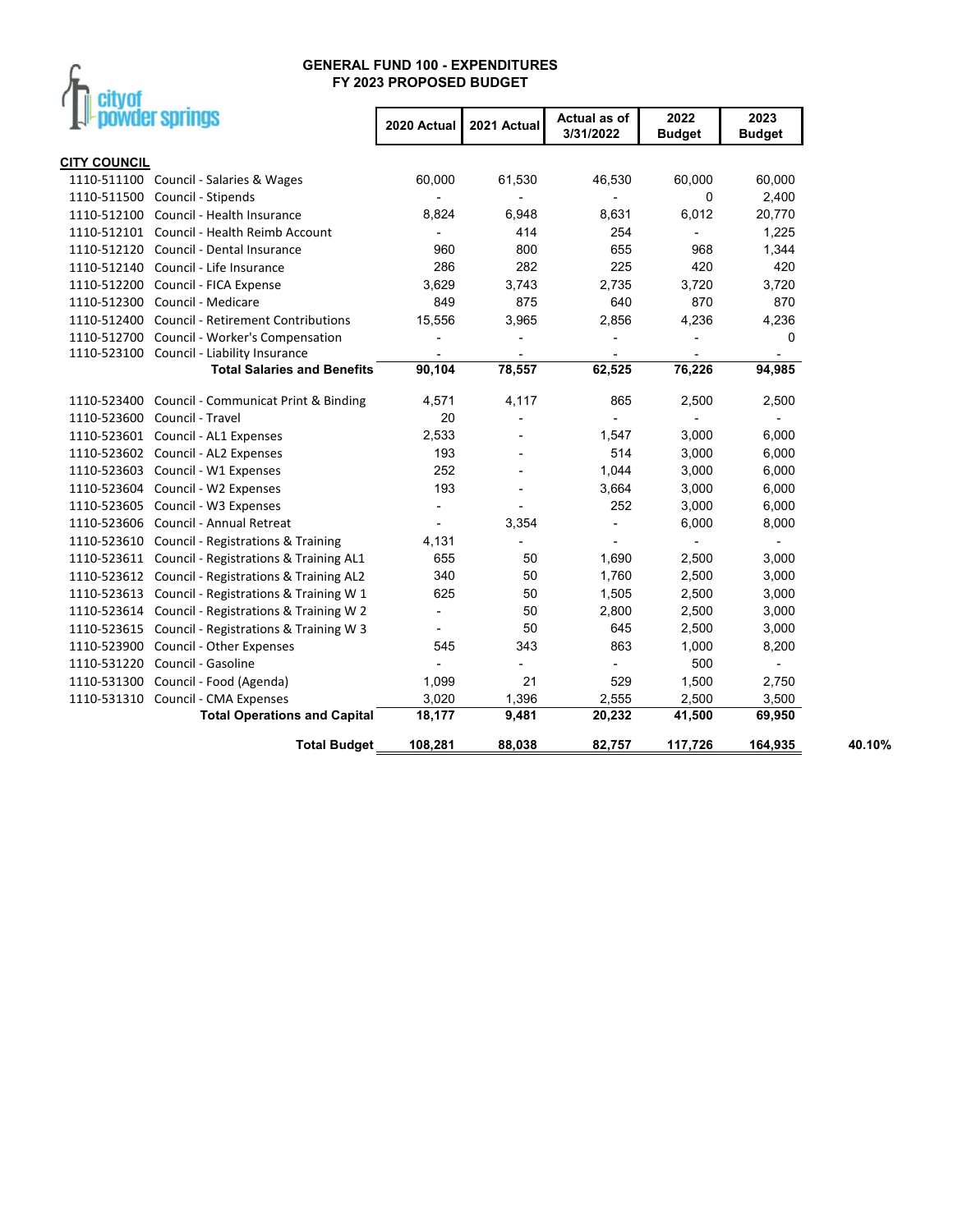

| powder springs                                         | 2020 Actual | 2021 Actual | Actual as of<br>3/31/2022 | 2022<br><b>Budget</b> | 2023<br><b>Budget</b> |        |
|--------------------------------------------------------|-------------|-------------|---------------------------|-----------------------|-----------------------|--------|
| <b>MAYOR</b>                                           |             |             |                           |                       |                       |        |
| 1310-511100<br>Mayor - Salaries & Wages                | 18,000      | 18,765      | 13,117                    | 18,000                | 18,000                |        |
| 1310-511500<br>Mayor - Stipends                        |             |             |                           |                       | 480                   |        |
| 1310-511200<br>Mayor - Salaries & Wages (Part Time)    | 10,540      | 10,638      | 10,076                    | 14,294                | 17,925                |        |
| 1310-512100<br>Mayor - Health Insurance                | 5.726       | 5,552       | 4,189                     | 6,012                 | 5,969                 |        |
| 1310-512101<br>Mayor - Health Reimbursement Accoun     |             | 414         | 254                       |                       | 450                   |        |
| 1310-512120<br>Mayor - Dental Insurance                | 698         | 698         | 524                       | 698                   | 698                   |        |
| 1310-512140<br>Mayor - Life Insurance                  | 57          | 55          | 41                        | 84                    | 84                    |        |
| 1310-512200<br>Mayor - FICA Expense                    | 1,769       | 2,406       | 1,951                     | 2,002                 | 2,057                 |        |
| 1310-512300<br>Mayor - Medicare                        | 414         | 563         | 456                       | 468                   | 481                   |        |
| 1310-512400<br><b>Mayor - Retirement Contributions</b> | 4,667       | 1,177       | 848                       | 1,271                 | 1,271                 |        |
| <b>Total Salaries and Benefits</b>                     | 41,872      | 40,268      | 31,455                    | 42,830                | 47,415                |        |
| 1310-523210<br>Mayor - Cellular Phones                 | 1,358       | 1,251       | 940                       | 1,000                 |                       |        |
| 1310-523400<br>Mayor - Printing & Binding              |             | 883         |                           | 500                   | 500                   |        |
| 1310-523600<br>Mayor - Travel                          | 4,076       |             | 2,729                     | 6,000                 | 7,887                 |        |
| 1310-523606<br>Mayor - Annual Retreat                  |             |             |                           | 1,200                 | 2,500                 |        |
| 1310-523610<br>Mayor - Registrations & Training        | 672         | 50          | 4,735                     | 2,500                 | 3,610                 |        |
| 1310-523611<br>Mayor - Expenses                        |             |             | 60                        | 0                     | 1,120                 |        |
| 1310-523800<br>Mayor - Publications                    |             |             |                           | 3,000                 | 15,600                |        |
| 1310-523900<br>Mayor - Other Expenses                  | 1,970       | 83          | 811                       | 300                   | 4,000                 |        |
| 1310-531220<br>Mayor - Gasoline                        | 88          | 15          | $\overline{\phantom{0}}$  | 500                   | 0                     |        |
| <b>Total Operations and Capital</b>                    | 8,165       | 2,282       | 9,275                     | 15,000                | 35,217                |        |
| <b>Total Budget</b>                                    | 50,037      | 42,550      | 40,731                    | 57,830                | 82,632                | 42.89% |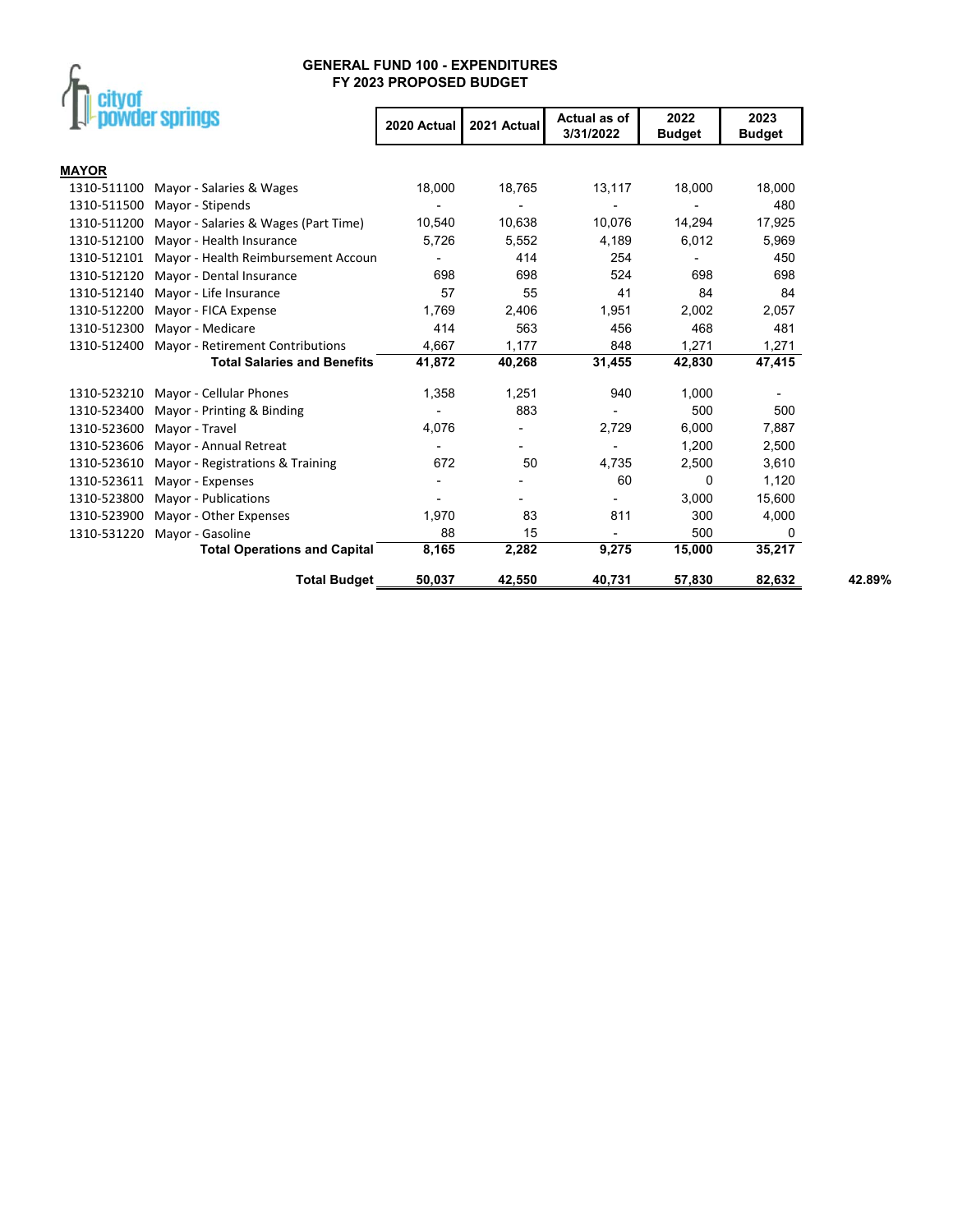

| --- <i>-</i>               |                                               |                          |                          |                           |                       |                          |
|----------------------------|-----------------------------------------------|--------------------------|--------------------------|---------------------------|-----------------------|--------------------------|
|                            | powder springs                                | 2020 Actual              | 2021 Actual              | Actual as of<br>3/31/2022 | 2022<br><b>Budget</b> | 2023<br><b>Budget</b>    |
| <b>CITY MANAGER</b>        |                                               |                          |                          |                           |                       |                          |
|                            | 1320-511100 Admin - Salaries & Wages          | 125,633                  | 116,889                  | 147,410                   | 301,444               | 348,204                  |
|                            | 1320-511500 Admin Legislative Stipends        |                          | 16,355                   | 7,604                     | 10,000                | 11,440                   |
|                            | 1320-512100 Admin - Health Insurance          |                          |                          | 4,106                     | 16,432                | 10,738                   |
|                            | 1320-512101 Admin - Health Reimbursement Acct |                          |                          |                           | 1,300                 | 2,600                    |
|                            |                                               | 757                      | 698                      | 737                       |                       |                          |
|                            | 1320-512120 Admin - Dental Insurance          |                          |                          |                           | 1,636                 | 1,717                    |
|                            | 1320-512140 Admin - Life Insurance            | 84                       | 84                       | 119                       | 252                   | 252                      |
|                            | 1320-512160 Admin - Long Term Disability      |                          |                          | 220                       | 1,161                 | 1,379                    |
|                            | 1320-512200 Admin - FICA Expense              | 7,621                    | 8,086                    | 9,513                     | 18,690                | 21,381                   |
|                            | 1320-512300 Admin - Medicare                  | 1,782                    | 1,266                    | 2,225                     | 4,371                 | 5,000                    |
|                            | 1320-512400 Admin - Retirement Contributions  | 6,208                    | 14,161                   | 11,828                    | 27,395                | 30,460                   |
|                            | 1320-512500 Admin - 401a Contribution         | 5,822                    |                          |                           |                       |                          |
|                            | <b>Total Salaries and Benefits</b>            | 147,906                  | 157,539                  | 183,763                   | 382,680               | 433,170                  |
| 1320-521200 Admin - Legal  |                                               | 118,185                  | 163,742                  | 87,467                    | 175,000               | 175,000                  |
|                            | 1320-521210 Admin - Professional Services     | 68,842                   | 43,627                   | 41,600                    | 47,000                | 52,000                   |
|                            | 1320-521350 Admin - Contract Labor            | 1,313                    |                          |                           |                       |                          |
|                            | 1320-523210 Admin - Cellular Phones           | 2,031                    | 3,143                    | 2,361                     | 1,000                 |                          |
|                            | 1320-523300 Admin - Postage Meter             | 109                      |                          | $\overline{\phantom{0}}$  |                       |                          |
|                            | 1320-523310 Admin - Postage                   | 2,499                    | 317                      |                           | 150                   | 150                      |
|                            | 1320-523400 Admin - Printing & Binding        | 499                      |                          |                           |                       |                          |
|                            | 1320-523500 Admin - Advertising               | 13,505                   | 8,620                    | $\overline{\phantom{a}}$  |                       |                          |
|                            | 1320-523505 Admin - Communications            | $\overline{\phantom{a}}$ | 11,121                   | 8,402                     | 10,000                | 7,225                    |
| 1320-523600 Admin - Travel | 1320-523510 Admin - Legal Notices             | 1,965                    | 867                      |                           |                       | $\overline{\phantom{0}}$ |
|                            | 1320-523606 Admin - Annual Retreat            | 298                      | $\overline{a}$           | 1,075                     | 2,300                 | 3,000                    |
|                            | 1320-523610 Admin - Registrations & Training  | 2,920                    | 809                      | 2,860                     | 2,500<br>2,500        | 2,500<br>6,670           |
|                            | 1320-523710 Admin - Dues (Individual)         | 1,837                    | 1,855                    | 1,322                     | 3,000                 | 2,690                    |
|                            | 1320-523800 Admin - Publications              |                          | 6,051                    | 4,965                     | 7,500                 | 6,500                    |
|                            | 1320-523900 Admin - Other Expenses            | 4,204                    | 3,084                    | 104                       | 3,000                 | 3,000                    |
|                            | 1320-531100 Admin - Oper Supplies & Mat       | 1,491                    | 2,016                    | 621                       | 1,500                 | 2,000                    |
|                            | 1320-531110 Admin - Copier Paper              | 378                      |                          |                           | 350                   |                          |
| 1320-531300 Admin - Food   |                                               | 777                      | 183                      | 793                       | 1,200                 | 1,700                    |
|                            | 1320-531400 Admin - Publications              | 5,498                    | $\overline{\phantom{a}}$ | $\overline{\phantom{a}}$  |                       |                          |
|                            | 1320-531600 Admin - Computers < \$5,000       | 830                      |                          |                           |                       |                          |
|                            | <b>Total Operations and Capital</b>           | 227,179                  | 245,435                  | 151,569                   | 257,000               | 262,435                  |
|                            | <b>Total Budget</b>                           | 375,085                  | 402,974                  | 335,332                   | 639,680               | 695,605                  |
|                            |                                               |                          |                          |                           |                       |                          |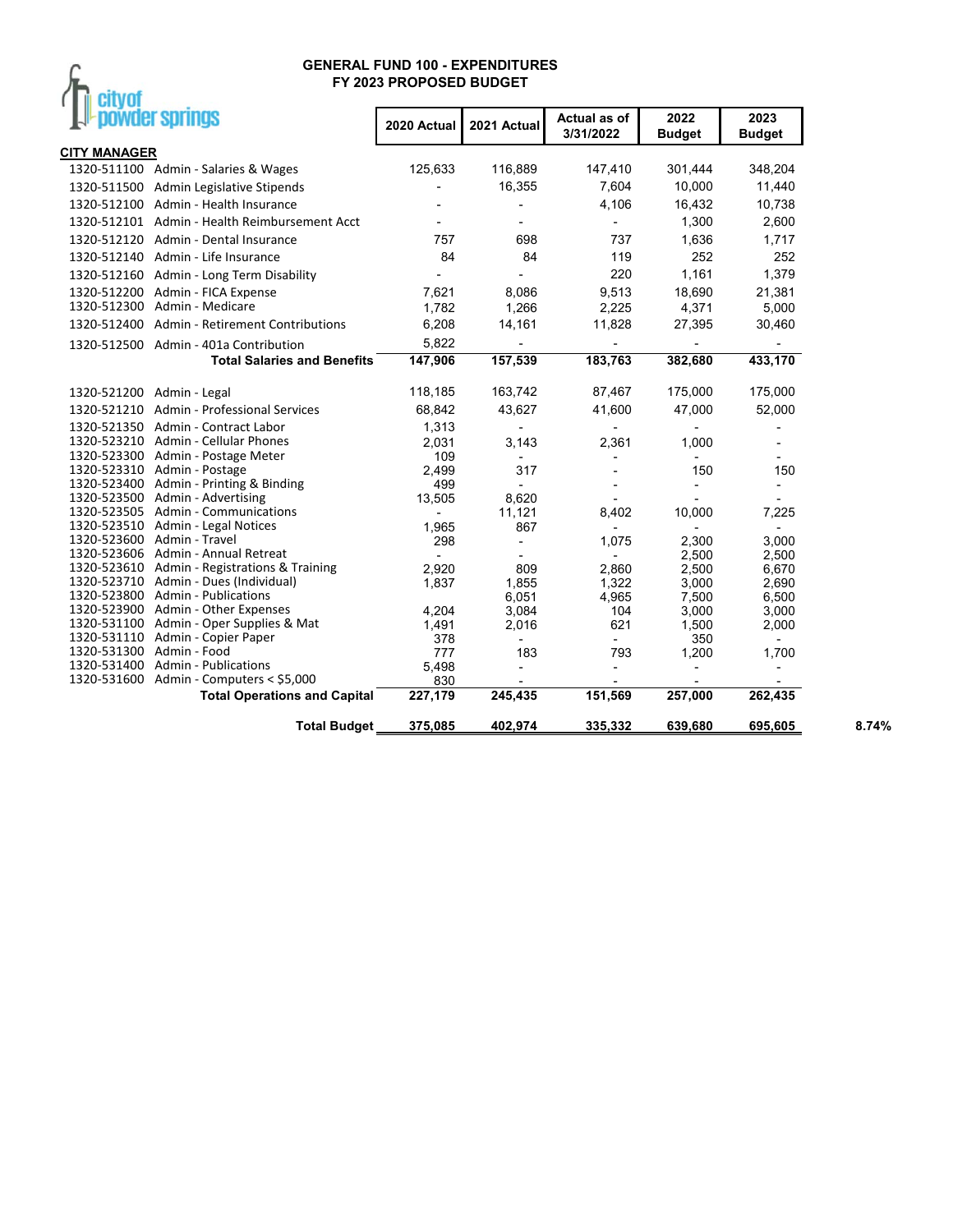# $\int_{\Gamma}$  city of

|                   | powder springs                                    | 2020 Actual              | 2021 Actual | Actual as of<br>3/31/2022 | 2022<br><b>Budget</b> | 2023<br><b>Budget</b>    |            |
|-------------------|---------------------------------------------------|--------------------------|-------------|---------------------------|-----------------------|--------------------------|------------|
| <b>CITY CLERK</b> |                                                   |                          |             |                           |                       |                          |            |
| 1330-511100       | City Clerk - Salaries & Wages                     | 115,232                  | 167,506     | 133,279                   | 165,976               | 180,163                  |            |
| 1330-51150        | City Clerk - Stipends                             |                          |             | 360                       |                       | 480                      |            |
| 1330-512100       | City Clerk - Health Insurance                     | 7,398                    | 13,707      | 6,340                     | 8,705                 | 10,022                   |            |
| 1330-512101       | City Clerk - Health Reimbursement Acct            | $\overline{\phantom{0}}$ | 130         | 129                       | 2,200                 | 1,750                    |            |
|                   | 1330-512120 City Clerk - Dental Insurance         | 593                      | 704         | 334                       | 846                   | 643                      |            |
| 1330-512140       | City Clerk - Life Insurance                       | 168                      | 252         | 151                       | 252                   | 252                      |            |
| 1330-512160       | City Clerk - Long Term Disability                 | 372                      | 471         | 416                       | 589                   | 706                      |            |
| 1330-512200       | City Clerk - FICA Expense                         | 6,828                    | 9,899       | 8,068                     | 10,291                | 10,938                   |            |
| 1330-512300       | City Clerk - Medicare                             | 1,597                    | 2,315       | 1,887                     | 2,407                 | 2,558                    |            |
|                   | 1330-512400 City Clerk - Retirement Contributions | 6,222                    | 12,227      | 8,807                     | 11,180                | 12,455                   |            |
|                   | <b>Total Salaries and Benefits</b>                | 138,411                  | 207,211     | 159,770                   | 202,445               | 219,966                  |            |
|                   | 1330-521110 City Clerk - Municipal Code Update    | 4,121                    | 1,050       | 4,966                     | 6,550                 | 7,200                    |            |
| 1330-521210       | City Clerk - Professional Services                | 16,277                   | 22,191      | 3,825                     | 26,000                | 20,000                   |            |
|                   | 1330-521350 City Clerk - Contract Labor           | 15,818                   | 9,458       | 5,673                     | 9,600                 | 11,400                   |            |
| 1330-521360       | City Clerk - Software Maintenance                 | 15,060                   | 19,009      | 14,748                    | 17,245                | 14,760                   |            |
|                   | 1330-523210 City Clerk - Cellular Phone           | 1,638                    |             | $\overline{\phantom{a}}$  |                       | $\overline{\phantom{a}}$ |            |
|                   | 1330-523505 City Clerk - Communications           | 9,686                    | 25,102      | 29,009                    | 51,963                | 34,301                   |            |
|                   | 1330-523510 City Clerk - Legal Notices            | 159                      | (34)        |                           | 500                   |                          |            |
| 1330-523600       | City Clerk - Travel                               | 596                      | 348         | 2,114                     | 1,575                 | 2,950                    |            |
| 1330-523610       | City Clerk - Registrations & Training             | 949                      | 820         | 1,729                     | 2,325                 | 2,675                    |            |
|                   | 1330-523710 City Clerk - Dues (Individual)        |                          | 82          | 490                       | 536                   | 490                      |            |
|                   | 1330-531100 City Clerk - Oper Supplies & Mat      | 1,203                    | 401         | 1,309                     | 1,000                 | 1,000                    |            |
|                   | <b>Total Operations and Capital</b>               | 65,508                   | 78,427      | 63,862                    | 117,294               | 94,776                   |            |
|                   | <b>Total Budget</b>                               | 203,919                  | 285,638     | 223,631                   | 319,739               | 314,742                  | $-1.56%$   |
| <b>ELECTIONS</b>  |                                                   |                          |             |                           |                       |                          |            |
| 1400-521330       | <b>Elections - Event Services</b>                 | 13,740                   |             | 18,990                    | 19,000                | $\overline{\phantom{a}}$ |            |
|                   | <b>Total Budget</b>                               | 13,740                   | 0           | 18,990                    | 19,000                | 0                        | $-100.00%$ |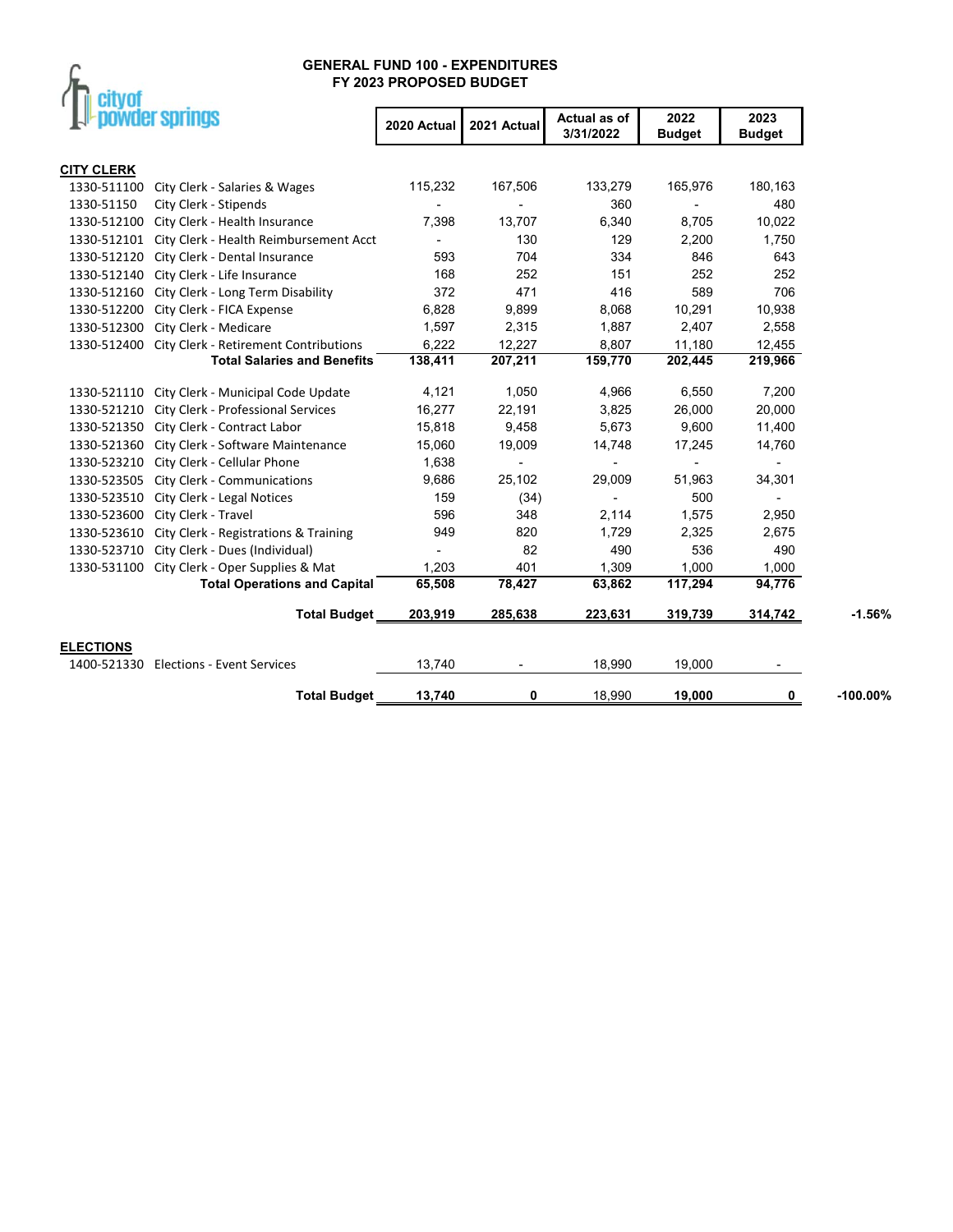| FY 2023 PROPOSED BUDGET<br>powder springs<br>2022<br>Actual as of<br>2020 Actual<br>2021 Actual<br>3/31/2022<br><b>Budget</b><br>284,037<br>241,919<br>279,252<br>1510-511100 Finance - Salaries & Wages<br>296,659<br>1510-511500 Finance - Stipends<br>360<br>1510-511200 Finance - Salaries & Wages (Part Time)<br>76,055<br>$\overline{a}$<br>$\blacksquare$<br>31,110<br>18,820<br>18,785<br>23,903<br>1510-512100 Finance - Health Insurance<br>795<br>1,105<br>5,600<br>366<br>1510-512101 Finance - Health Reimbursement Acct<br>1,274<br>1,503<br>1,187<br>1,208<br>1510-512120 Finance - Dental Insurance<br>271<br>336<br>390<br>242<br>1510-512140 Finance - Life Insurance | 2023<br><b>Budget</b><br>387,057<br>1,080<br>÷.<br>25,987<br>3,825<br>886 |
|-----------------------------------------------------------------------------------------------------------------------------------------------------------------------------------------------------------------------------------------------------------------------------------------------------------------------------------------------------------------------------------------------------------------------------------------------------------------------------------------------------------------------------------------------------------------------------------------------------------------------------------------------------------------------------------------|---------------------------------------------------------------------------|
| <b>FINANCE</b>                                                                                                                                                                                                                                                                                                                                                                                                                                                                                                                                                                                                                                                                          |                                                                           |
|                                                                                                                                                                                                                                                                                                                                                                                                                                                                                                                                                                                                                                                                                         |                                                                           |
|                                                                                                                                                                                                                                                                                                                                                                                                                                                                                                                                                                                                                                                                                         |                                                                           |
|                                                                                                                                                                                                                                                                                                                                                                                                                                                                                                                                                                                                                                                                                         |                                                                           |
|                                                                                                                                                                                                                                                                                                                                                                                                                                                                                                                                                                                                                                                                                         |                                                                           |
|                                                                                                                                                                                                                                                                                                                                                                                                                                                                                                                                                                                                                                                                                         |                                                                           |
|                                                                                                                                                                                                                                                                                                                                                                                                                                                                                                                                                                                                                                                                                         |                                                                           |
|                                                                                                                                                                                                                                                                                                                                                                                                                                                                                                                                                                                                                                                                                         |                                                                           |
|                                                                                                                                                                                                                                                                                                                                                                                                                                                                                                                                                                                                                                                                                         | 336                                                                       |
| 297<br>813<br>121<br>742<br>1510-512160 Finance - Long Term Disability                                                                                                                                                                                                                                                                                                                                                                                                                                                                                                                                                                                                                  | 958                                                                       |
| 16,882<br>14,611<br>16,801<br>23,108<br>1510-512200 Finance - FICA Expense                                                                                                                                                                                                                                                                                                                                                                                                                                                                                                                                                                                                              | 23,902                                                                    |
| 3,948<br>3,417<br>3,929<br>5,404<br>1510-512300 Finance - Medicare                                                                                                                                                                                                                                                                                                                                                                                                                                                                                                                                                                                                                      | 5,590                                                                     |
| 1510-512400 Finance - Retirement Contributions<br>15,556<br>19,363<br>13,947<br>20,944                                                                                                                                                                                                                                                                                                                                                                                                                                                                                                                                                                                                  | 16,907                                                                    |
| 8,578<br>913<br>1510-512600 Finance - Unemployment Insurance<br>÷,                                                                                                                                                                                                                                                                                                                                                                                                                                                                                                                                                                                                                      | $\overline{\phantom{0}}$                                                  |
| 400<br>1,000<br>1510-512960 Finance - Technology Reimbursement                                                                                                                                                                                                                                                                                                                                                                                                                                                                                                                                                                                                                          |                                                                           |
| 309,968<br>336,989<br>453,960<br><b>Total Salaries and Benefits</b><br>355,083                                                                                                                                                                                                                                                                                                                                                                                                                                                                                                                                                                                                          | 466,528                                                                   |
| 15,785<br>23,225<br>1510-521210 Finance - Audit                                                                                                                                                                                                                                                                                                                                                                                                                                                                                                                                                                                                                                         |                                                                           |
| 81,979<br>59,861<br>4,229<br>5,000<br>1510-521215 Finance - Professional Services                                                                                                                                                                                                                                                                                                                                                                                                                                                                                                                                                                                                       | 5,000                                                                     |
| 3,215<br>3,582<br>3,700<br>1510-521340 Finance - Billing Services                                                                                                                                                                                                                                                                                                                                                                                                                                                                                                                                                                                                                       | 3,700                                                                     |
| 6,983<br>2,750<br>1510-521350 Finance - Contract Labor                                                                                                                                                                                                                                                                                                                                                                                                                                                                                                                                                                                                                                  | $\blacksquare$                                                            |
| 13,851<br>15,500<br>21,625<br>29,250<br>1510-521360 Finance - Software Maintenance                                                                                                                                                                                                                                                                                                                                                                                                                                                                                                                                                                                                      | 29,250                                                                    |
| 1510-521370 Finance - Bank Charges<br>4,497<br>60<br>283<br>60                                                                                                                                                                                                                                                                                                                                                                                                                                                                                                                                                                                                                          | 60                                                                        |
| 1510-523210 Finance - Cellular Phones<br>637<br>$\overline{a}$<br>$\overline{\phantom{a}}$                                                                                                                                                                                                                                                                                                                                                                                                                                                                                                                                                                                              | ٠                                                                         |
| 328<br>1510-523300 Finance - Postage Meter<br>÷,                                                                                                                                                                                                                                                                                                                                                                                                                                                                                                                                                                                                                                        |                                                                           |
| 100<br>200<br>1510-523400 Finance - Printing & Binding<br>$\overline{\phantom{a}}$<br>$\overline{a}$                                                                                                                                                                                                                                                                                                                                                                                                                                                                                                                                                                                    | 250                                                                       |
| 500<br>1510-523510 Finance - Legal Notices<br>4,000                                                                                                                                                                                                                                                                                                                                                                                                                                                                                                                                                                                                                                     | 4,000                                                                     |
| 1510-523600 Finance - Travel<br>673<br>717<br>2,000<br>$\frac{1}{2}$                                                                                                                                                                                                                                                                                                                                                                                                                                                                                                                                                                                                                    | 3,000                                                                     |
| 6,427<br>525<br>1,255<br>5,000<br>1510-523610 Finance - Registrations & Training                                                                                                                                                                                                                                                                                                                                                                                                                                                                                                                                                                                                        | 5,000                                                                     |
| 750<br>1510-523700 Finance - Dues (City)<br>$\overline{a}$<br>$\overline{a}$                                                                                                                                                                                                                                                                                                                                                                                                                                                                                                                                                                                                            | 500                                                                       |
| 500<br>300<br>1510-523710 Finance - Dues (Individual)                                                                                                                                                                                                                                                                                                                                                                                                                                                                                                                                                                                                                                   | 100                                                                       |
| 884<br>150<br>653<br>750<br>1510-523900 Finance - Other Expenses                                                                                                                                                                                                                                                                                                                                                                                                                                                                                                                                                                                                                        | 750                                                                       |
| 2,117<br>4,000<br>3,276<br>577<br>1510-531100 Finance - Oper Supplies & Mat                                                                                                                                                                                                                                                                                                                                                                                                                                                                                                                                                                                                             | 4,000                                                                     |
| 1510-531120 Finance - Printer Toner/Ink<br>421<br>$\overline{a}$                                                                                                                                                                                                                                                                                                                                                                                                                                                                                                                                                                                                                        |                                                                           |
| 1510-531160 Finance - Tax Notice Preparation<br>204<br>53<br>$\overline{a}$                                                                                                                                                                                                                                                                                                                                                                                                                                                                                                                                                                                                             | $\overline{a}$                                                            |
| 114<br>1510-531300 Finance - Meeting Expense                                                                                                                                                                                                                                                                                                                                                                                                                                                                                                                                                                                                                                            |                                                                           |
| 108,056<br>33,222<br>55,210<br><b>Total Operations and Capital</b><br>136,061                                                                                                                                                                                                                                                                                                                                                                                                                                                                                                                                                                                                           | 55,610                                                                    |
| 491,144<br>418,024<br>370,211<br>509,170<br><b>Total Budget</b>                                                                                                                                                                                                                                                                                                                                                                                                                                                                                                                                                                                                                         | 522,138                                                                   |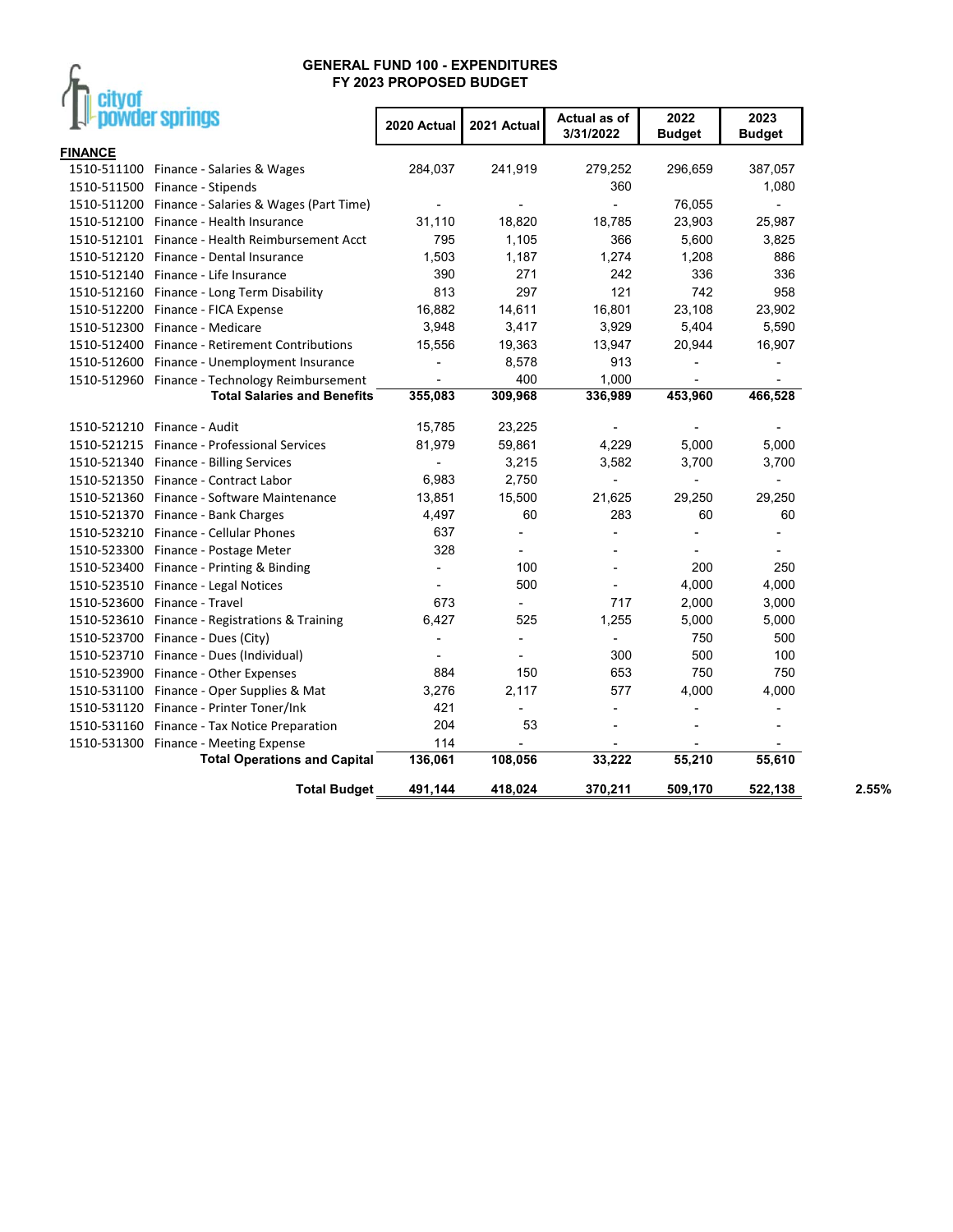

|                             | powder springs                               | 2020 Actual | 2021 Actual | Actual as of<br>3/31/2022 | 2022<br><b>Budget</b> | 2023<br><b>Budget</b> |        |
|-----------------------------|----------------------------------------------|-------------|-------------|---------------------------|-----------------------|-----------------------|--------|
| <b>INFORMATION SERVICES</b> |                                              |             |             |                           |                       |                       |        |
|                             | 1330-511100 IT - Salaries & Wages            |             |             |                           |                       | 76,952                |        |
| 1330-511500 IT - Stipends   |                                              |             |             |                           |                       | 480                   |        |
|                             | 1330-512100 IT - Health Insurance            |             |             |                           |                       | 5,186                 |        |
|                             | 1330-512101 IT - Health Reimbursement Accoun |             |             |                           |                       | 450                   |        |
|                             | 1330-512120 IT - Dental Insurance            |             |             |                           |                       | 320                   |        |
|                             | 1330-512140 IT - Life Insurance              |             |             |                           |                       | 84                    |        |
|                             | 1330-512160 IT - Long Term Disability        |             |             |                           |                       | 308                   |        |
|                             | 1330-512200 IT - FICA Expense                |             |             |                           |                       | 4,766                 |        |
|                             | 1330-512300 IT - Medicare                    |             |             |                           |                       | 1,115                 |        |
|                             | 1330-512400 IT - Retirement Contributions    |             |             |                           |                       | 5,427                 |        |
|                             | <b>Total Salaries and Benefits</b>           | 0           | 0           | 0                         | 0                     | 95,088                |        |
|                             | 1535-521215 IT - Professional Services       | 241,904     | 220,938     | 152,024                   | 240,000               | 191,711               |        |
|                             | 1535-521360 IT - Software Maintenance        | 201         | 250         | 325                       | 1,000                 | 2,626                 |        |
| 1535-521365 IT - Cabling    |                                              |             | 2,158       | 285                       | 2,000                 | 1,100                 |        |
|                             | 1535-531100 IT - Oper Supplies & Mat         | 81          | 165         | 99                        | 500                   | 250                   |        |
|                             | 1535-531600 IT - Computers < \$5,000         |             | 4,138       |                           | 3,000                 | 3,600                 |        |
|                             | 1535-531650 IT - Other Equipment < \$5,000   | 1,127       | 2,397       | 1,462                     | 2,500                 | 2,000                 |        |
|                             | 1535-523610 IT - Registrations & Training    |             |             |                           |                       | 1,995                 |        |
|                             | 1535-523710 IT - Dues (Individual)           |             |             |                           |                       | 139                   |        |
|                             | <b>Total Operations and Capital</b>          | 243,312     | 230,046     | 154,195                   | 249,000               | 203,421               |        |
|                             | <b>Total Budget</b>                          | 243,312     | 230,046     | 154, 195                  | 249,000               | 298,509               | 19.88% |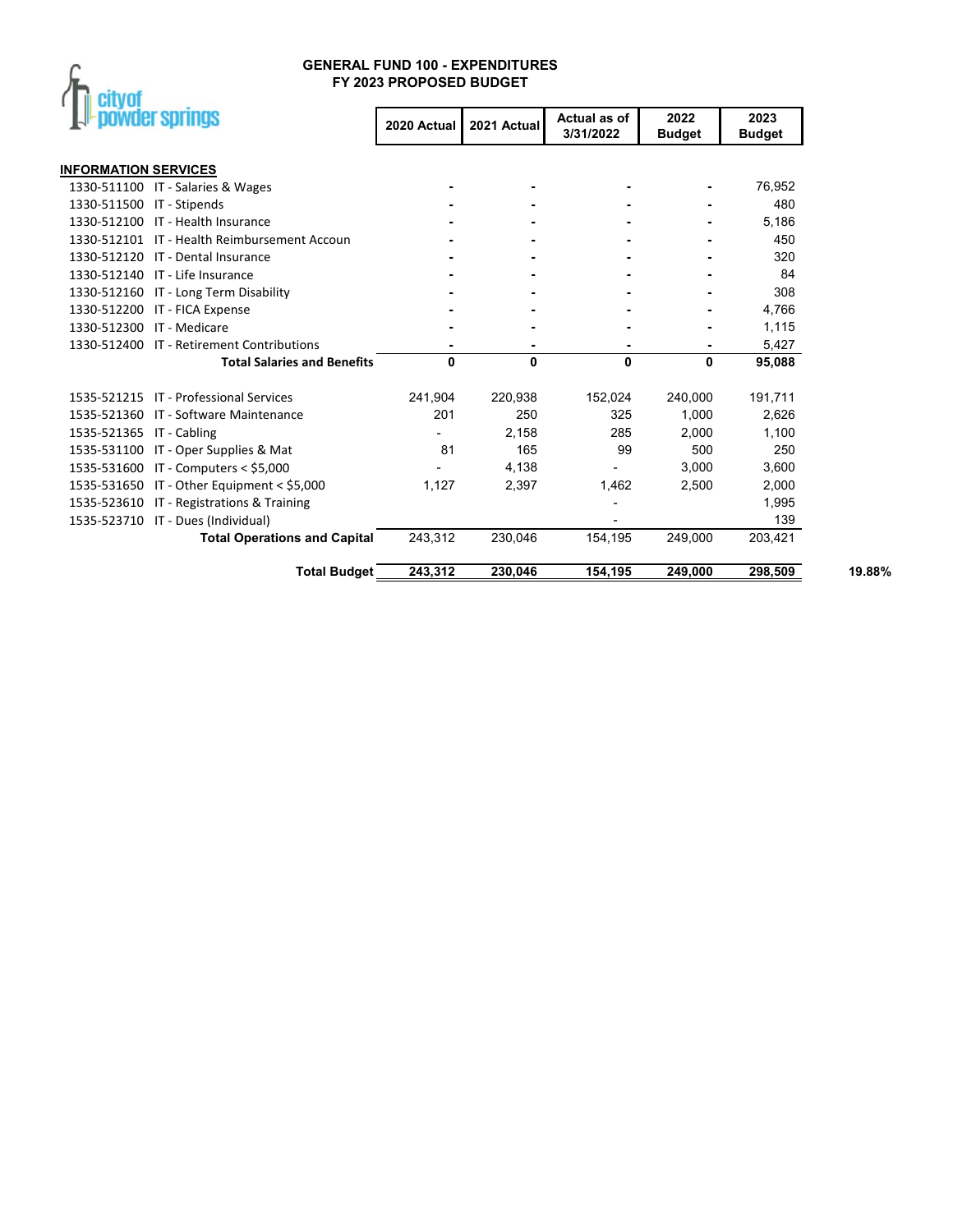

L.

|                          | powder springs                                    | 2020 Actual              | 2021 Actual              | Actual as of<br>3/31/2022 | 2022<br><b>Budget</b>    | 2023<br><b>Budget</b>    |        |
|--------------------------|---------------------------------------------------|--------------------------|--------------------------|---------------------------|--------------------------|--------------------------|--------|
| <b>HUMAN RESOURCES</b>   |                                                   |                          |                          |                           |                          |                          |        |
|                          | 1540-511100 HR - Salaries & Wages                 | 81,954                   | 84,756                   | 72,716                    | 88,628                   | 112,640                  |        |
|                          | 1540-511500 HR - Stipends                         |                          |                          | 360                       | $\overline{a}$           | 480                      |        |
|                          | 1540-511200 HR - Salaries & Wages (Part-time)     |                          |                          |                           | 10,000                   | $\overline{\phantom{a}}$ |        |
|                          | 1540-512100 HR - Health Insurance                 | 6,228                    | 6,159                    | 4,963                     | 6,206                    | 5,186                    |        |
|                          | 1540-512101 HR - Health Reimbursement Acct        | ٠                        | 10                       | 25                        | 1,600                    | 1,300                    |        |
|                          | 1540-512120 HR - Dental Insurance                 | 293                      | 320                      | 240                       | 497                      | 323                      |        |
|                          | 1540-512140 HR - Life Insurance                   | 84                       | 84                       | 63                        | 84                       | 84                       |        |
|                          | 1540-512160 HR - Long Term Disability             | 298                      | 304                      | 250                       | 391                      | 363                      |        |
|                          | 1540-512200 HR - FICA Expense                     | 4,957                    | 5,123                    | 4,539                     | 6,115                    | 6,781                    |        |
|                          | 1540-512300 HR - Medicare                         | 1,159                    | 1,198                    | 1,062                     | 1,430                    | 1,633                    |        |
|                          | 1540-512400 HR - Retirement Contributions         | 3,112                    | 5,525                    | 3,980                     | 6,781                    | 6,399                    |        |
|                          | <b>Total Salaries and Benefits</b>                | 98,086                   | 103,479                  | 88,196                    | 121,731                  | 135,188                  |        |
|                          | 1540-512900 HR - Employee Appreciation            | 7,465                    |                          |                           |                          |                          |        |
|                          | 1540-521215 HR - Professional Services            |                          |                          | 11,634                    | 20,000                   | 20,000                   |        |
|                          | 1540-521275 HR - Recruitment Pre-employ Scrngs    | 1,730                    | 1,401                    | 2,283                     | 2,500                    | 4,000                    |        |
|                          | 1540-521350 HR - Employee Svc Contract Labor      | 458                      | $\overline{\phantom{a}}$ |                           |                          |                          |        |
|                          | 1540-521998 HR - Compliance Reporting             |                          |                          |                           | 1,000                    | 1,000                    |        |
|                          | 1540-523300 HR - Postage Meter                    | 63                       |                          |                           |                          |                          |        |
| 1540-523310 HR - Postage |                                                   | $\overline{a}$           |                          | 13                        | 100                      | $\overline{\phantom{a}}$ |        |
|                          | 1540-523400 HR - Printing & Binding               | ۰                        |                          |                           | 500                      | 500                      |        |
|                          | 1540-523500 HR - Advertising                      | $\overline{\phantom{a}}$ |                          | 200                       | 300                      | 500                      |        |
| 1540-523600 HR - Travel  |                                                   | 515                      | 649                      | $\overline{\phantom{0}}$  | 700                      | 1,400                    |        |
|                          | 1540-523610 HR - Registrations & Training         | 435                      | 560                      |                           | 600                      | 8,700                    |        |
|                          | 1540-523616 HR - Employee Svc Employee Dev. Train | 1,200                    | 1,300                    | 50                        | $\overline{\phantom{0}}$ |                          |        |
|                          | 1540-523710 HR - Dues (Individual)                | 50                       | 150                      |                           | 150                      | 150                      |        |
|                          | 1540-523900 HR - Other Expenses                   | 35                       | $\overline{\phantom{0}}$ | 112                       | 100                      | 500                      |        |
|                          | 1540-531100 HR - Oper Supplies & Mat              | 2,013                    | 571                      |                           | 1,000                    | 1,000                    |        |
|                          | 1540-531600 HR - Computers < \$5,000              | 830                      |                          |                           | $\overline{a}$           | $\overline{a}$           |        |
|                          |                                                   |                          |                          |                           | 0                        | 0                        |        |
|                          | <b>Total Operations and Capital</b>               | 14,793                   | 4,631                    | 14,291                    | 26,950                   | 37,750                   |        |
|                          | <b>Total Budget</b>                               | 112,879                  | 108,110                  | 102,487                   | 148,681                  | 172,938                  | 16.32% |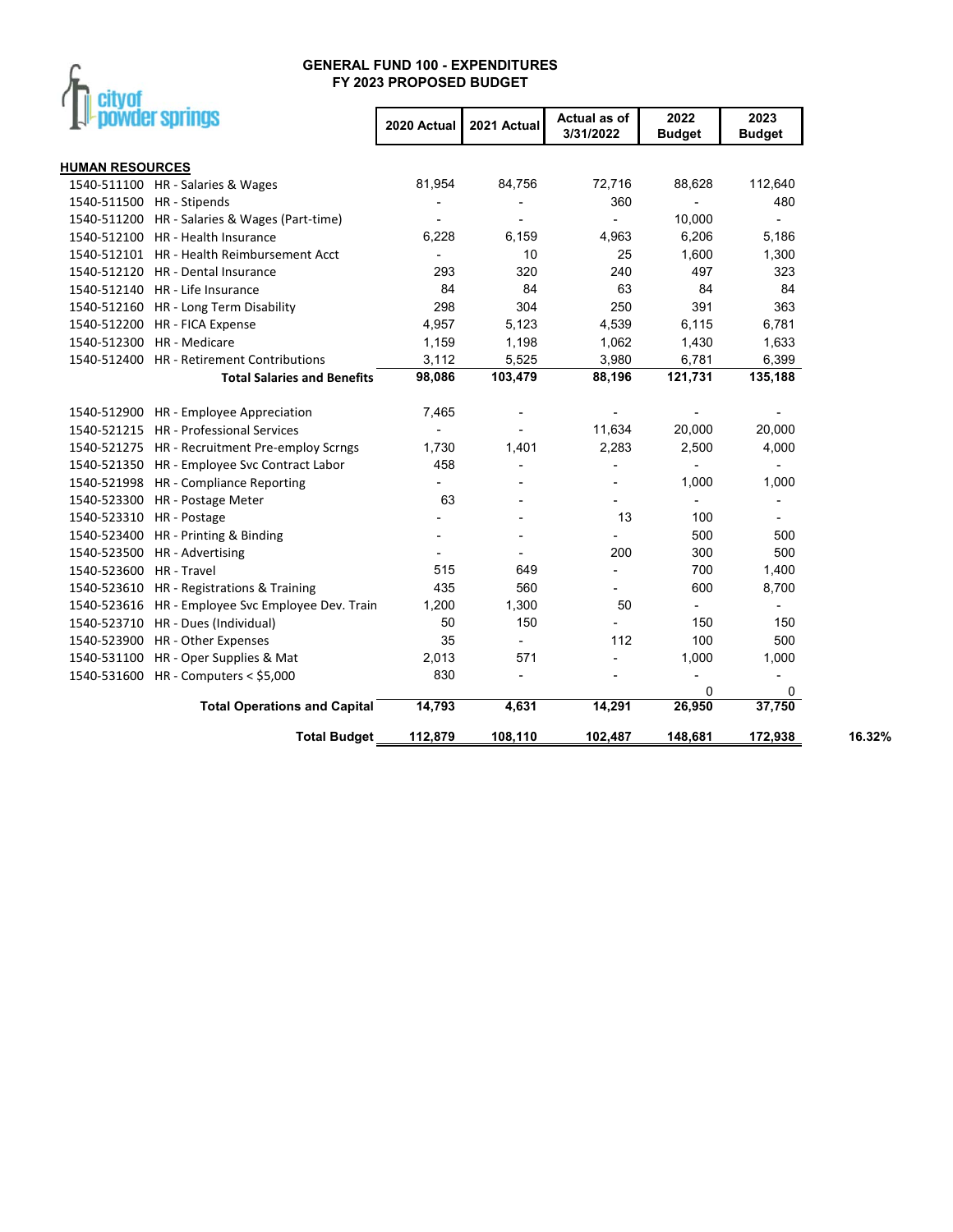

| powder springs                     |                                         | 2020 Actual              | 2021 Actual    | Actual as of<br>3/31/2022 | 2022<br><b>Budget</b>    | 2023<br><b>Budget</b>    |
|------------------------------------|-----------------------------------------|--------------------------|----------------|---------------------------|--------------------------|--------------------------|
|                                    |                                         |                          |                |                           |                          |                          |
| <b>GENERAL ADMINISTRATION</b>      |                                         |                          |                |                           |                          |                          |
|                                    | 1595-512110 GA-Retiree Health Insurance | 41,456                   | 33,328         | 23,881                    | 46,000                   | 46,000                   |
| 1595-512700                        | <b>GA-Worker's Compensation</b>         | 146,116                  | 123,133        | 102,024                   | 120,643                  | 102,547                  |
| 1595-512950 GA-Employee Luncheon   |                                         | 671                      | 56             | 2,130                     | 5,250                    | 5,250                    |
|                                    | 1595-521210 GA-Professional Services    | $\blacksquare$           | 22,129         | 31,125                    | 28,475                   | 29,750                   |
| 1595-521280                        | GA-Bereavement/Flowers                  | 565                      | 322            | 866                       | 1,000                    | 1,200                    |
| 1595-521350 GA-Contract Labor      |                                         | $\overline{\phantom{a}}$ | $\blacksquare$ | 1,800                     | $\overline{\phantom{a}}$ | $\overline{\phantom{a}}$ |
| 1595-521354 GA-Public Outreach     |                                         | $\overline{a}$           | 8,222          | 3,005                     | 6,500                    | 12,028                   |
| 1595-521370                        | GA- Bank Charges                        |                          | 9,034          | 6,938                     | 15,000                   | 15,000                   |
| 1595-522140                        | GA-Landscaping                          | 142,121                  | 142,941        | 107,206                   | 142,941                  | 145,400                  |
|                                    | 1595-522210 GA-Maintenance Contracts    | 44,993                   | 42,661         | 39,358                    | 44,000                   | 40,769                   |
| 1595-522330                        | <b>GA-Misc City Contributions</b>       | 1,922                    | 2,834          | 1,323                     | 8,800                    | 8,000                    |
| 1595-523100 GA-Liability Insurance |                                         | 230,933                  | 197,705        | 161,694                   | 214,563                  | 229,662                  |
| 1595-523200                        | GA-Telephone                            | 42,245                   | 40,235         | 22,244                    | 25,500                   | 23,113                   |
| 1595-523210                        | <b>GA-Cellular Phone</b>                |                          |                | 266                       | 1,000                    | $\overline{\phantom{a}}$ |
| 1595-523220 GA-Cable TV            |                                         | 542                      | 386            |                           | $\overline{a}$           | $\overline{a}$           |
| 1595-523230                        | <b>GA-Internet Services</b>             | 1,117                    | 4,417          | 8,895                     | 24,480                   | 14,535                   |
| 1595-523300 GA-Postage Meter       |                                         | ÷,                       | 1,314          | 2,404                     | 8,075                    | 6,864                    |
| 1595-523310                        | GA-Postage                              |                          | 2,921          | 6,663                     | 3,200                    | 3,200                    |
| 1595-523330 GA-Advertising         |                                         |                          |                | 19,045                    | 20,000                   | 20,000                   |
| 1595-523510                        | <b>GA-Legal Notices</b>                 |                          | 4,530          | 2,681                     | 4,200                    | 3,000                    |
| 1595-523610                        | <b>GA-Registrations &amp; Training</b>  | 2,640                    |                |                           | 1,500                    | 5,000                    |
| 1595-523700                        | GA-Dues (City)                          | 22,607                   | 17,518         | 19,353                    | 30,000                   | 31,250                   |
| 1595-523900                        | GA-Other Expenses                       |                          | 3,134          | 1,079                     |                          | $\overline{a}$           |
| 1595-523990                        | <b>GA-Contingencies</b>                 | 15,699                   | $\frac{1}{2}$  |                           | 100,000                  | 85,000                   |
| 1595-523995                        | GA-Personal Prot Eq.                    | 52,298                   | 6,520          | 1,868                     | 5,000                    | 3,000                    |
| 1595-531120                        | <b>GA-Printer Toner/Ink</b>             | 4,735                    | 2,156          | 1,323                     | 6,000                    | 7,000                    |
| 1595-531200                        | GA-Electricity                          | 68,695                   | 53,657         | 43,048                    | 76,630                   | 81,419                   |
| 1595-531210                        | <b>GA-Natural Gas</b>                   | 9,374                    | 14,240         | 14,189                    | 25,500                   | 14,450                   |
| 1595-531215 GA-Storm Water Fees    |                                         | 10,680                   | 10,551         | 6,984                     | 12,000                   | 10,000                   |
| 1595-531225                        | <b>GA-Water and Sewer</b>               | 13,103                   | 13,755         | 22,544                    | 14,450                   | 25,500                   |
| 1595-531320 GA-Volunteer Banguet   |                                         | 5,601                    |                | 2,903                     | 3,000                    | 3,500                    |
| 1595-531330 GA-Partners in Ed      |                                         | 762                      | 203            | 733                       | 3,000                    | 3,000                    |
| 1595-571000                        | GA-Liquor Tax (BOE)                     | 21,303                   | 23,711         | 15,048                    | 20,000                   | 20,000                   |
|                                    | 1595-573000 Ga-Beautification Grants    |                          | L,             | -                         |                          | 20,000                   |
| 1595-574000 GA-Bad Debt Expense    |                                         | 20,778                   |                |                           |                          |                          |
|                                    | <b>Total Budget</b>                     | 900,956                  | 781,613        | 672,619                   | 1,016,707                | 1,015,438                |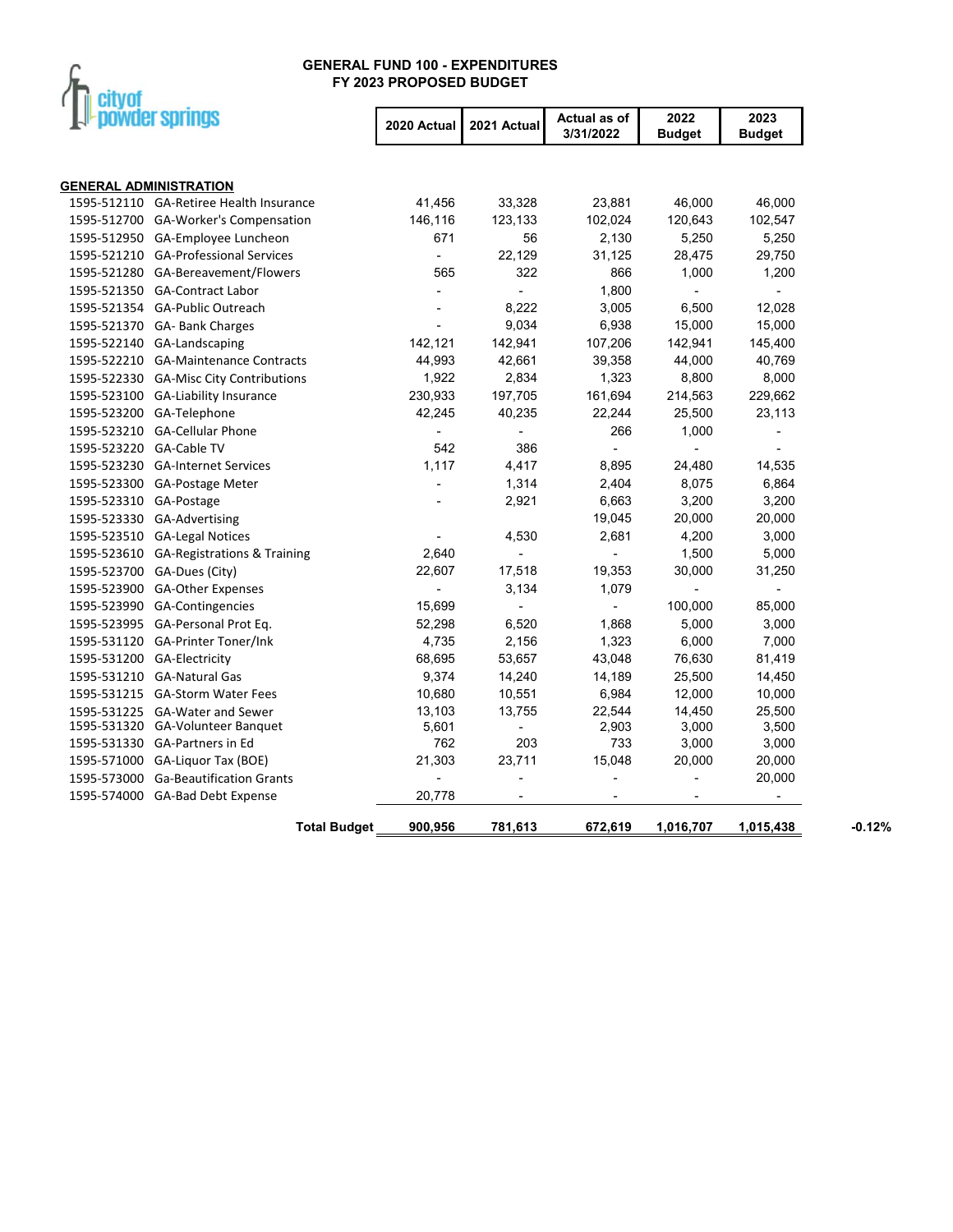

| powder springs               |                                               | 2020 Actual | 2021 Actual | Actual as of<br>3/31/2022 | 2022<br><b>Budget</b> | 2023<br><b>Budget</b> |          |
|------------------------------|-----------------------------------------------|-------------|-------------|---------------------------|-----------------------|-----------------------|----------|
|                              | MUNICIPAL COURT-FORMERLY IN A SEPARATE FUND   |             |             |                           |                       |                       |          |
|                              | 2650-511100 Court - Salaries & Wages          |             | 156,887     | 120,459                   | 157,558               | 168,286               |          |
|                              | 2650-511300 Court - Salaries (Overtime)       |             | 10,019      | 3,257                     |                       |                       |          |
| 2650-511500 Court - Stipends |                                               |             |             | 360                       |                       | 480                   |          |
|                              | 2650-512100 Court - Health Insurance          |             | 5,910       | 4,418                     | 5,712                 | 5,969                 |          |
|                              | 2650-512101 Court - Health Reimbursement Acct |             |             |                           | 300                   | 450                   |          |
|                              | 2650-512120 Court - Dental Insurance          |             | 320         | 285                       | 323                   | 323                   |          |
|                              | 2650-512140 Court - Life Insurance            |             | 168         | 126                       | 252                   | 252                   |          |
|                              | 2650-512160 Court - Long Term Disability      |             | 429         | 343                       | 608                   | 657                   |          |
|                              | 2650-512200 Court - FICA Expense              |             | 9,584       | 7,471                     | 9,769                 | 10,183                |          |
| 2650-512300 Court - Medicare |                                               |             | 2,242       | 1,747                     | 2,285                 | 2,382                 |          |
|                              | 2650-512400 Court - Retirement Contributions  |             | 10,104      | 7,277                     | 11,124                | 11,881                |          |
|                              | <b>Total Salaries and Benefits</b>            | ÷,          | 195,663     | 145,745                   | 187,929               | 200,862               |          |
| 2650-521200 Court - Legal    |                                               |             | 60,480      | 26,488                    | 68,000                | 68,000                |          |
| 2650-521350                  | Court - Contract Labor                        |             | 2,537       | 2,996                     | 4,000                 | 7,000                 |          |
|                              | 2650-521360 Court - Software Maintenance      |             | 21,339      | 7,553                     | 29,900                | 27,900                |          |
| 2650-522150 Court - Security |                                               |             |             |                           | 15,000                |                       |          |
|                              | 2650-522210 Court - Maintenance Contracts     |             | 80          | 60                        |                       | 100                   |          |
|                              | 2650-523400 Court - Printing & Binding        |             | 614         | 360                       | 1,200                 | 1,500                 |          |
| 2650-523600 Court - Travel   |                                               |             |             |                           | 150                   | 200                   |          |
|                              | 2650-523610 Court - Registrations & Training  |             |             | 150                       | 375                   | 525                   |          |
|                              | 2650-523710 Court - Dues (Individual)         |             | 55          | 55                        | 55                    | 55                    |          |
|                              | 2650-523900 Court - Other Expenses            |             | 25          | 43                        | 150                   | 150                   |          |
|                              | 2650-531100 Court - Oper Supplies & Mat       |             | 1,631       | 2,607                     | 3,500                 | 3,500                 |          |
|                              | 2650-531650 Court - Other Equipment <\$5,000  |             | 2,355       | 1,500                     | 1,500                 | 1,500                 |          |
|                              | 2650-572100 Court - Prisoner Expense          |             | 27,969      | 19,956                    | 50,000                | 50,000                |          |
|                              | <b>Total Operations and Capital</b>           |             | 117,085     | 61,768                    | 173,830               | 160,430               |          |
|                              | <b>Total Budget</b>                           |             | 312,748     | 207,512                   | 361,759               | 361,292               | $-0.13%$ |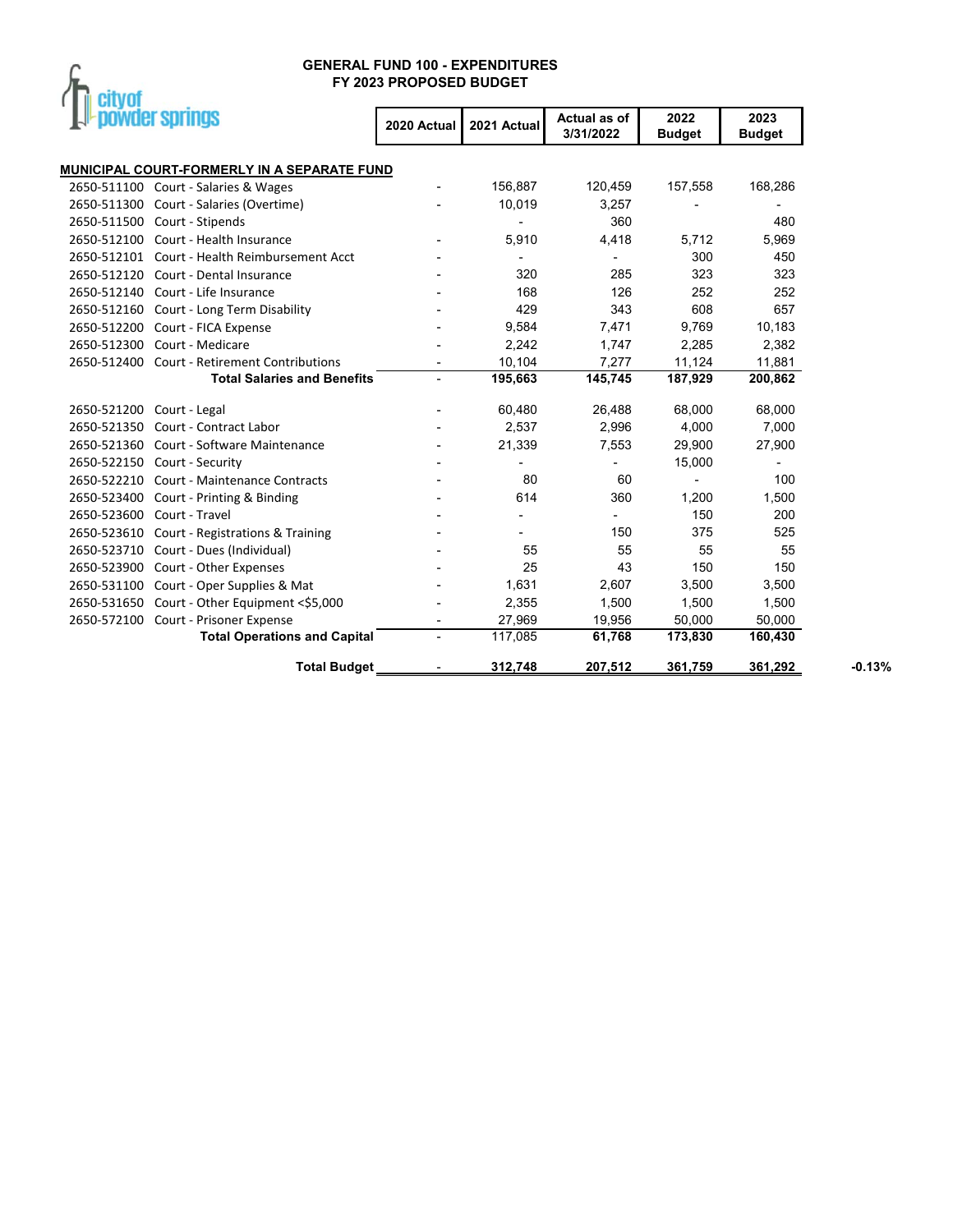$\mathcal{F}$ 

eitunf

| unyu<br>powder springs           |                                                   | 2020 Actual              | 2021 Actual              | Actual as of             | 2022          | 2023                     |          |
|----------------------------------|---------------------------------------------------|--------------------------|--------------------------|--------------------------|---------------|--------------------------|----------|
| <b>POLICE</b>                    |                                                   |                          |                          | 3/31/2022                | <b>Budget</b> | <b>Budget</b>            |          |
| 3200-511100                      | Police - Salaries & Wages                         | 1,681,838                | 1,461,961                | 1,025,632                | 1,686,073     | 1,614,696                |          |
|                                  | 3200-511150 Police - Salaries & Wages (Bonus)     |                          |                          |                          |               |                          |          |
|                                  | 3200-511200 Police - Salaries & Wages (Part Time) |                          |                          |                          | 23,766        |                          |          |
|                                  | 3200-511300 Police - Salaries (Overtime)          | 64,086                   | 35,601                   | 89,438                   | 82,400        | 82,400                   |          |
| 3200-511400                      | Police - Shift Differential                       | 18,117                   | 9,879                    | 5,068                    | 12,500        | 12,500                   |          |
| 3200-511500 Police - Stipends    |                                                   | 5,960                    | 4,480                    | 2,720                    | 8,400         | 3,840                    |          |
|                                  | 3200-512100 Police - Health Insurance             | 223,299                  | 187,131                  | 113,296                  | 215,030       | 200,327                  |          |
|                                  | 3200-512101 Police - Health Reimbursement Account |                          | 4,210                    | 1,023                    | 37,703        | 39,575                   |          |
|                                  | 3200-512120 Police - Dental Insurance             | 13,424                   | 11,596                   | 6,417                    | 15,223        | 14,454                   |          |
|                                  | 3200-512140 Police - Life Insurance               | 2,606                    | 2,345                    | 1,343                    | 2,772         | 2,688                    |          |
|                                  |                                                   | 4,878                    | 3,711                    | 2,261                    |               |                          |          |
|                                  | 3200-512160 Police - Long Term Disability         |                          |                          |                          | 6,686         | 6,499                    |          |
|                                  | 3200-512200 Police - FICA Expense                 | 105,486                  | 93,455                   | 68,038                   | 119,197       | 112,471                  |          |
| 3200-512300                      | Police - Medicare                                 | 24,670                   | 22,481                   | 15,912                   | 27,877        | 26,304                   |          |
| 3200-512400                      | <b>Police - Retirement Contributions</b>          | 105,780                  | 107,149                  | 77,178                   | 121,065       | 121,372                  |          |
|                                  | 3200-512600 Police - Unemployment Insurance       |                          |                          | 365                      |               |                          |          |
|                                  | <b>Total Salaries and Benefits</b>                | 2,250,146                | 1,943,999                | 1,408,692                | 2,358,692     | 2,237,123                |          |
|                                  | 3200-521270 Police - Employee Screenings          | 4,407                    | 4,999                    | 1,634                    | 4,500         | 5,000                    |          |
|                                  | 3200-521360 Police - Software Maintenance         | 38,452                   | 40,809                   | 35,860                   | 47,000        | 47,000                   |          |
|                                  | 3200-521361 Police - Flock Camera Maintenance     | $\overline{\phantom{a}}$ |                          | -                        | 25,000        | 25,000                   |          |
|                                  | 3200-522200 Police - Repairs & Maintenance        | 4,163                    | ÷,                       | 7                        |               | $\overline{\phantom{a}}$ |          |
|                                  | 3200-522210 Police - Maintenance Contracts        | 3,498                    | 3,930                    | 2,597                    | 7,050         | 7,050                    |          |
|                                  | 3200-522220 Police - R & M (Radios)               | 22,004                   | 26,124                   | 24,896                   | 37,350        | 30,300                   |          |
|                                  | 3200-522230 Police - R & M (Vehicles)             | 9,064                    |                          |                          |               | $\overline{\phantom{a}}$ |          |
|                                  | 3200-523100 Police - Liability Insurance          |                          |                          | 1,000                    |               | 1,000                    |          |
| 3200-523210                      | Police - Cellular Phones                          | 20,470                   | 25,110                   | 18,733                   | 17,000        | 17,000                   |          |
| 3200-523300                      | Police - Postage Meter                            | 273                      |                          |                          |               |                          |          |
| 3200-523310                      | Police - Postage                                  | 5                        | 24                       |                          | 500           | 500                      |          |
| 3200-523400                      | Police - Printing & Binding                       |                          |                          |                          | 1,500         | 1,000                    |          |
| 3200-523507                      | Police - Community Outreach                       | 3,874                    | 3,046                    |                          | 7,800         | 51,800                   |          |
| 3200-523600                      | Police - Travel                                   | 1,747                    | 423                      | 364                      | 5,000         | 5,000                    |          |
|                                  |                                                   |                          |                          |                          |               |                          |          |
| 3200-523610                      | Police - Registrations & Training                 | 7,646                    | 393                      | 6,330                    | 13,315        | 13,315                   |          |
| 3200-523619                      | Police - K9 Expenses                              | 1,091                    | 2,294                    | 1,420                    | 3,000         | 3,000                    |          |
| 3200-523620 Police - K9 Training |                                                   | 750                      | 970                      | 55                       | 2,750         | 2,750                    |          |
|                                  | 3200-523710 Police - Dues (Individual)            | 6,229                    | 6,029                    | 2,875                    | 8,015         | 8,015                    |          |
|                                  | 3200-523900 Police - Other Expenses               | 280                      | 699                      |                          | 1,000         | 4,000                    |          |
|                                  | 3200-523920 Police - Explorer Expense             | 3,715                    | (120)                    | -                        | 3,000         | 3,000                    |          |
| 3200-523940                      | Police - State Law Enforcement Cert               | 500                      | 500                      | $\overline{\phantom{a}}$ | 375           | 375                      |          |
| 3200-531100                      | Police - Oper Supplies & Mat                      | 14,038                   | 9,876                    | 5,711                    | 15,000        | 15,000                   |          |
| 3200-531108                      | Police - Narcan Supplies                          | 1,800                    | $\overline{\phantom{0}}$ | -                        |               | $\overline{a}$           |          |
|                                  | 3200-531120 Police - Printer Toner/Ink            | 1,008                    | 462                      | $\overline{\phantom{a}}$ |               |                          |          |
|                                  | 3200-531130 Police - Officer Supplies             | 944                      | $\overline{a}$           | $\overline{a}$           |               |                          |          |
|                                  | 3200-531131 Police - CID Equip & Supplies         | 3,625                    | 3,362                    | 3,457                    | 7,000         | 7,000                    |          |
| 3200-531132                      | Police - Firearms Supplies                        | 7,312                    | 7,070                    | 1,890                    | 11,500        | 7,500                    |          |
| 3200-531134                      | Police - Radars                                   | $\overline{\phantom{a}}$ |                          | 6,100                    |               | $\sim$                   |          |
| 3200-531220                      | Police - Gasoline                                 | 80,889                   | 75,413                   | 47,448                   | 77,000        | 82,000                   |          |
| 3200-531600                      | Police - Computers < \$5,000                      | 5,794                    |                          | ۰                        |               |                          |          |
| 3200-531620                      | Police - New Officer Equipment                    | 1,736                    | 3,186                    | 1,681                    | 3,000         | 3,000                    |          |
| 3200-531630                      | Police - Furniture & Fixtures <\$5,000            | 1,460                    | 1,200                    |                          | 2,000         | 2,000                    |          |
| 3200-531700    Police - Uniforms |                                                   | 12,101                   | 12,936                   | 2,528                    | 17,602        | 14,000                   |          |
| 3200-531710                      | Police - Bullet Proof Vests                       | 6,264                    | 8,760                    | 1,615                    | 5,000         | 7,500                    |          |
|                                  | 3200-572200 Police - Outsourcing GCIC/Bonding     | 45,000                   | 45,000                   | 33,750                   | 45,000        | 45,000                   |          |
|                                  | <b>Total Operations and Capital</b>               | 310,140                  | 282,495                  | 199,951                  | 367,257       | 408,105                  |          |
|                                  |                                                   |                          |                          |                          |               |                          |          |
|                                  | <b>Total Budget</b>                               | 2,560,286                | 2,226,494                | 1,608,643                | 2,725,949     | 2,645,228                | $-2.96%$ |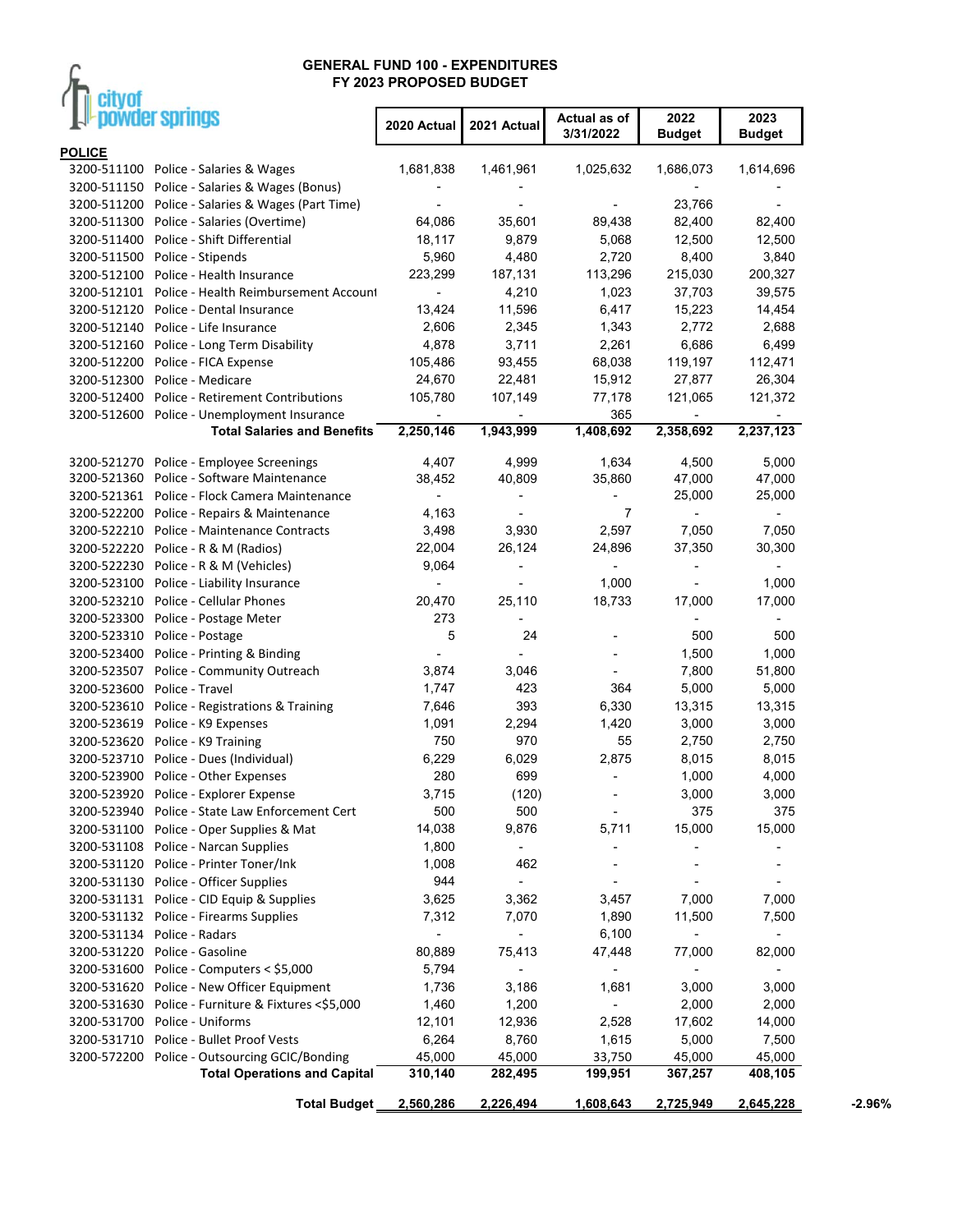# $\int_{\Gamma}$  city of

|                     | powder springs                                       | 2020 Actual              | 2021 Actual              | Actual as of<br>3/31/2022 | 2022<br><b>Budget</b>    | 2023<br><b>Budget</b>    |          |
|---------------------|------------------------------------------------------|--------------------------|--------------------------|---------------------------|--------------------------|--------------------------|----------|
|                     |                                                      |                          |                          |                           |                          |                          |          |
| <b>PUBLIC WORKS</b> |                                                      |                          |                          |                           |                          |                          |          |
|                     | 4150-511100 Public Works - Salaries & Wages          | 367,470                  | 325,695                  | 249,503                   | 368,691                  | 363,778                  |          |
|                     | 4150-511300 Public Works - Salaries (Overtime)       | 756                      | 883                      | 286                       |                          |                          |          |
|                     | 4150-511500 Public Works - Stipends                  |                          |                          | 1,080                     | $\overline{\phantom{a}}$ | 960                      |          |
|                     | 4150-512100 Public Works - Health Insurance          | 70,133                   | 61,380                   | 41,765                    | 63,138                   | 50,833                   |          |
|                     | 4150-512101 Public Works - Health Reimb Acct         | $\blacksquare$           | 1,839                    | 493                       | 9,200                    | 8,700                    |          |
|                     | 4150-512120 Public Works - Dental Insurance          | 4,117                    | 3,972                    | 2,772                     | 4,001                    | 3,757                    |          |
|                     | 4150-512140 Public Works - Life Insurance            | 702                      | 573                      | 370                       | 672                      | 672                      |          |
|                     | 4150-512160 Public Works - Long Term Disability      | 1,131                    | 937                      | 675                       | 1,419                    | 1,346                    |          |
|                     | 4150-512200 Public Works - FICA Expense              | 21,208                   | 18,692                   | 14,535                    | 22,859                   | 22,172                   |          |
| 4150-512300         | Public Works - Medicare                              | 4,960                    | 4,372                    | 3,399                     | 5,346                    | 5,185                    |          |
|                     | 4150-512400 Public Works - Retirement Contribution   | 31,112                   | 22,918                   | 16,508                    | 26,030                   | 25,247                   |          |
|                     | <b>Total Salaries and Benefits</b>                   | 501,590                  | 441,261                  | 331,385                   | 501,356                  | 482,650                  |          |
|                     |                                                      |                          |                          |                           |                          |                          |          |
|                     | 4150-521230 Public Works - Engineering               |                          | 8,630                    | 1,612                     | 5,000                    | 35,000                   |          |
|                     | 4150-521270 Public Works - Employee Screenings       | 1,144                    | 838                      | 319                       | 500                      | 600                      |          |
|                     | 4150-521300 Public Works - Tree Removal              | 27,425                   | 24,450                   | 7,350                     | 30,000                   | 35,000                   |          |
|                     | 4150-521350 Public Works - Contract Labor            | $\overline{\phantom{a}}$ | 680                      | 2,000                     |                          | $\overline{\phantom{a}}$ |          |
|                     | 4150-521390 Public Works - Resurfacing               | $\overline{\phantom{a}}$ | 53,000                   |                           | 53,000                   | 53,000                   |          |
|                     | 4150-522100 Public Works - Janitorial Services       | 28,472                   | 32,932                   | 33,770                    | 39,600                   | 66,600                   |          |
|                     | 4150-522150 Public Works - Security                  |                          |                          |                           | 2,526                    | 2,626                    |          |
|                     | 4150-522201 Public Works - Building Mtce R&M         | 129,261                  | 117,067                  | 41,299                    | 90,000                   | 130,000                  |          |
|                     | 4150-522202 Public Works - Street Lighting R&M       | 33                       | 1,280                    | 1,623                     | 2,500                    | 2,500                    |          |
|                     | 4150-522203 Public Works - Streets R&M               | 156,404                  | 113,192                  | 34,913                    | 131,200                  | 148,000                  |          |
|                     | 4150-522211 Public Works - Building Mtce - Mtce Cor  | 1,069                    |                          |                           |                          |                          |          |
|                     | 4150-522213 Public Works - Fleet Mtce - Mtce Contra  | 1,175                    |                          |                           |                          |                          |          |
|                     | 4150-522235 Public Works - Fleet Mtce - R&M Vehicl   | 115,004                  | 174,628                  | 78,210                    | 209,000                  | 100,000                  |          |
| 4150-523210         | Public Works - Cellular Phone                        | 713                      | 335                      | 228                       | 500                      | $\overline{\phantom{a}}$ |          |
|                     | 4150-523310 Public Works - Postage                   | $\blacksquare$           | $\overline{\phantom{a}}$ | $\overline{a}$            | 100                      | 100                      |          |
|                     | 4150-523500 Public Works - Advertising               | 180                      | 270                      |                           | $\blacksquare$           | $\overline{\phantom{a}}$ |          |
|                     | 4150-523600 Public Works - Travel                    | $\overline{\phantom{a}}$ | $\overline{\phantom{a}}$ |                           | 250                      | 250                      |          |
|                     | 4150-523610 Public Works - Registrations & Training  | 907                      | 325                      | 960                       | 2,500                    | 2,500                    |          |
|                     | 4150-523900 Public Works - Other Expenses            | 1,612                    | 142                      |                           | 1,000                    | 1,000                    |          |
|                     | 4150-531100 Public Works - Oper Supplies & Mat       | 4,540                    | 3,370                    | 2,479                     | 7,055                    | 6,000                    |          |
|                     | 4150-531170 Public Works - BM Janitorial Supplies    | 4,619                    | 3,910                    | 2,951                     | 7,000                    | 7,000                    |          |
|                     | 4150-531180 Public Works-FM Veh Maint Parts & Tire   | 706                      |                          |                           |                          |                          |          |
|                     |                                                      | 370,017                  | 360,680                  | 246,905                   | 350,000                  | 350,000                  |          |
|                     | 4150-531200 Public Works - Electricity (Street Ligh) |                          |                          |                           |                          |                          |          |
|                     | 4150-531201 Public Works - Traffic Electricity       | 1,090                    | 4,314                    | 2,999                     | 950                      | 5,000                    |          |
|                     | 4150-531220 Public Works - Gasoline                  | 7,427                    | 13,168                   | 9,562                     | 8,000                    | 10,000                   |          |
|                     | 4150-531230 Public Works - Diesel                    | 1,629                    | 659                      | 1,275                     | 2,500                    | 2,500                    |          |
|                     | 4150-531500 Public Works - St Light Electricity Traf | 1,737                    | 82                       |                           |                          | $\overline{\phantom{a}}$ |          |
|                     | 4150-531700 Public Works - Uniforms                  | 1,887                    | 1,361                    | 383                       | 2,100                    | 2,100                    |          |
|                     | 4150-547000 Public Works - Infrastructure            |                          | 8,541                    |                           |                          |                          |          |
|                     | <b>Total Operations and Capital</b>                  | 857,050                  | 923,854                  | 468,839                   | 945,281                  | 959,776                  |          |
|                     | <b>Total Budget</b>                                  | 1,358,640                | 1,365,115                | 800,224                   | 1,446,637                | 1,442,426                | $-0.29%$ |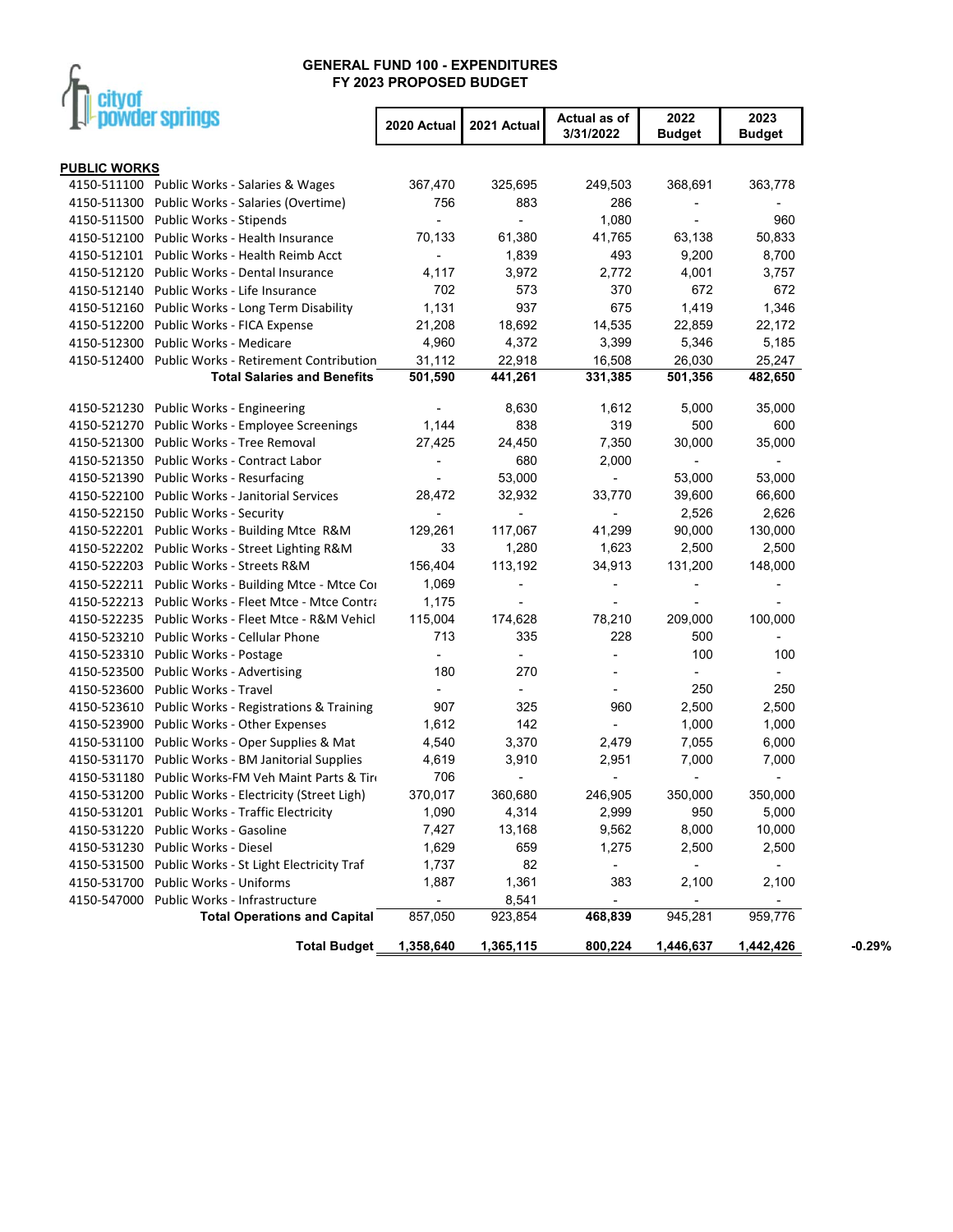

| <b>Ar powder springs</b>                             | 2020 Actual              | 2021 Actual              | Actual as of<br>3/31/2022 | 2022<br><b>Budget</b>    | 2023<br><b>Budget</b>    |        |
|------------------------------------------------------|--------------------------|--------------------------|---------------------------|--------------------------|--------------------------|--------|
| <b>RECREATION &amp; PARKS</b>                        |                          |                          |                           |                          |                          |        |
| 6100-511100 Park Dev & Prog - Salaries & Wages       | 186,133                  | 190,225                  | 139,313                   | 182,129                  | 319,755                  |        |
| 6100-511200 Park Dev & Prog - Salaries & Wage (PT)   |                          |                          |                           | 6,958                    |                          |        |
| 6100-511300 Park Dev & Prog Salaries (Overtime)      |                          |                          | 255                       | $\overline{\phantom{a}}$ |                          |        |
| 6100-511500 Park Dev & Prog - Stipends               |                          |                          | 360                       | $\overline{\phantom{a}}$ | 960                      |        |
| 6100-512100 Park Dev & Prog - Health Insurance       | 22,212                   | 15,722                   | 9,398                     | 9,719                    | 20,899                   |        |
| 6100-512101 Park Dev & Prog - Health Reimburseme     | $\overline{\phantom{a}}$ | 31                       | 38                        | 3,600                    | 5,200                    |        |
| 6100-512120 Park Dev & Prog - Dental Insurance       | 1,000                    | 700                      | 407                       | 480                      | 1,280                    |        |
| 6100-512140 Park Dev & Prog - Life Insurance         | 301                      | 266                      | 186                       | 252                      | 504                      |        |
| 6100-512160 Park Dev & Prog - Long Term Disability   | 617                      | 428                      | 224                       | 610                      | 1,051                    |        |
| 6100-512200 Park Dev & Prog - FICA Expense           | 11,331                   | 11,007                   | 8,022                     | 11,723                   | 19,550                   |        |
| 6100-512300 Park Dev & Prog - Medicare               | 2,650                    | 2,574                    | 1,876                     | 2,742                    | 4,572                    |        |
| 6100-512400 Park Dev & Prog - Retirement Contr       | 14,001                   | 10,104                   | 7,277                     | 11,191                   | 20,130                   |        |
| <b>Total Salaries and Benefits</b>                   | 238,245                  | 231,057                  | 167,356                   | 229,404                  | 393,901                  |        |
| 6100-521270 Park Dev & Prog - Employee Screenings    | 98                       | 160                      | 32                        | 200                      | 100                      |        |
| 6100-521350<br>Park Dev & Prog - Contract Labor      | 24,945                   | 29,229                   | 24,930                    | 38,000                   | 28,000                   |        |
| 6100-522140<br>Park Dev & Prog - Landscaping         | $\blacksquare$           | 43,514                   | 30,826                    | 62,969                   | 54,475                   |        |
| 6100-522210<br>Park Dev & Prog - Maint Contracts     | 1,500                    | 4,209                    | 1,558                     | 9,500                    | 9,500                    |        |
| 6100-522320 Park Dev & Prog - Town Sq Events         | 12,043                   | 79,959                   | 71,583                    | 100,000                  | 130,000                  |        |
| 6100-523230 Park Dev & Prog - Internet Services      | 1,912                    | 166                      | $\overline{\phantom{a}}$  | 166                      | $\overline{\phantom{a}}$ |        |
| 6100-523500 Park Dev & Prog - Comm Event Advert      | $\overline{\phantom{a}}$ | $\blacksquare$           | $\overline{\phantom{a}}$  | 2,900                    | 2,000                    |        |
| 6100-523510 Park Dev & Prog - Legal Notices          | 240                      |                          |                           | $\overline{\phantom{a}}$ | $\overline{\phantom{a}}$ |        |
| Park Dev & Prog - Travel<br>6100-523600              | 108                      | $\overline{\phantom{a}}$ | 1,540                     | 700                      | 3,100                    |        |
| 6100-523610 Park Dev & Prog - Reg & Training         | 1,585                    | 25                       | 250                       | 875                      | 1,275                    |        |
| 6100-523700<br>Park Dev & Prog - Dues (City)         | $\overline{\phantom{a}}$ | 515                      | 500                       | 250                      | 1,400                    |        |
| 6100-523710<br>Park Dev & Prog - Dues (Individual)   |                          | 200                      | 200                       | 600                      | $\blacksquare$           |        |
| 6100-523715<br>Park Dev & Prog - Partnerships        | 2,470                    | 9,207                    | 14,195                    | 15,000                   | 7,000                    |        |
| 6100-523720 Park Dev & Prog - Cultural Arts Comm     | 1,842                    | 2,198                    | 1,133                     | 3,000                    | 3,000                    |        |
| 6100-523900<br>Park Dev & Prog - Other Expenses      | 782                      | 1,200                    | 905                       | 1,200                    | 1,200                    |        |
| 6100-531100<br>Park Dev & Prog - Oper Supplies & Mat | 1,820                    | 14,476                   | 2,750                     | 10,000                   | 14,000                   |        |
| 6100-531200 Park Dev & Prog - Electricity            | 3,773                    | 6,253                    | 474                       | $\blacksquare$           | 2,500                    |        |
| 6100-531220<br>Park Dev & Prog - Gasoline            | 304                      | 203                      | 60                        | 400                      | 400                      |        |
| 6100-531300 Park Dev & Prog - Mtg Expense (Food)     | 252                      | 388                      | 454                       | 600                      | 600                      |        |
| 6100-531600<br>Park Dev & Prog - Rec Suppplies       | 8,291                    | 7,356                    | 3,752                     | 10,000                   | 12,000                   |        |
| 6100-531650 Park Dev & Prog - Other Equip <\$5,000   | 8,288                    | 5,554                    |                           | 5,000                    | 5,000                    |        |
| 6100-531700 Park Dev & Prog - Uniforms               | 572                      | 355                      |                           | 400                      | 600                      |        |
| <b>Total Operations and Capital</b>                  | 70,824                   | 205,167                  | 155,142                   | 261,760                  | 276,150                  |        |
| <b>Total Budget</b>                                  | 309,069                  | 436,224                  | 322,497                   | 491,164                  | 670,051                  | 36.42% |

 $\overline{\phantom{0}}$ 

j.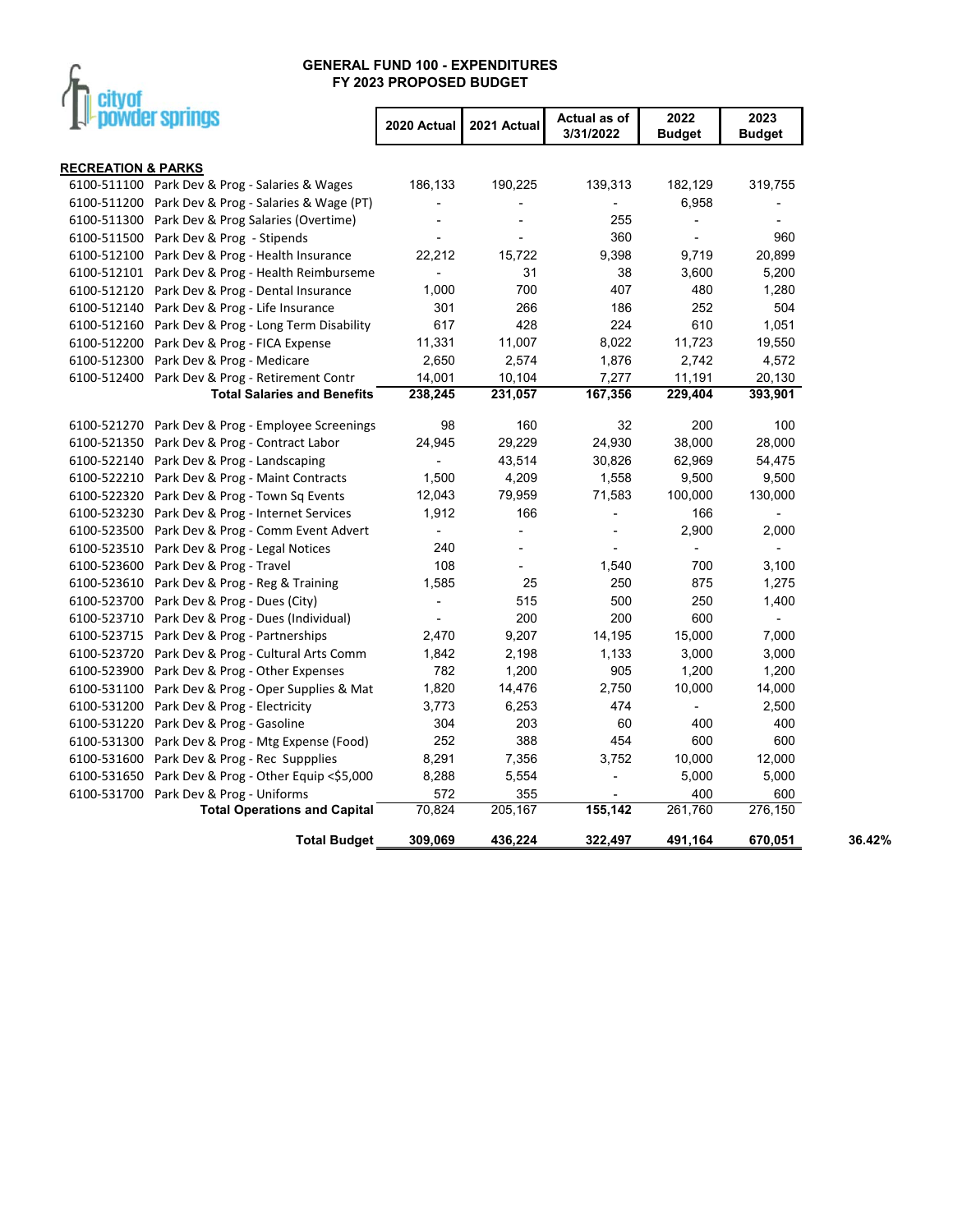

|                            | powder springs                                                                    | 2020 Actual              | 2021 Actual                       | Actual as of<br>3/31/2022 | 2022<br><b>Budget</b>             | 2023<br><b>Budget</b>    |        |
|----------------------------|-----------------------------------------------------------------------------------|--------------------------|-----------------------------------|---------------------------|-----------------------------------|--------------------------|--------|
|                            |                                                                                   |                          |                                   |                           |                                   |                          |        |
| 7410-511100                | <b>COMMUNITY DEVELOPMENT - PLANNING AND ZONING</b><br>Planning - Salaries & Wages | 250,149                  | 241,268                           | 159,683                   | 246,271                           | 286,520                  |        |
| 7410-511500                | Planning - Stipends                                                               | $\overline{\phantom{a}}$ |                                   | 360                       | $\overline{\phantom{a}}$          | 480                      |        |
| 7410-512100                | Planning - Health Insurance                                                       | 22,100                   | 25,538                            | 13,138                    | 22,048                            | 17,936                   |        |
| 7410-512101                | Planning - Health Reimbursement Acct                                              | $\blacksquare$           | 769                               | 339                       | 4,500                             | 6,425                    |        |
| 7410-512120                | Planning - Dental Insurance                                                       | 2,090                    | 2,335                             | 2,017                     | 2,794                             | 3,529                    |        |
| 7410-512140                | Planning - Life Insurance                                                         | 420                      | 406                               | 238                       | 420                               | 336                      |        |
| 7410-512160                | Planning - Long Term Disability                                                   | 775                      | 747                               | 581                       | 948                               | 1,205                    |        |
| 7410-512200                | Planning - FICA Expense                                                           | 14,857                   | 14,406                            | 9,502                     | 15,269                            | 17,764                   |        |
| 7410-512300                | Planning - Medicare                                                               | 3,475                    | 3,369                             | 2,222                     | 3,571                             | 4,155                    |        |
| 7410-512400                | <b>Planning - Retirement Contributions</b>                                        | 15,556                   | 16,140                            | 11,626                    | 17,387                            | 20,207                   |        |
|                            | <b>Total Salaries and Benefits</b>                                                | 309,421                  | 304,978                           | 199,706                   | 313,207                           | 358,556                  |        |
|                            |                                                                                   |                          |                                   |                           |                                   |                          |        |
| 7410-521210                | Planning - Professional Services                                                  | 11,036                   | 55,000                            |                           |                                   |                          |        |
| 7410-521230<br>7410-521240 | Planning - Engineering                                                            | 19,011                   | 19,886<br>6,480                   | 11,500<br>978             | 20,000<br>8,000                   | 20,000                   |        |
| 7410-521350                | Planning - Planning Services<br>Planning - Contract Labor                         | 1,500                    |                                   |                           | 105,000                           | 28,000                   |        |
| 7410-521360                | Planning - Software Maintenance                                                   | 70,275<br>5,714          | 116,131                           | 77,146                    | 10,200                            | 157,000<br>19,100        |        |
| 7410-523300                |                                                                                   | 135                      | 20,979                            | 5,200                     |                                   |                          |        |
| 7410-523310                | Planning - Postage Meter                                                          |                          | 1,214                             | 626                       |                                   |                          |        |
| 7410-523400                | Planning - Postage                                                                | 1,042                    |                                   |                           | 1,475                             | 1,625<br>1,850           |        |
| 7410-523500                | Planning - Printing & Binding<br>Planning - Advertising                           | 2,220<br>60              | 1,906<br>$\overline{\phantom{a}}$ | 2,453<br>40               | 2,500<br>$\overline{\phantom{a}}$ | $\overline{\phantom{a}}$ |        |
| 7410-523510                | Planning - Legal Notices                                                          | 2,796                    | 1,335                             | 1,585                     | 1,500                             | 1,500                    |        |
| 7410-523600                | Planning - Travel                                                                 | 2,283                    | (238)                             |                           | 1,000                             | 1,000                    |        |
| 7410-523610                | Planning - Registrations & Training                                               | 3,416                    | 698                               | 177                       | 1,240                             | 1,240                    |        |
| 7410-523710                | Planning - Dues (Individual)                                                      | 1,432                    | 956                               | 1,144                     | 1,543                             | 1,543                    |        |
| 7410-523900                | Planning - Other Expenses                                                         | 235                      | 171                               |                           | 800                               | 800                      |        |
| 7410-523910                | Planning - Zoning Commission Expenses                                             | 3,132                    | 2,902                             | 2,402                     | 5,000                             | 5,000                    |        |
| 7410-531100                | Planning - Oper Supplies & Mat                                                    | 457                      | 2,828                             | 2,599                     | 2,200                             | 1,800                    |        |
| 7410-531120                | Planning - Printer Toner/Ink                                                      | 116                      |                                   |                           |                                   |                          |        |
| 7410-531650                | Planning - Other Equipment <\$5,000                                               | 6,122                    |                                   |                           |                                   |                          |        |
| 7410-531700                | Planning - Uniforms                                                               |                          |                                   |                           | 480                               | 480                      |        |
|                            | <b>Total Operations and Capital</b>                                               | 130,984                  | 230,248                           | 105,849                   | 160,938                           | 240,938                  |        |
|                            | <b>Total Budget</b>                                                               | 440,405                  | 535,226                           | 305,555                   | 474,145                           | 599,494                  | 26.44% |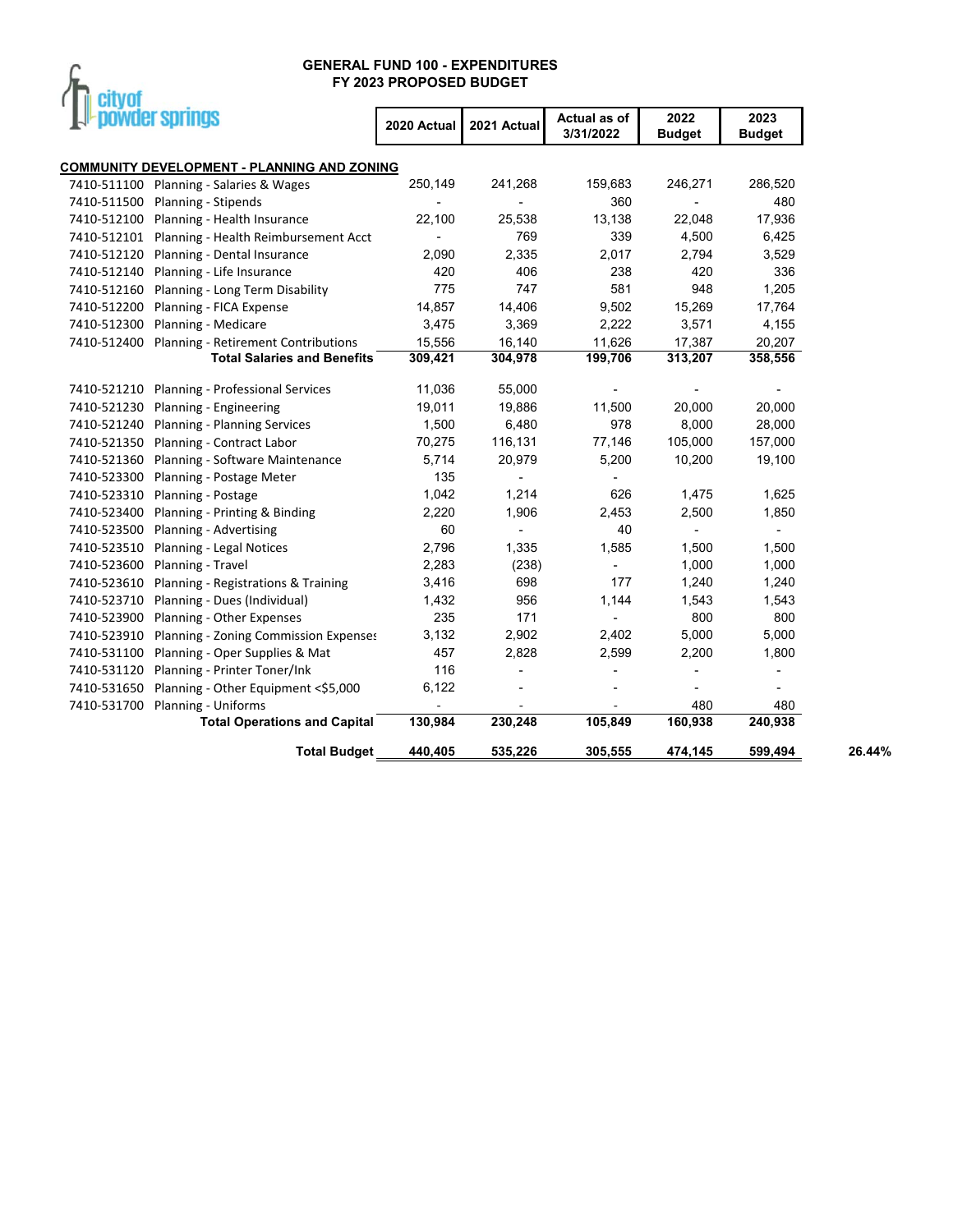# $\int_{\mathbb{T}}$  city of

| ,<br><b>Provider springs</b>                           | 2020 Actual    | 2021 Actual | Actual as of<br>3/31/2022 | 2022<br><b>Budget</b>    | 2023<br><b>Budget</b>    |
|--------------------------------------------------------|----------------|-------------|---------------------------|--------------------------|--------------------------|
| <b>QUALITY OF LIFE</b>                                 |                |             |                           |                          |                          |
| 7451-511100<br>Quality of Life - Salaries & Wages      |                | 109,851     | 22,836                    | 159,890                  |                          |
| Quality of Life - Salaries (Overtime)<br>7451-511300   |                | 1,347       | 655                       |                          |                          |
| 7451-512100<br>Quality of Life - Health Insurance      |                | 16,591      | 1,019                     | 10,710                   |                          |
| 7451-512101<br>Quality of Life - Health Reimb Account  |                |             | 204                       | 2,796                    |                          |
| Quality of Life - Dental Insurance<br>7451-512120      |                | 740         | 40                        | 1,344                    |                          |
| Quality of Life - Life Insurance<br>7451-512140        |                | 168         | 11                        | 252                      |                          |
| Quality of Life - Long Term Disability<br>7451-512160  |                | 355         | 23                        | 196                      |                          |
| Quality of Life - FICA Expense<br>7451-512200          |                | 5,851       | 1,165                     | 9,695                    |                          |
| Quality of Life - Medicare<br>7451-512300              |                | 1,368       | 273                       | 2,318                    |                          |
| Quality of Life - Retirement<br>7451-512400            |                | 5,832       | 4,201                     | 11,288                   |                          |
| <b>Total Salaries and Benefits</b>                     | $\blacksquare$ | 142,103     | 30,425                    | 198,489                  | 0                        |
| 7451-521200<br>Quality of Life - Legal                 |                | 34,243      | 8,900                     | 30,000                   | 45,000                   |
| Quality of Life - Professional Services<br>7451-521210 |                |             | 73,500                    | $\overline{\phantom{0}}$ | 192,000                  |
| Quality of Life - Employee Screenings<br>7451-521270   |                |             |                           | 500                      | $\overline{\phantom{0}}$ |
| 7451-522210<br>Quality of Life - Maint Contracts       |                |             |                           | 150                      |                          |
| Quality of Life - Cell phones<br>7451-523210           |                |             |                           | 1,920                    |                          |
| Quality of Life - Postage<br>7451-523310               |                |             |                           | 500                      | 500                      |
| Quality of Life - Travel<br>7451-523600                |                |             |                           | 1,000                    |                          |
| 7451-523610<br>Quality of Life - Registrations/Train   |                |             |                           | 1,200                    |                          |
| Quality of Life - Dues<br>7451-523710                  |                |             |                           | 1,040                    |                          |
| Quality of Life - Oper Supplies/Maint<br>7451-531100   |                |             | 1,258                     | 2,000                    | 2,000                    |
| Quality of Life - Printer Toner/Ink<br>7451-531120     |                |             | $\overline{\phantom{a}}$  | 200                      | 200                      |
| Quality of Life - Firearms Supplies<br>7451-531132     |                |             |                           | 1,500                    |                          |
| Quality of Life - Gasoline<br>7451-531220              |                | 5,337       | 1,919                     | 7,750                    | $\blacksquare$           |
| Quality of Life - Uniforms<br>7451-531700              |                |             |                           | 2,000                    |                          |
| <b>Total Operations and Capital</b>                    |                | 39,580      | 85,577                    | 49,760                   | 239,700                  |
| <b>Total Budget</b>                                    |                | 181,683     | 116,002                   | 248,249                  | 239,700                  |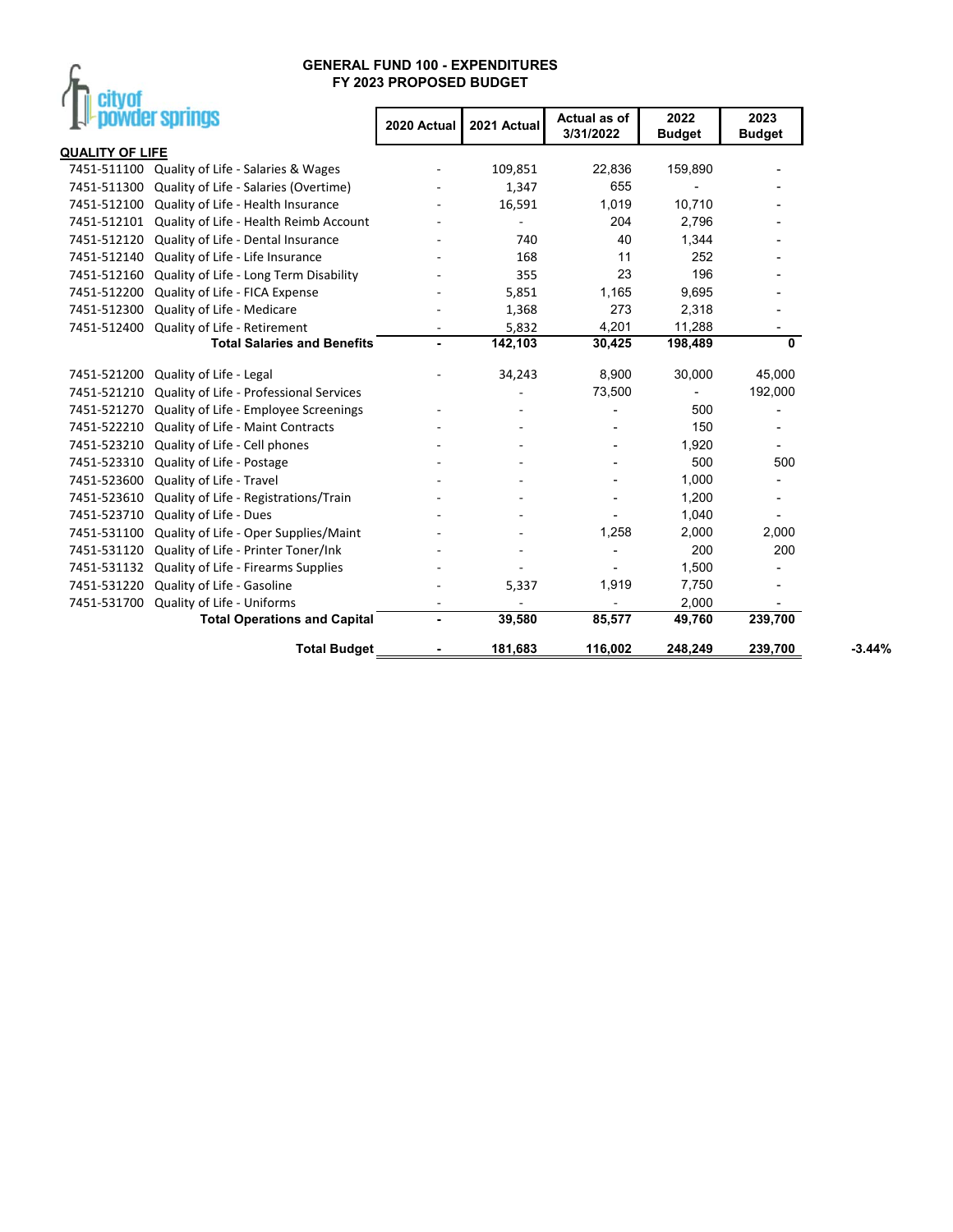

|                             | powder springs                                     | 2020 Actual              | 2021 Actual    | Actual as of<br>3/31/2022 | 2022<br><b>Budget</b>    | 2023<br><b>Budget</b>    |        |
|-----------------------------|----------------------------------------------------|--------------------------|----------------|---------------------------|--------------------------|--------------------------|--------|
|                             |                                                    |                          |                |                           |                          |                          |        |
| <b>ECONOMIC DEVELOPMENT</b> |                                                    |                          |                |                           |                          |                          |        |
|                             | 7510-511100 Eco Dev - Salaries & Wages             | 113,973                  | 120,035        | 71,152                    | 62,010                   | 76,952                   |        |
|                             | 7510-511500 Eco Dev - Stipends                     |                          |                | 120                       |                          | 480                      |        |
|                             | 7510-512100 Eco Dev - Health Insurance             | 19,569                   | 20,919         | 15,182                    | 15,096                   | 13,099                   |        |
|                             | 7510-512101 Eco Dev - Health Reimbursement         | $\overline{\phantom{a}}$ | 66             | 68                        | 600                      | 775                      |        |
|                             | 7510-512120 Eco Dev - Dental Insurance             | 987                      | 1,019          | 725                       | 698                      | 757                      |        |
|                             | 7510-512140 Eco Dev - Life Insurance               | 172                      | 168            | 91                        | 84                       | 84                       |        |
|                             | 7510-512160 Eco Dev - Long Term Disability         | 421                      | 420            | 267                       | 239                      | 308                      |        |
|                             | 7510-512200 Eco Dev - FICA Expense                 | 6,645                    | 7,148          | 4,160                     | 3,845                    | 4,771                    |        |
|                             | 7510-512300 Eco Dev - Medicare                     | 1,554                    | 1,672          | 973                       | 899                      | 1,116                    |        |
|                             | 7510-512400 Eco Dev - Retirement Contributions     | 6,222                    | 7,776          | 5,601                     | 4,378                    | 5,427                    |        |
|                             | <b>Total Salaries and Benefits</b>                 | 149,544                  | 159,223        | 98,338                    | 87,849                   | 103,769                  |        |
|                             | 7510-521210 Eco-Dev - Professional Services        |                          | 4,364          | 59,920                    | 102,000                  | 127,000                  |        |
|                             | 7510-521355 Eco-Dev - Grant Implementation         |                          | 4,985          |                           |                          |                          |        |
|                             | 7510-521360 Eco Dev - Software Maint               | 204                      | 900            |                           |                          | 7,500                    |        |
|                             | 7510-522305 Eco Dev - Locality Dev Business Events | $\blacksquare$           | 96             |                           | 2,000                    | 4,500                    |        |
|                             | 7510-523310 Eco Dev - Postage                      |                          |                |                           | 500                      | 500                      |        |
|                             | 7510-523400 Eco Dev - Printing & Binding           | 1,041                    | 1,488          | 80                        | 1,300                    | 1,500                    |        |
|                             | 7510-523500 Eco Dev - Advertising                  | 7,320                    | 1,055          |                           | 1,000                    |                          |        |
|                             | 7510-523505 Eco Dev - Communications               |                          | $\blacksquare$ | 419                       | 1,338                    |                          |        |
|                             | 7510-523520 Eco Dev - Tourism                      |                          | 100            | $\overline{\phantom{a}}$  | 1,000                    | 5,500                    |        |
|                             | 7510-523600 Eco Dev - Travel                       | 2,356                    | ä,             |                           | 4,500                    | 6,000                    |        |
|                             | 7510-523601 Eco Dev - Travel                       | 119                      | $\blacksquare$ |                           | $\overline{\phantom{a}}$ | $\overline{\phantom{a}}$ |        |
|                             | 7510-523610 Eco Dev - Registrations & Training     | 2,999                    | 2,620          | $\overline{\phantom{a}}$  | 2,000                    | 2,250                    |        |
|                             | 7510-523615 Eco Dev - Training-Authority           | $\overline{\phantom{a}}$ | 220            | 305                       | 2,000                    | 2,250                    |        |
|                             | 7510-523710 Eco Dev - Dues                         | ٠                        | $\blacksquare$ |                           | 2,000                    | 1,500                    |        |
|                             | 7510-523900 Eco Dev - Other Expenses               | 413                      | 232            | 1,137                     | 1,000                    | 1,000                    |        |
|                             | 7510-523915 Eco Dev - Other Expenses-Authority     |                          | 76             | $\overline{\phantom{a}}$  | 500                      | 500                      |        |
|                             | 7510-531100 Eco Dev - Oper Supplies & Mat          | 1,923                    | $\overline{a}$ | 109                       | 500                      | 500                      |        |
|                             | 7510-572010 ED Authority Bd Payments to Others     | 13,000                   |                | $\overline{a}$            | $\overline{\phantom{a}}$ | $\overline{a}$           |        |
|                             | 7520-531750 Eco Dev - Uniforms                     |                          |                |                           | 120                      | $\overline{\phantom{a}}$ |        |
|                             | <b>Total Operations and Capital</b>                | 29,375                   | 16,136         | 61,971                    | 121,758                  | 160,500                  |        |
|                             | <b>Total Budget</b>                                | 178,919                  | 175,359        | 160,309                   | 209,607                  | 264,269                  | 26.08% |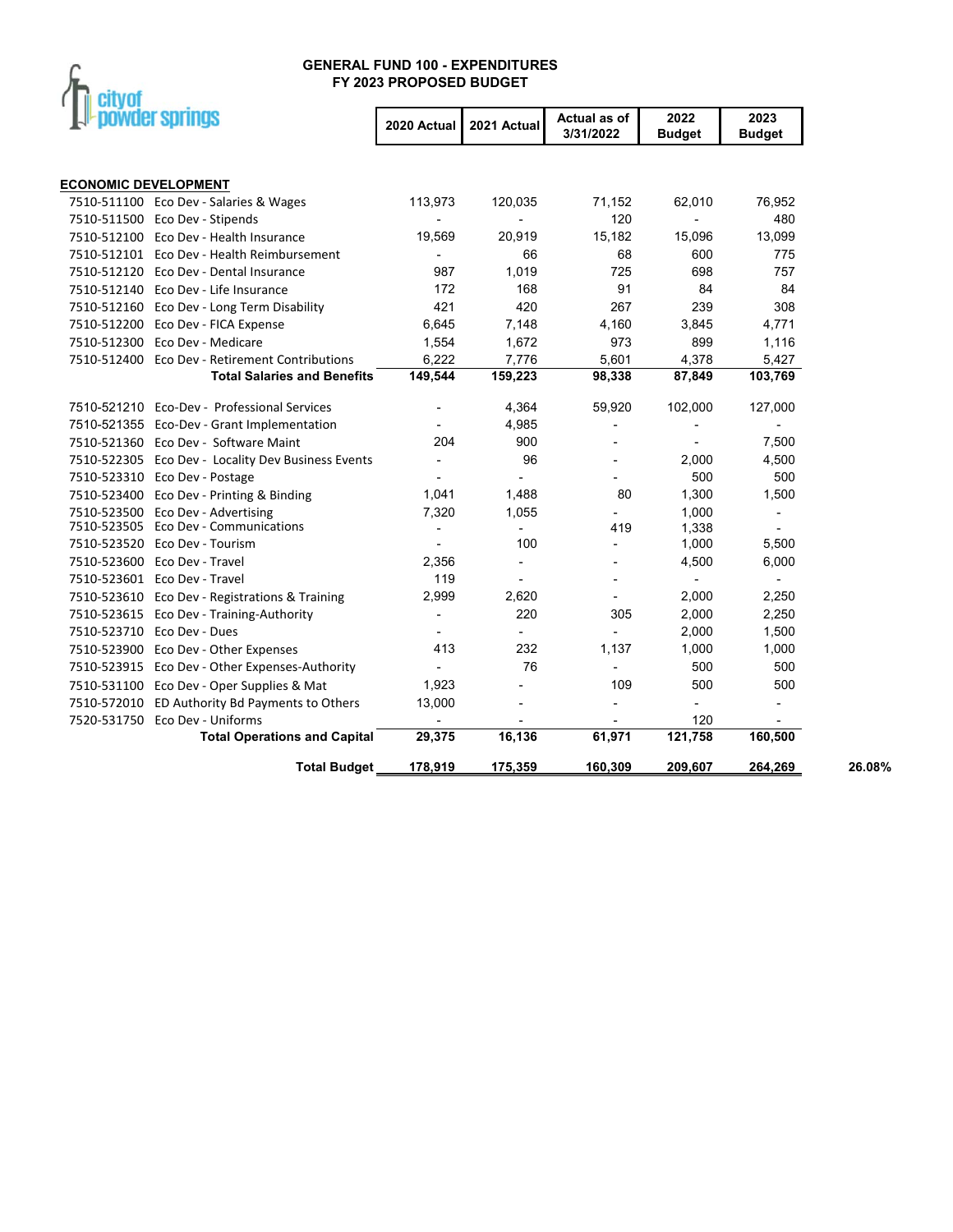

| powder springs    |                                                   | 2020 Actual              | 2021 Actual              | Actual as of<br>3/31/2022 | 2022<br><b>Budget</b> | 2023<br><b>Budget</b> |
|-------------------|---------------------------------------------------|--------------------------|--------------------------|---------------------------|-----------------------|-----------------------|
| <b>OTHER USES</b> |                                                   |                          |                          |                           |                       |                       |
|                   | 9000-611350 Transfer To Capital Projects          | 1,077,478                | 141.756                  | 613.124                   | 432.000               | 463.103               |
|                   | 9000-611208 Transfer to Federal Seizures          | 251.508                  | $\overline{\phantom{0}}$ |                           |                       |                       |
|                   | 9000-611371 Transfer to Capital Projects Fund 371 | $\overline{\phantom{a}}$ | 1,198,057                |                           |                       |                       |
|                   | 9000-611270 Transfer To Fund 270 DAPS             | 35.000                   | 35.000                   |                           | 50.000                | 50.000                |
|                   | 9000-611400 Transfer To Downtown Dev              | 855,094                  | 855.094                  | 886.092                   | 890.971               | 831,388               |
|                   | 9000-611555 Transfer To Stormwater                | 107,580                  | $\overline{\phantom{0}}$ |                           |                       |                       |
|                   | <b>Total Budget</b>                               | 2,326,660                | 2.229.907                | 1,499,216                 | 1.372.971             | 1,344,491             |
|                   | <b>GENERAL FUND TOTAL EXPENDITURES</b>            | 9.719.009                | 9.325.818                | 7.001.922                 | 10.408.013            | 10.833.888            |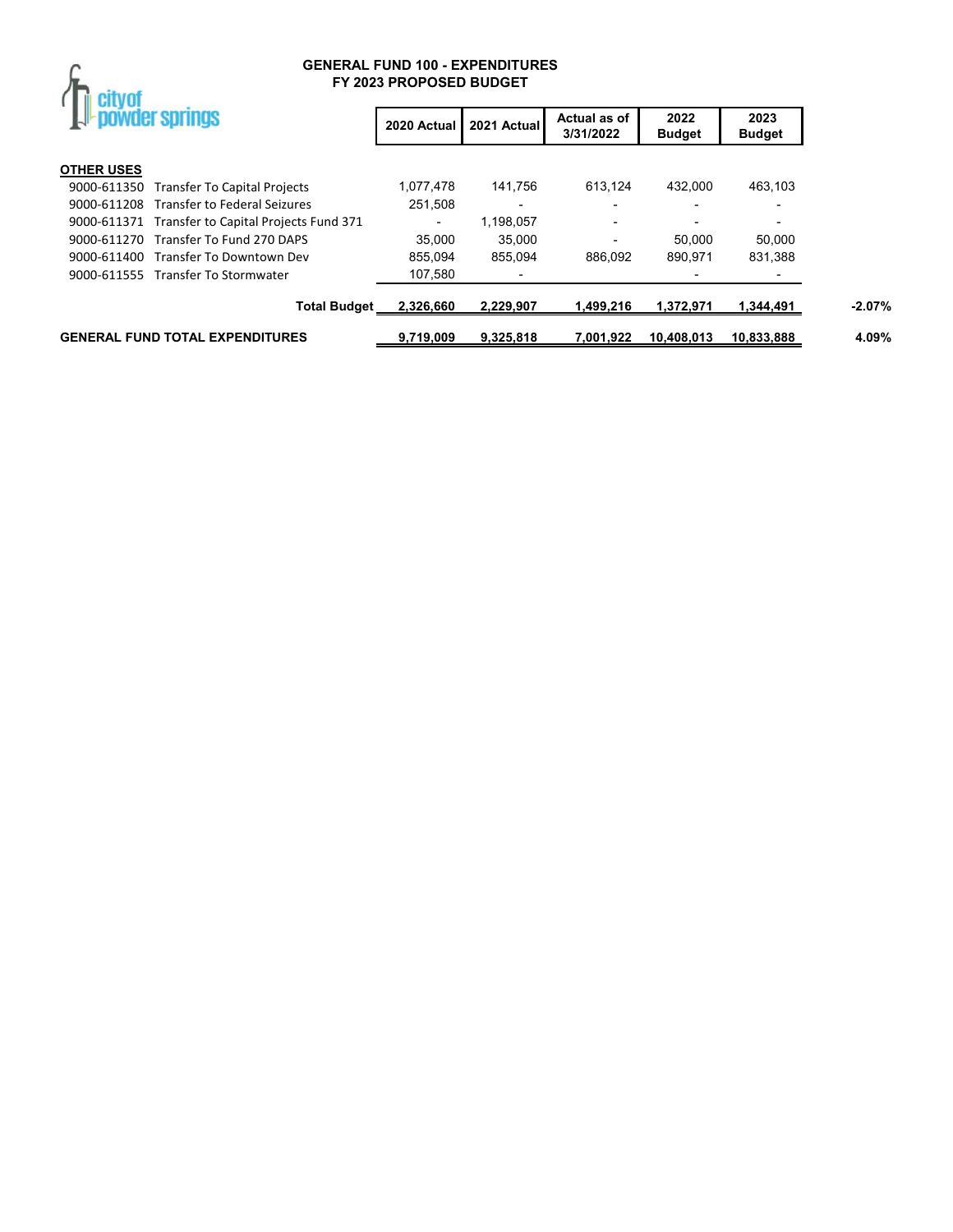

# **FEDERAL CONFISCATED ASSETS FUND 208 FY 2023 PROPOSED BUDGET**

|                                          |                                                                              | 2020 Actual | 2021 Actual         | <b>Actual as of</b><br>3/31/2022 | 2022 Budget | 2023 Budget      |
|------------------------------------------|------------------------------------------------------------------------------|-------------|---------------------|----------------------------------|-------------|------------------|
| <b>REVENUES:</b>                         |                                                                              |             |                     |                                  |             |                  |
| 33-1000-000000 Confiscations             |                                                                              | 128,477     | 22,895              | 761                              | 10,000      | 10,000           |
|                                          | 36-1000-000001 Interest Revenue<br>39-1200-000100 Transfer From General Fund | 251,508     |                     |                                  |             |                  |
| <b>TOTAL REVENUES</b>                    | 90-9200-000000 Budgeted Use of Fund Balance                                  | 379,984     | 22,895              | 761                              | 10,000      | 70,000<br>80,000 |
| <b>EXPENDITURES:</b><br>3222-521370      | <b>Bank Charges</b>                                                          |             | 18.00               |                                  |             |                  |
| 3222-523900<br>3222-523610               | Seizure - Other Expenses<br>Registrations & Trainings                        | 2,660       | 15,000.00           |                                  |             |                  |
| 3222-546000                              | Vehicles                                                                     | 124,671     | 36,197              |                                  | 10,000      | 80,000           |
| 3222-546400<br><b>TOTAL EXPENDITURES</b> | Seizure - Other Capital Equip                                                | 127,331     | 27,500.00<br>78,715 | ۰                                | 10,000      | 80,000           |
| <b>OTHER USES:</b><br>9000-611371        | Transfer To Cap Proj Fd 371                                                  |             | 53,075              |                                  |             |                  |
|                                          |                                                                              |             | 53,075              |                                  |             |                  |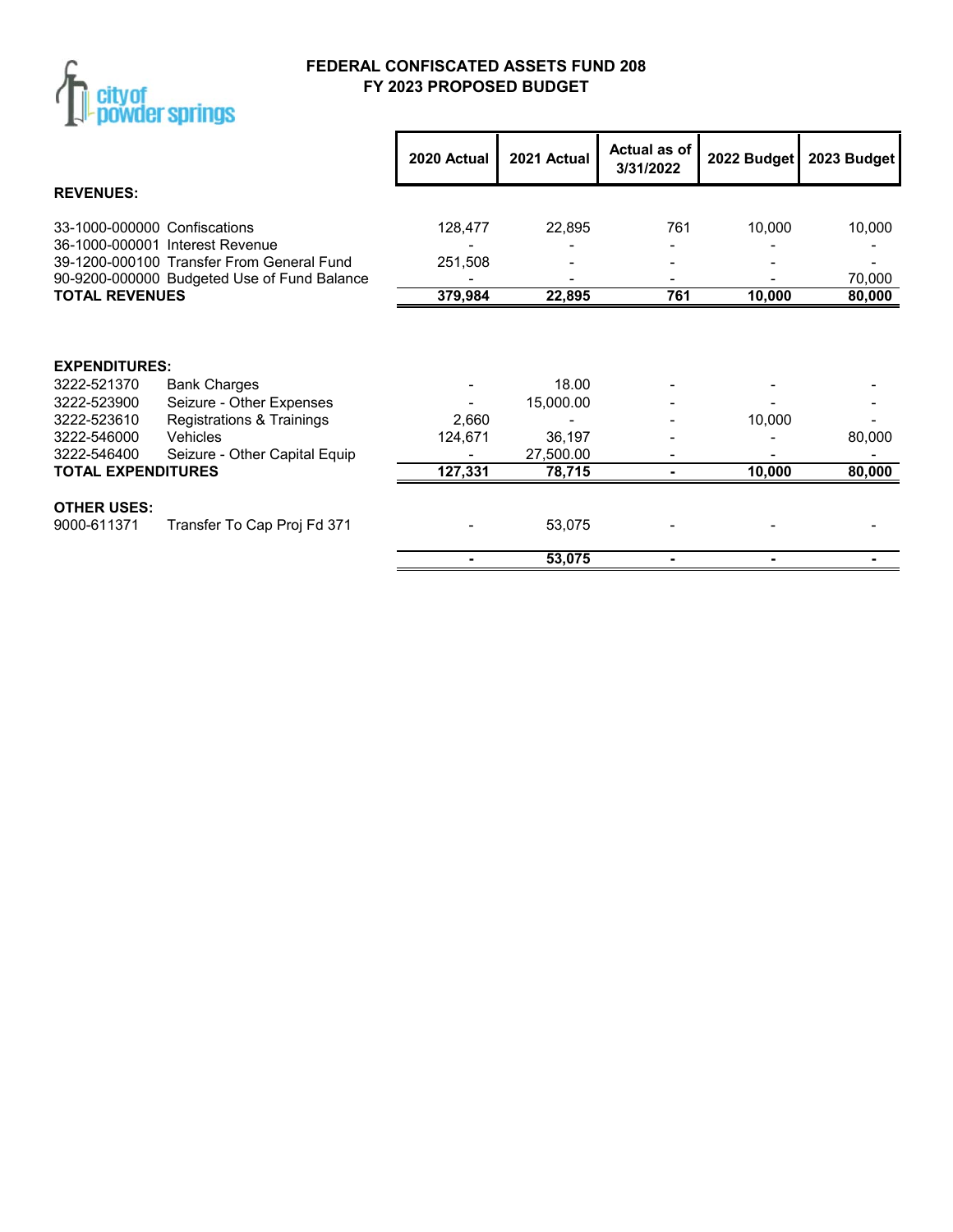

#### **STATE CONFISCATED ASSETS FUND 210 FY 2023 PROPOSED BUDGET**

|                                  |                                             | 2020 Actual | 2021 Actual | Actual as of<br>3/31/2022 | 2022 Budget | 2023 Budget |
|----------------------------------|---------------------------------------------|-------------|-------------|---------------------------|-------------|-------------|
| <b>REVENUES:</b>                 |                                             |             |             |                           |             |             |
| 35-1300-000001 Confiscations     |                                             |             | 90          |                           | 10,000      | 10,000      |
|                                  | 35-1300-000003 Sale Of Confiscated Property |             |             |                           |             |             |
| 35-1900-000001 MCS Distributions |                                             |             |             |                           |             |             |
| 36-1000-000001 Interest Revenue  |                                             | 117         | 111         | 79                        | 100         | 100         |
| <b>TOTAL REVENUES</b>            |                                             | 117         | 201         | 79                        | 10,100      | 10,100      |
|                                  |                                             |             |             |                           |             |             |
| <b>EXPENDITURES:</b>             |                                             |             |             |                           |             |             |
| 3222-523900                      | <b>Other Expenses</b>                       |             |             |                           |             |             |
| 3222-523610                      | Registrations & Trainings                   |             | ۰           |                           | 10,100      | 10,100      |
| 3222-531600                      | Seizure - Computers < \$5,000               |             |             | 2,210                     |             |             |
| Vehicles<br>3222-546000          |                                             |             |             |                           |             |             |
| 3223-523610                      | Registrations & Trainings                   |             | 7,260       |                           |             |             |
|                                  |                                             | 0           | 0           | 0                         | 0           |             |
| <b>TOTAL EXPENDITURES</b>        |                                             |             | 7,260       | 2,210                     | 10,100      | 10,100      |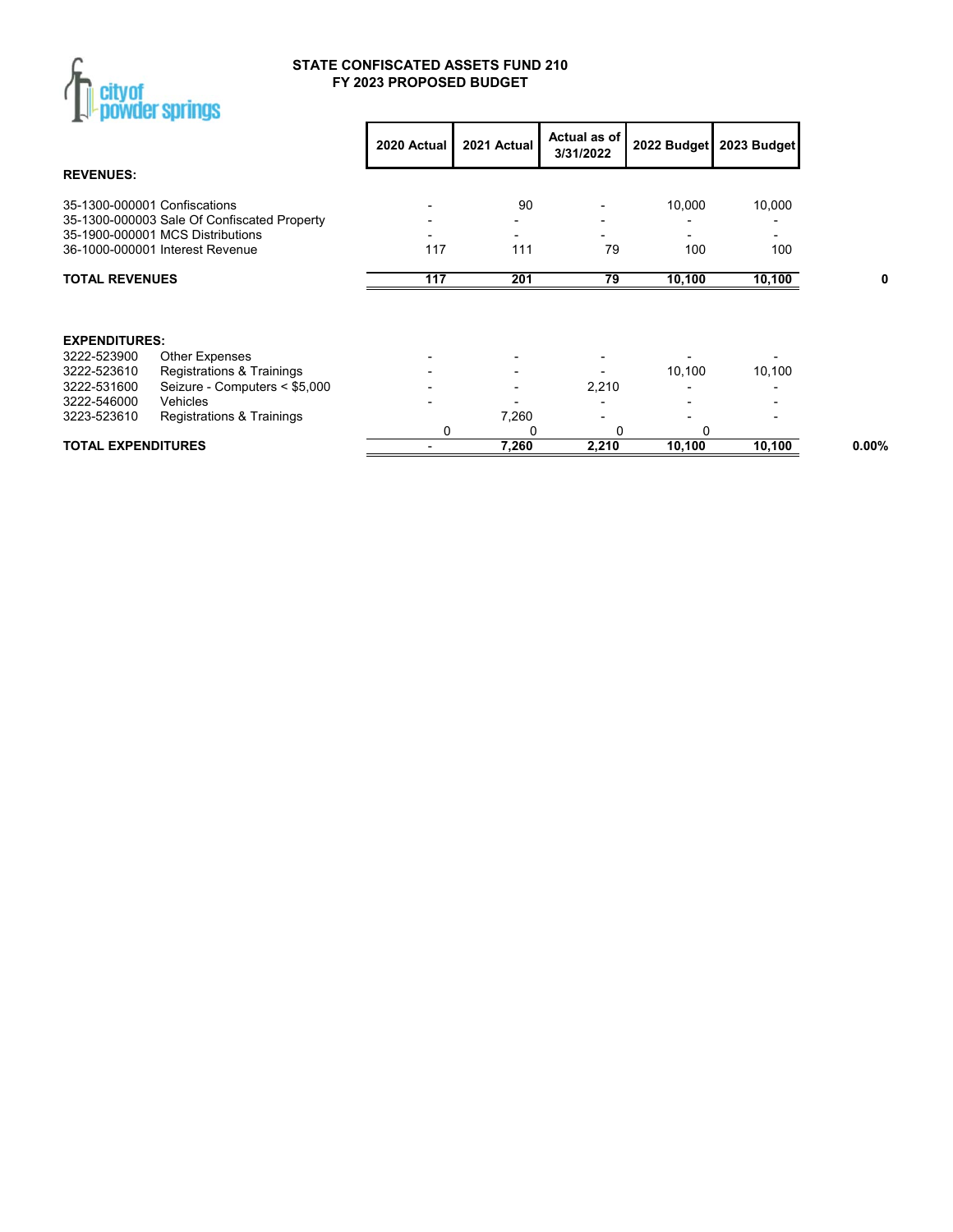

#### **HOTEL/MOTEL FUND 275 FY 2023 PROPOSED BUDGET**

| <b>Description</b>                  | 2020 Actual | 2021 Actual              | Actual as of<br>3/31/2022 | 2022 Budget | 2023 Budget |        |
|-------------------------------------|-------------|--------------------------|---------------------------|-------------|-------------|--------|
| <b>REVENUES:</b>                    |             |                          |                           |             |             |        |
| Hotel/Motel Excise Tax              |             | 618                      | 6.050                     | 5.000       | 6.300       |        |
| Galleria Refund                     |             |                          | 903                       |             | 830         |        |
| <b>Budgeted Use of Fund Balance</b> |             |                          | $\overline{\phantom{0}}$  | 232         |             |        |
| <b>TOTAL REVENUES</b>               | 0           | 618                      | 6,953                     | 5,232       | 7,130       | 36.28% |
| <b>EXPENDITURES:</b>                |             |                          |                           |             |             |        |
| Advertising                         |             |                          | $\blacksquare$            |             | 3.000       |        |
| Payments to Other Agencies          |             | 386                      | 2.621                     | 3,125       | 3,938       |        |
| <b>Other Expenses</b>               |             | $\overline{\phantom{0}}$ | $\blacksquare$            | 2.107       | 192         |        |
| <b>TOTAL DEBT SERVICE</b>           | 0           | 386                      | 2,621                     | 5,232       | 7,130       | 36.27% |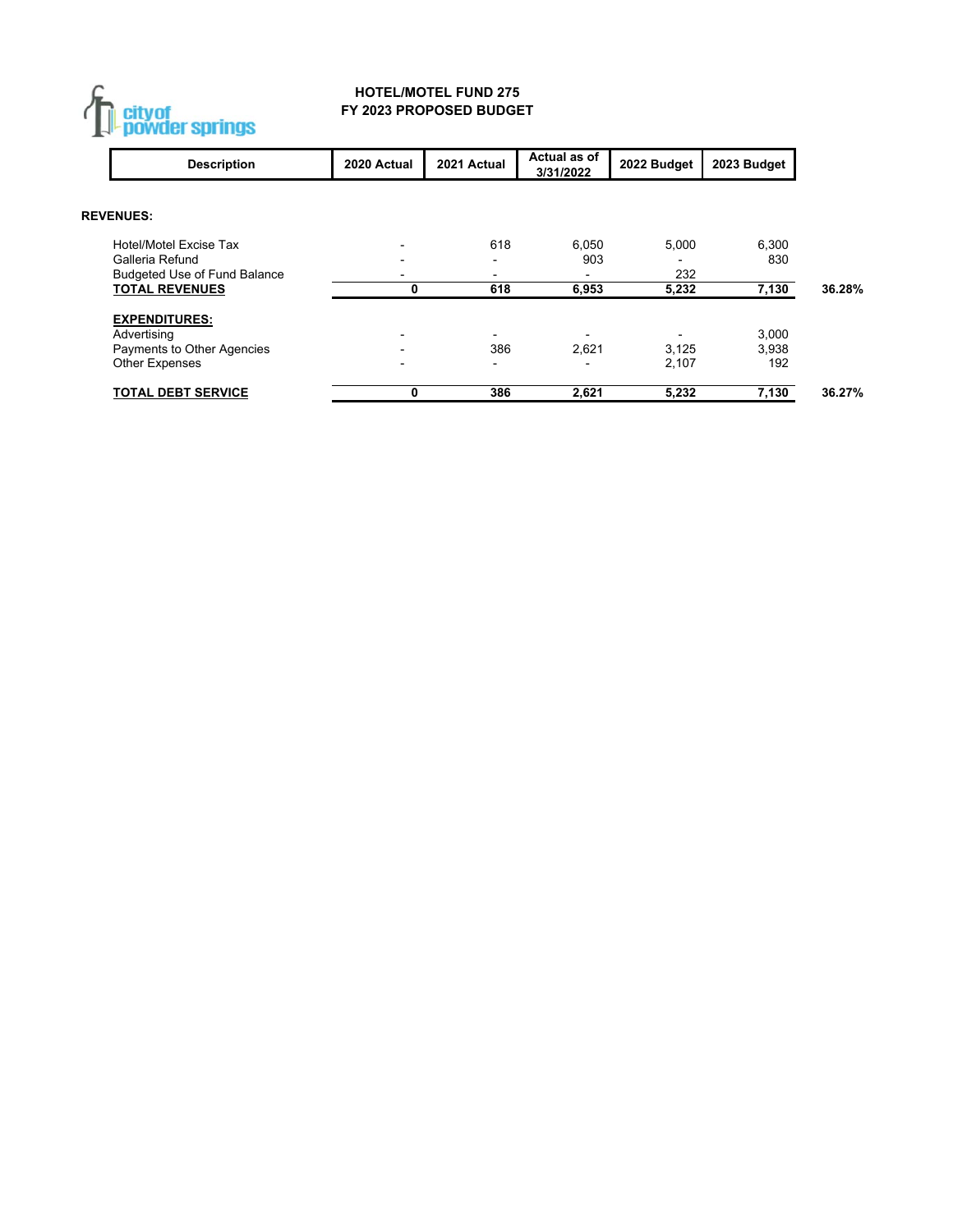

# **IMPACT FEE FUND 365 FY 2023 PROPOSED BUDGET**

|                                     | 2020 Actual | 2021 Actual    | Actual as of<br>3/31/2022 | 2022 Budget | 2023 Budget |
|-------------------------------------|-------------|----------------|---------------------------|-------------|-------------|
| <b>REVENUES:</b>                    |             |                |                           |             |             |
| Impact Fees - Public Safety         | 54,614      | 209,994        | 218,484                   | 58,904      | 210,000     |
| Impact Fees - Recreation            | 105,785     | 97,057         | 112,881                   | 127,522     | 100,000     |
| Impact Fees-Public - Administration | 4,812       | 9,342          | 9,940                     | 5,592       | 9,000       |
| <b>TOTAL REVENUES</b>               | 165,211     | 316,393        | 341,306                   | 192,018     | 319,000     |
| <b>EXPENDITURES:</b>                |             |                |                           |             |             |
| <b>Transfer To General Fund</b>     | 10,357      |                |                           |             |             |
| Transfer To Development Fund        | 172,429     | 86,000         | 54,204                    | 54,204      | 111,299     |
| Transfer To Capital Project Fund    | 56,515      | $\blacksquare$ |                           |             |             |
| <b>Bank Service Charges</b>         | 60          | ۰              |                           |             |             |
| <b>TOTAL EXPENDITURES</b>           | 239,361     | 86,000         | 54,204                    | 54.204      | 111,299     |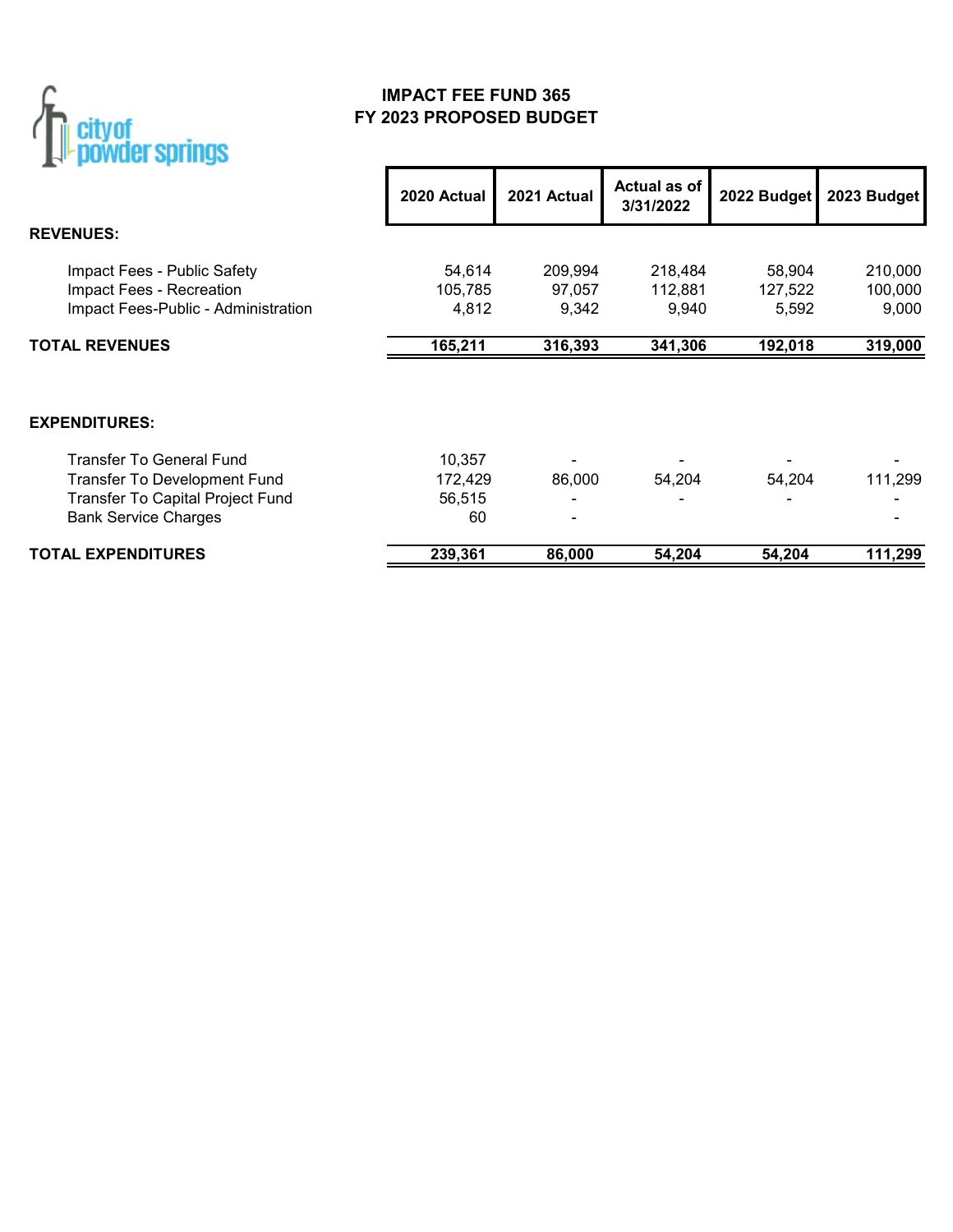

## **DOWNTOWN DEVELOPMENT AUTHORITY FUND 400 FY 2023 PROPOSED BUDGET**

| <b>Description</b>                   | 2020 Actual | 2021 Actual | Actual as of<br>3/31/2022 | 2022 Budget    | 2023 Budget |
|--------------------------------------|-------------|-------------|---------------------------|----------------|-------------|
| <b>DEBT SERVICE BUDGET</b>           |             |             |                           |                |             |
| <b>REVENUES:</b>                     |             |             |                           |                |             |
| <b>Transfer From Impact Fees</b>     | 172,429     | 172,429     | 86,000                    | 54,204         | 111,299     |
| Transfer From General Fund           | 820.094     | 820.094     | 820.094                   | 890,971        | 831,388     |
| Transfer From Series A Bond Proceeds |             |             |                           |                | 136,840     |
| <b>Budgeted Use of Fund Balance</b>  |             |             | 42.751                    | $\blacksquare$ | 63.621      |
| <b>TOTAL REVENUES</b>                | 992,523     | 992,523     | 948,845                   | 945,175        | 1,143,148   |
| <b>EXPENDITURES:</b>                 |             |             |                           |                |             |
| <b>Principal Debt Retirement</b>     | 696.000     | 397.000     | 724.000                   | 836.948        | 741.000     |
| Interest Expense                     | 252.062     | 181.409     | 393.225                   | 106,863        | 400,784     |
| <b>Fiscal Agent Fees</b>             | 850         | 850         | 2.160                     |                |             |
| <b>Service Fees</b>                  | 120         |             |                           | 1,364          | 1,364       |
| TOTAL DEBT SERVICE                   | 949,032     | 579,259     | 1,119,385                 | 945,175        | 1,143,148   |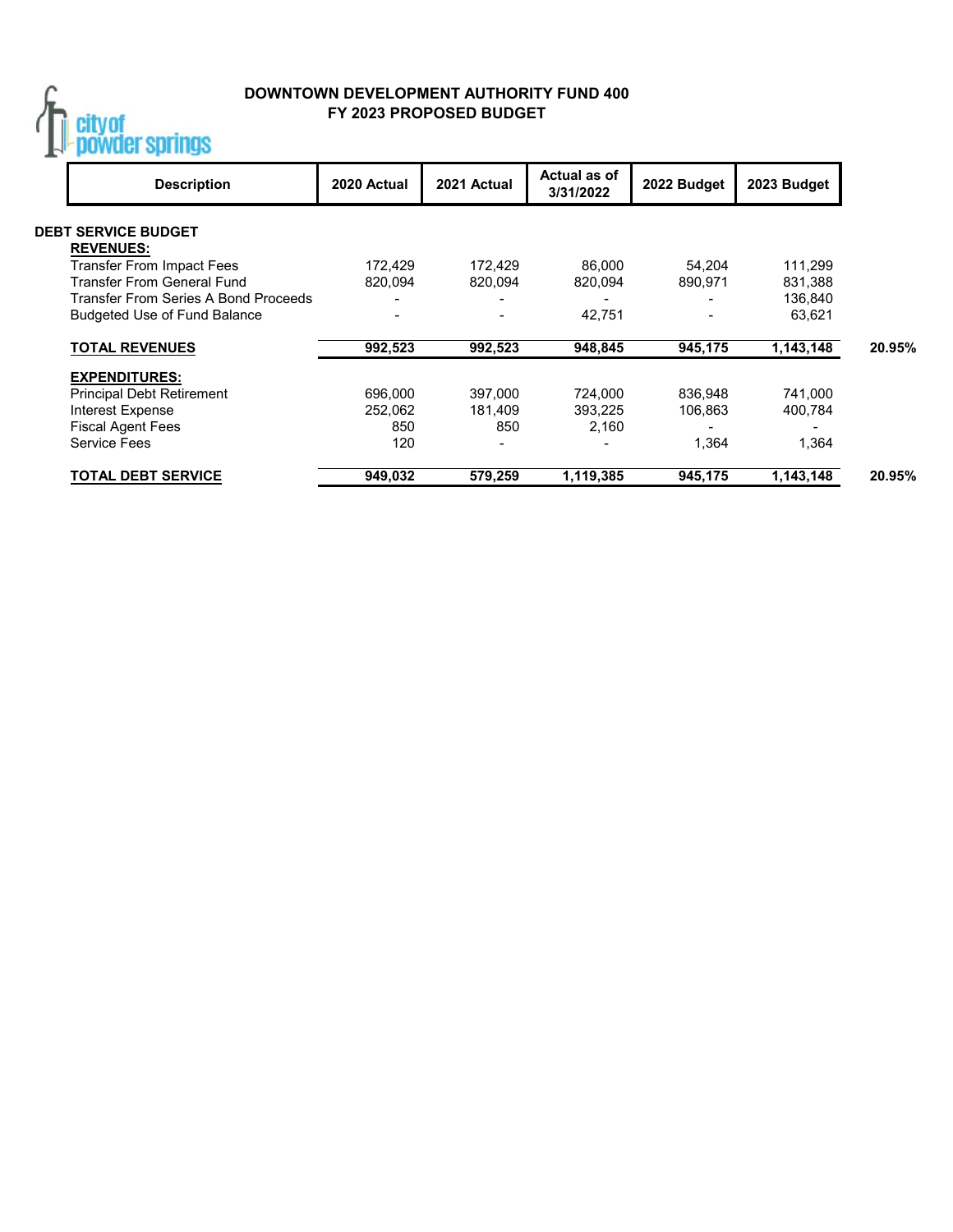

### **SANITATION FUND 540 FY 2023 PROPOSED BUDGET**

|                              |                                               | 2020 Actual    | 2021 Actual    | Actual as of<br>3/31/2022 | 2022 Budget    | 2023 Budget              |
|------------------------------|-----------------------------------------------|----------------|----------------|---------------------------|----------------|--------------------------|
| <b>REVENUES:</b>             |                                               |                |                |                           |                |                          |
|                              | 34-4500-000001 Refuse Collection Charges      | 1,229,349      | 1,389,006      | 1,041,911                 | 1,329,180      | 1,400,000                |
| 34-4510-000002 Brush Pick-Up |                                               | 118            | 195            | 130                       |                |                          |
|                              | 34-4510-000003 Other Household Pickup         | 2,164          | 3,715          | 4,789                     | 2,500          | 7,000                    |
|                              | 34-4510-000004 Lost/Damaged Cart Fee          | 30             | 435            | 465                       | 500            | 500                      |
|                              | 34-9110-000001 Penalties & Interest           | 24,122         | 26,042         | 23,485                    | 10,000         | 10,000                   |
|                              | 34-9300-000003 Sanitation-Administrative Fees | $\blacksquare$ | $\blacksquare$ | 85                        | $\blacksquare$ |                          |
|                              | 36-1000-000001 Investment Income              | 9,632          | 449            | 327                       | 1,000          | 300                      |
|                              | 38-9000-000099 Miscellaneous Revenue          | 725            | 20             | 47,531                    |                |                          |
|                              | 39-1200-000505 Transfer From General Fund     | 40,000         |                |                           |                |                          |
|                              | 99-4220-000000 Budgeted Use Of Fund Balance   |                |                |                           | 376,049        | 537,890                  |
|                              | <b>TOTAL REVENUES</b>                         | 1,306,140      | 1,419,862      | 1,118,722                 | 1,719,229      | 1,955,690                |
| <b>EXPENDITURES:</b>         |                                               |                |                |                           |                |                          |
| 4520-511100                  | Solid Waste - Salaries & Wages                | 302,197        | 291,050        | 282,055                   | 380,377        | 414,473                  |
| 4520-511300                  | Solid Waste - Salaries (Overtime)             | 4,115          | 6,080          | 8,408                     | 5,000          | 5,000                    |
| 4520-511500                  | Solid Waste-Stipends                          | ٠              |                | $\overline{\phantom{a}}$  |                | 480                      |
| 4520-512100                  | Solid Waste - Health Insurance                | 42,514         | 38,698         | 36,178                    | 54,795         | 51,158                   |
| 4520-512101                  | Solid Waste - Health Reimb, Acct              |                | 107            | 267                       | 14,100         | 11,300                   |
| 4520-512120                  | Solid Waste - Dental Insurance                | 2,788          | 10,099         | 4,099                     | 3,860          | 4,286                    |
| 4520-512140                  | Solid Waste - Life Insurance                  | 707            | 678            | 640                       | 924            | 924                      |
| 4520-512160                  | Solid Waste - Long Term Disability            | 964            | 737            | 847                       | 1,464          | 1,635                    |
| 4520-512200                  | Solid Waste - FICA Expense                    | 17,677         | 17,551         | 17,325                    | 23,893         | 25,649                   |
| 4520-512300                  | Solid Waste - Medicare                        | 4,134          | 4,167          | 4,060                     | 5,588          | 5,998                    |
| 4520-512400                  | Solid Waste - Retirement Contributions        | (1,946)        | 18,903         | 13,615                    | 26,855         | 28,853                   |
| 4520-512600                  | Solid Waste - Unemployment Costs              | 3,156          | $\blacksquare$ | $\blacksquare$            |                | $\overline{\phantom{a}}$ |
| 4520-512700                  | Solid Waste - Worker's Compensation           | 5,205          | 11,871         | 12.690                    | 17,032         | 14,477                   |
|                              | <b>Total Salaries and Benefits</b>            | 381,510        | 399,941        | 380,184                   | 533,888        | 564, 232                 |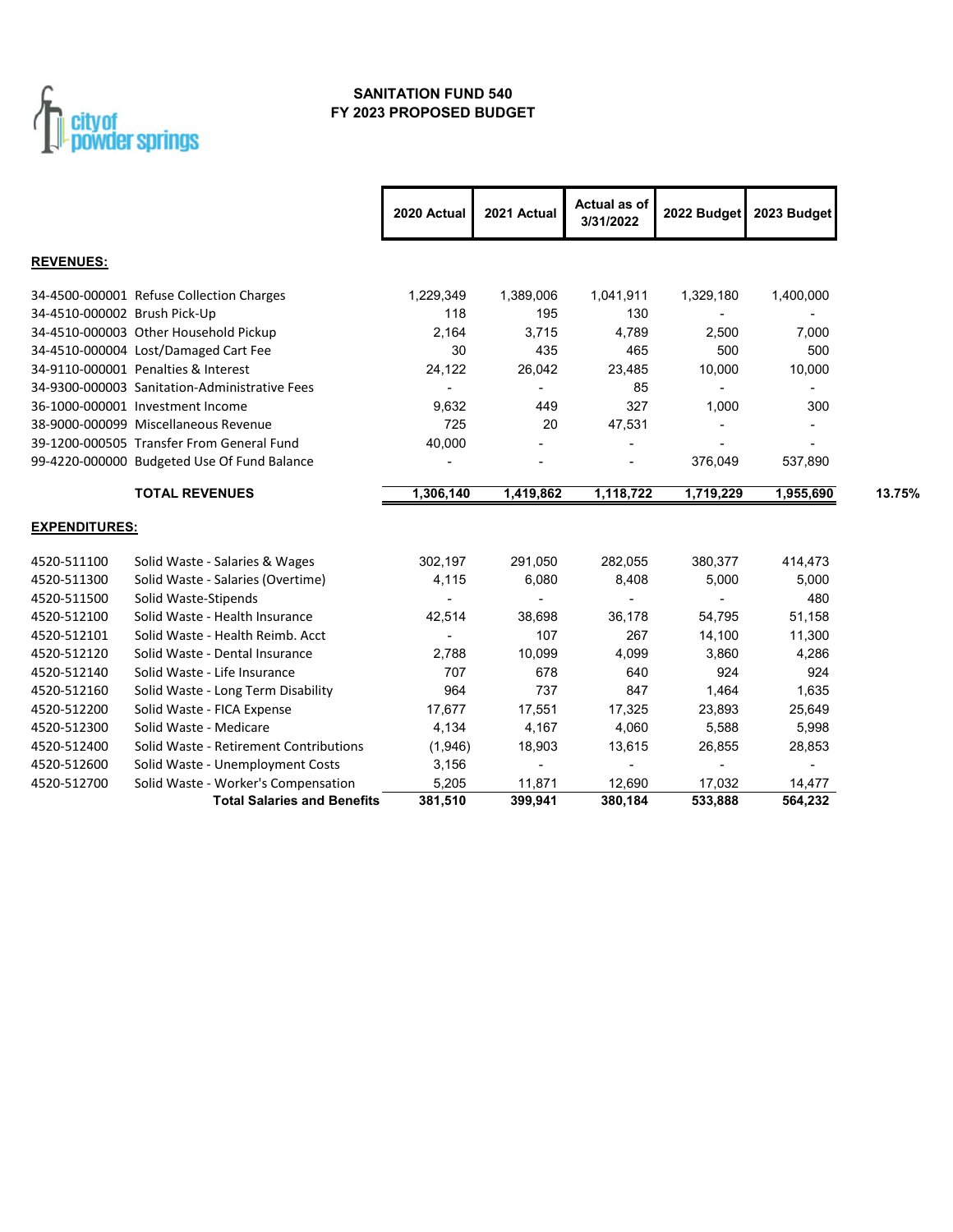

### **SANITATION FUND 540 FY 2023 PROPOSED BUDGET**

|             |                                          | 2020 Actual              | 2021 Actual              | Actual as of<br>3/31/2022 | 2022 Budget              | 2023 Budget              |
|-------------|------------------------------------------|--------------------------|--------------------------|---------------------------|--------------------------|--------------------------|
| 4520-521210 | Solid Waste - Audit                      | 8,460                    | 3,420                    | 2,997                     | 4,020                    | 4,200                    |
| 4520-521215 | Solid Waste-Professional Services        |                          | 56,380                   | 1,500                     |                          | 5,756                    |
| 4520-521270 | Solid Waste - Employee Screenings        | 403                      | 131                      | 190                       | 800                      | 800                      |
| 4520-521340 | Solid Waste - Billing Services           | 47,407                   | 27,290                   | 14,027                    | 15,000                   | 33,000                   |
| 4520-521355 | Solid Waste - Contract Labor (Recycling) | $\overline{\phantom{a}}$ | 45,684                   | ÷,                        | $\blacksquare$           | $\overline{\phantom{a}}$ |
| 4520-521360 | Solid Waste - Software Maintenance       | 8,489                    | 6,165                    | ä,                        | 11,000                   | $\overline{\phantom{a}}$ |
| 4520-521370 | Solid Waste - Bank Charges               | 4,768                    | $\overline{\phantom{a}}$ |                           | $\overline{\phantom{a}}$ |                          |
| 4520-522200 | Solid Waste - Repairs & Maintenance      | $\blacksquare$           |                          | ÷.                        |                          | 20,000                   |
| 4520-522210 | Solid Waste - Maintenance Contracts      | 3,181                    | 3,536                    | 2,920                     | 6,500                    | 6,500                    |
| 4520-523100 | Solid Waste - Liability Insurance        | $\blacksquare$           | 26,962                   | 22,669                    | 30,291                   | 32,423                   |
| 4520-523200 | Solid Waste - Telephone                  | 2,537                    | 833                      | 87                        | 3,600                    | 3,263                    |
| 4520-523220 | Solid Waste - Cable TV                   | 496                      | 732                      | 533                       | 625                      | 760                      |
| 4520-523230 | Solid Waste - Internet Services          | 283                      | 292                      | 218                       | 3,456                    | 2,052                    |
| 4520-523300 | Solid Waste - Postage Meter              | 7,100                    | 4,343                    | 135                       | 1,140                    | 969                      |
| 4520-523310 | Solid Waste - Postage                    | $\mathbf{r}$             | $\overline{a}$           | ä,                        | 500                      | 500                      |
| 4520-523500 | Solid Waste - Advertising                | 2,135                    | 2,062                    | 1,973                     | 3,000                    | 3,000                    |
| 4520-523600 | Solid Waste - Travel                     |                          |                          |                           | 250                      | 250                      |
| 4520-523610 | Solid Waste - Registrations & Training   | $\blacksquare$           |                          |                           | 1,000                    | 3,000                    |
| 4520-523900 | Solid Waste - Other Expenses             | 362                      | 714                      | 270                       | 1,500                    | 1,500                    |
| 4520-531100 | Solid Waste - Oper Supplies & Mat        | 1,359                    | 2,381                    | 1,793                     | 4,000                    | 4,000                    |
| 4520-531120 | Solid Waste - Printer Toner/Ink          | 1,601                    | $\blacksquare$           | 28                        | $\blacksquare$           |                          |
| 4520-531200 | Solid Waste - Electricity                | $\blacksquare$           | 7,469                    | 5,880                     | 10,818                   | 11,495                   |
| 4520-531210 | Solid Waste - Natural Gas                | 3,700                    | 1,754                    | 1,989                     | 3,600                    | 2,040                    |
| 4520-531220 | Solid Waste - Gasoline                   | 1,189                    | 225                      | 155                       | 1,000                    | 2,500                    |
| 4520-531220 | Solid Waste - Water & Sewer              |                          |                          |                           | 2,040                    | 3,600                    |
| 4520-531230 | Solid Waste - Diesel                     | 38,559                   | 27,186                   | 23,194                    | 50,000                   | 50,000                   |
| 4520-531530 | Solid Waste - Landfill                   | 217,328                  | 269,574                  | 171,698                   | 285,000                  | 300,000                  |
| 4520-531610 | Solid Waste - Other Equipment < \$5,000  | 2,991                    | $\overline{\phantom{a}}$ | ÷,                        | 3,000                    | 3,000                    |
| 4520-531660 | Solid Waste - Dumpsters                  | L                        |                          |                           | 1,200                    | 1,200                    |
| 4520-531665 | Solid Waste - Garbage Carts              | 24,993                   | 21,961                   | 30,274                    | 25,000                   | 152,000                  |
| 4520-531700 | Solid Waste - Uniforms                   | 3,462                    | 5,739                    | 4,193                     | 6,000                    | 6,500                    |
| 4520-546000 | Solid Waste - Vehicles                   |                          |                          |                           | 288,000                  | 301,800                  |
| 4520-551000 | Solid Waste - Indirect Cost              | 275,000                  | 250,000                  | 157,688                   | 210,251                  | 210,251                  |
| 6120-521355 | Solid Waste - Contract Labor (Recycling) | 108,851                  | 54,826                   | 72,987                    | 164,640                  | 190,500                  |
| 6120-522140 | Solid Waste - Beautification Landscaping | $\overline{a}$           | 5,615                    | ÷.                        | 34,600                   | 34,600                   |
| 4520-561000 | Solid Waste - Depreciation Expense       | 44,951                   | 69,936                   | L,                        | ÷,                       |                          |
| 4520-574000 | Solid Waste - Bad Debt Expense           | 34,849                   |                          |                           | 13,509                   |                          |
|             | <b>Total Operations and Capital</b>      | 844,454                  | 895,210                  | 517,395                   | 1,185,340                | 1,391,458                |
|             | <b>Total Budget</b>                      | 1,225,964                | 1,295,151                | 897,578                   | 1,719,229                | 1,955,690                |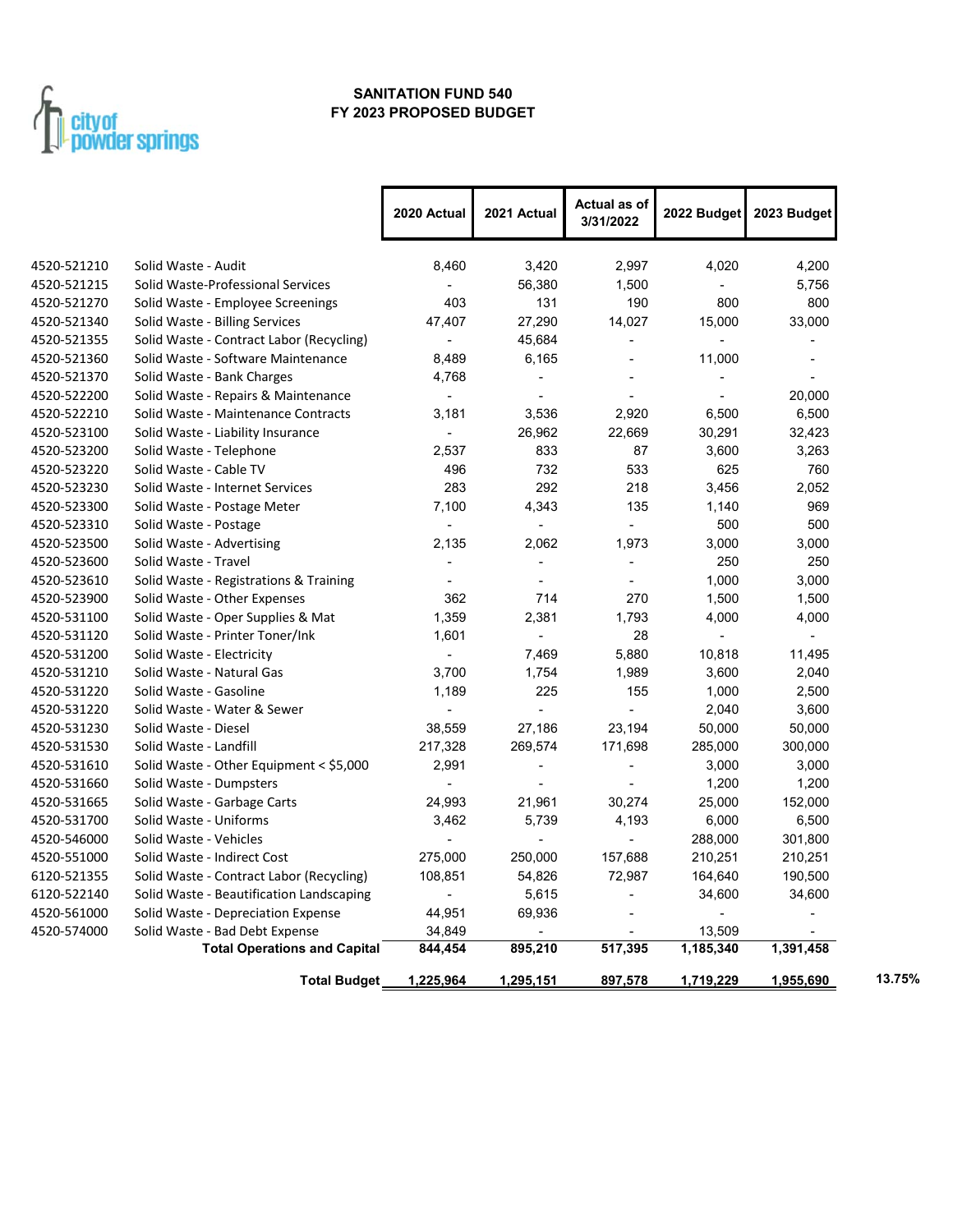

### **STORMWATER FUND 555 FY 2023 PROPOSED BUDGET**

|                                           |                                                                                                                                                                            | 2020<br><b>Actual</b>        | 2021 Actual                              | Actual as of<br>3/31/2022                               | 2022 Budget             | 2023 Budget                    |       |
|-------------------------------------------|----------------------------------------------------------------------------------------------------------------------------------------------------------------------------|------------------------------|------------------------------------------|---------------------------------------------------------|-------------------------|--------------------------------|-------|
| <b>REVENUES:</b>                          |                                                                                                                                                                            |                              |                                          |                                                         |                         |                                |       |
|                                           | 34-4300-000000 Stormwater Charges<br>34-4310-000000 Detention Pond Charges<br>34-4310-000001 Detention Pond Charges-Pinebluff<br>39-1200-000100 Transfer From General Fund | 485,361<br>30,099<br>107,580 | 500,083<br>30,099                        | 503,339<br>113,163                                      | 505,000<br>42,102       | 505,000<br>50,000<br>149,358   |       |
|                                           | 99-4220-000000 Budgeted Use Of Fund Balance                                                                                                                                |                              |                                          |                                                         | 151,649                 | 44,224                         |       |
| <b>TOTAL REVENUES</b>                     |                                                                                                                                                                            | 623,041                      | 530,182                                  | 616,502                                                 | 698,751                 | 748,582                        | 7.13% |
| <b>EXPENDITURES:</b>                      |                                                                                                                                                                            |                              |                                          |                                                         |                         |                                |       |
| 4450-511100<br>4450-511500                | Storm Water - Salaries & Wages<br>Storm Water - Stipends                                                                                                                   | 44,928                       | 49,407<br>$\blacksquare$                 | 74,995<br>$\overline{\phantom{a}}$                      | 111,244                 | 136,615<br>480                 |       |
| 4450-512100<br>4450-512101                | Storm Water - Health Insurance<br>Storm Water - Health Reimbursement Acct                                                                                                  | 10,221                       | 10,480<br>10                             | 13,911<br>215                                           | 12,878<br>3,800         | 24,018<br>3,825                |       |
| 4450-512120<br>4450-512140                | Storm Water - Dental Insurance<br>Storm Water - Life Insurance                                                                                                             | 669<br>84                    | 698<br>84                                | 877<br>126                                              | 1,021<br>168            | 1,719<br>252                   |       |
| 4450-512160<br>4450-512200                | Storm Water - Long Term Disability<br>Storm Water - FICA Expense                                                                                                           | 137<br>2,462                 | 149<br>2,517                             | 310<br>4,269                                            | 428<br>6,897            | 534<br>8,271                   |       |
| 4450-512300<br>4450-512400<br>4450-512700 | Storm Water - Medicare<br><b>Storm Water - Retirement Contributions</b><br>Storm Water - Worker's Compensation                                                             | 576<br>(16, 868)<br>1,157    | 589<br>12,700<br>2,968                   | 998<br>4,514<br>3,173                                   | 1,613<br>7,854<br>4,258 | 1,934<br>9,418<br>3,619        |       |
|                                           | <b>Total Salaries and Benefits</b>                                                                                                                                         | 43,365                       | 79,601                                   | 103,387                                                 | 150,161                 | 190,685                        |       |
| 4450-521210                               | Storm Water - Audit                                                                                                                                                        | 2,500                        | 90,091                                   | 1,124                                                   | 1,005                   | 1,050                          |       |
| 4450-521215<br>4450-521230                | <b>Storm Water - Professional Services</b><br>Storm Water - Infrastructure Enginrg                                                                                         | 63,408                       | 37,562                                   | 2,555                                                   | 50,000                  | 1,439<br>50,000                |       |
| 4450-521270                               | Storm Water - Employee Screenings                                                                                                                                          | 37                           | 89                                       | $\blacksquare$                                          | 200                     | 200                            |       |
| 4450-521350<br>4450-521360<br>4450-521370 | Storm Water - Infr Contr Labor<br>Storm Water - Dev Software Maint<br>Storm Water - Bank Charges                                                                           | 26,590<br>1,151              | 27,550<br>$\blacksquare$                 | 11,020<br>135                                           | 35,000<br>1,500         | 33,100<br>1,500                |       |
| 4450-522200<br>4450-522210                | Storm Water - Repairs & Maint<br><b>Storm Water - Maint Contracts</b>                                                                                                      | 100,757<br>3,181             | 24,747<br>884                            | 110,391<br>2,436                                        | 244,387<br>1,553        | 247,487<br>1,553               |       |
| 4450-523100<br>4450-523200                | Storm Water - Liability Insurance<br>Storm Water - Telephone                                                                                                               | 428                          | 6,741<br>155                             | 5,667                                                   | 7,573<br>900            | 8,106<br>816                   |       |
| 4450-523210<br>4450-523230                | Storm Water - Cellular Phone<br>Storm Water - Internet Services                                                                                                            | 2,740<br>50                  | 800<br>71                                | 684<br>55                                               | 1,000<br>864            | $\blacksquare$<br>513          |       |
| 4450-523310<br>4450-523500                | Storm Water - Postage<br>Storm Water - Advertising                                                                                                                         |                              | 46<br>280                                | 34                                                      | 785<br>500              | 242<br>500                     |       |
| 4450-523600<br>4450-523610<br>4450-523900 | Storm Water - Travel<br>Storm Water - Reg & Training<br>Storm Water - Other Expenses                                                                                       | 732<br>270                   | $\overline{\phantom{a}}$<br>2,487<br>454 | $\qquad \qquad \blacksquare$<br>2,397<br>$\blacksquare$ | 250<br>3,500            | 250<br>3,500<br>$\blacksquare$ |       |
| 4450-531100<br>4450-531120                | Storm Water - Oper Supplies & Mat<br>Storm Water - Printer Toner/Ink                                                                                                       | 776<br>529                   | 1,979<br>$\overline{\phantom{a}}$        | 400                                                     | 1,500                   | 1,500<br>$\blacksquare$        |       |
| 4450-531200<br>4450-531210                | Storm Water - Electricity<br>Storm Water - Natural Gas                                                                                                                     | $\overline{\phantom{a}}$     | 1,867<br>451                             | 1,470<br>497                                            | 2,705<br>900            | 2,874<br>510                   |       |
| 4450-531220                               | Storm Water - Gasoline                                                                                                                                                     | 865                          | 594                                      | 702                                                     | 2,000                   | 2,000                          |       |